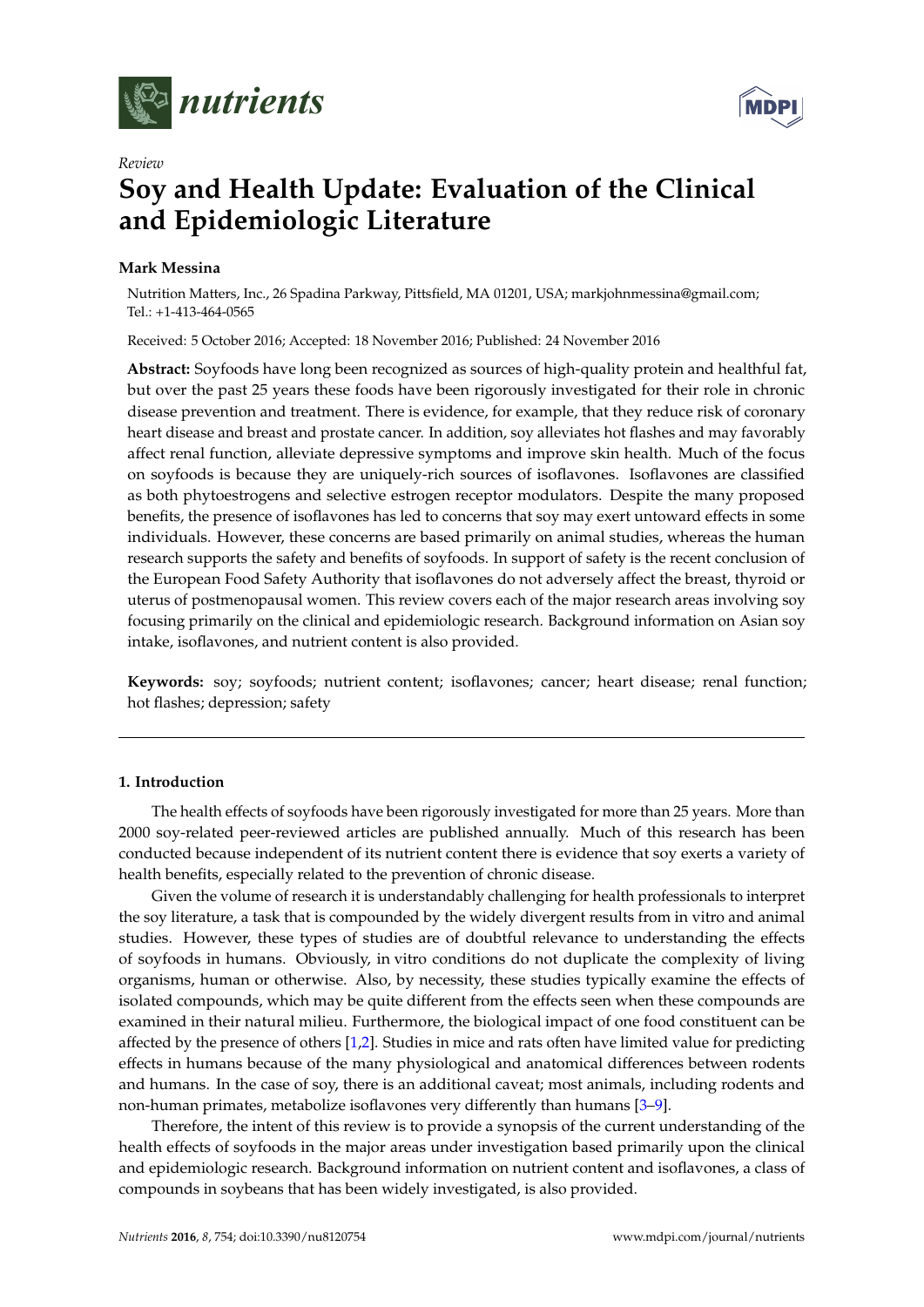## **2. Nutrient Content**

The macronutrient composition of the soybean differs markedly from other legumes as it is much higher in fat, moderately higher in protein and much lower in carbohydrate (Table [1\)](#page-2-0) [\[10,](#page-20-0)[11\]](#page-20-1).

## *2.1. Protein*

The soybean is notable not only for its total protein content but the quality of soy protein which is higher than that of other plant proteins and similar to animal protein [\[12\]](#page-20-2). The protein digestibility corrected amino acid scores (PDCAAS) for soy protein range from 0.9 to 1.0 depending upon the specific soyfood in question [\[12](#page-20-2)[,13\]](#page-20-3). Although most work in this area has involved the modern soy products such as isolated soy protein (ISP is by definition at least 90% protein by weight) and soy protein concentrate, evidence indicates that the digestibility of protein from traditional Asian soyfoods is quite good [\[14](#page-20-4)[–19\]](#page-20-5). Small differences in PDCAASs for soy protein from different soy products exist because of minor differences in amino acid profile and digestibility that result from processing and because of the presence or absence of components such as fiber and phytate [\[20\]](#page-20-6).

Recently, the Food and Agriculture Organization of the United Nations (FAO) recommended gradually moving from the PDCAAS to another method for determining protein quality, the DIAAS, the digestible indispensable amino acid score [\[21\]](#page-20-7). The DIAAS value for soy protein will likely be somewhat lower than the PDCAAS value, as will be true for most proteins because the ileal digestibility of individual amino acids will be used as the measure of digestibility rather than fecal digestibility of the protein overall, but soy protein will still have a DIAAS of approximately 0.9 [\[13\]](#page-20-3). This value is well above the value of 0.75 which is the minimum value the FAO recommends should be allowed for nutrient claims to be made for high-quality proteins [\[21\]](#page-20-7). Despite recognition of the DIAAS over the PDCAAS, for a number of reasons, but in particular because of the lack of human data, it will likely be years before the former becomes accepted as the single assay of choice by regulatory bodies [\[22\]](#page-20-8).

Finally, nitrogen conversion factors (NCFs) to determine protein content from Kjeldahl nitrogen measurements have been used for over 100 years [\[23\]](#page-20-9). For soy and most other proteins, this factor has traditionally been 6.25. This figure was derived from estimates of the nitrogen content of protein  $(16\%$ , resulting in  $100/16 = 6.25$ ) using a limited number of proteins, but has served as an effective proxy for determining protein concentration for many proteins.

However, in recent years some have suggested that for soy protein a NCF of 5.71 should be used rather than 6.25 [\[24\]](#page-20-10). The 5.71 factor that is being proposed originally came from the work of D.B. Jones who published a USDA circular in 1931 on protein conversion factors. He argued that a factor of 6.25 was not appropriate for all proteins and that unique factors should be used based upon the amino acid composition of specific proteins [\[25\]](#page-20-11). Jones derived the 5.71 factor for soy protein based on the nitrogen content of one storage protein in soy, glycinin. However, glycinin is not representative of all proteins in soy and it has a relatively high nitrogen content [\[26\]](#page-20-12). Morr (1981) estimated that the NCF for different soy proteins using the Factor Method ranged from 6.70 to 6.84 [\[27\]](#page-20-13).

The use of a NCF of 6.25 for soy is supported by an international consensus of Codex Standards, National and Regional Government Nutrition Labeling Regulations, and globally recognized standards development organizations, including the Association of Official Agricultural Chemists (AOAC) [\[28\]](#page-20-14), the American Oil Chemist's Society (AOCS) [\[29\]](#page-20-15), the American Association of Cereal Chemists International (AACCI) [\[30\]](#page-20-16) and the International Organization for Standardization (ISO) [\[31\]](#page-20-17). Also in the EU legislation 6.25 is the conversion factor used for protein labeling (cfr annex I Regulation 1169/2011).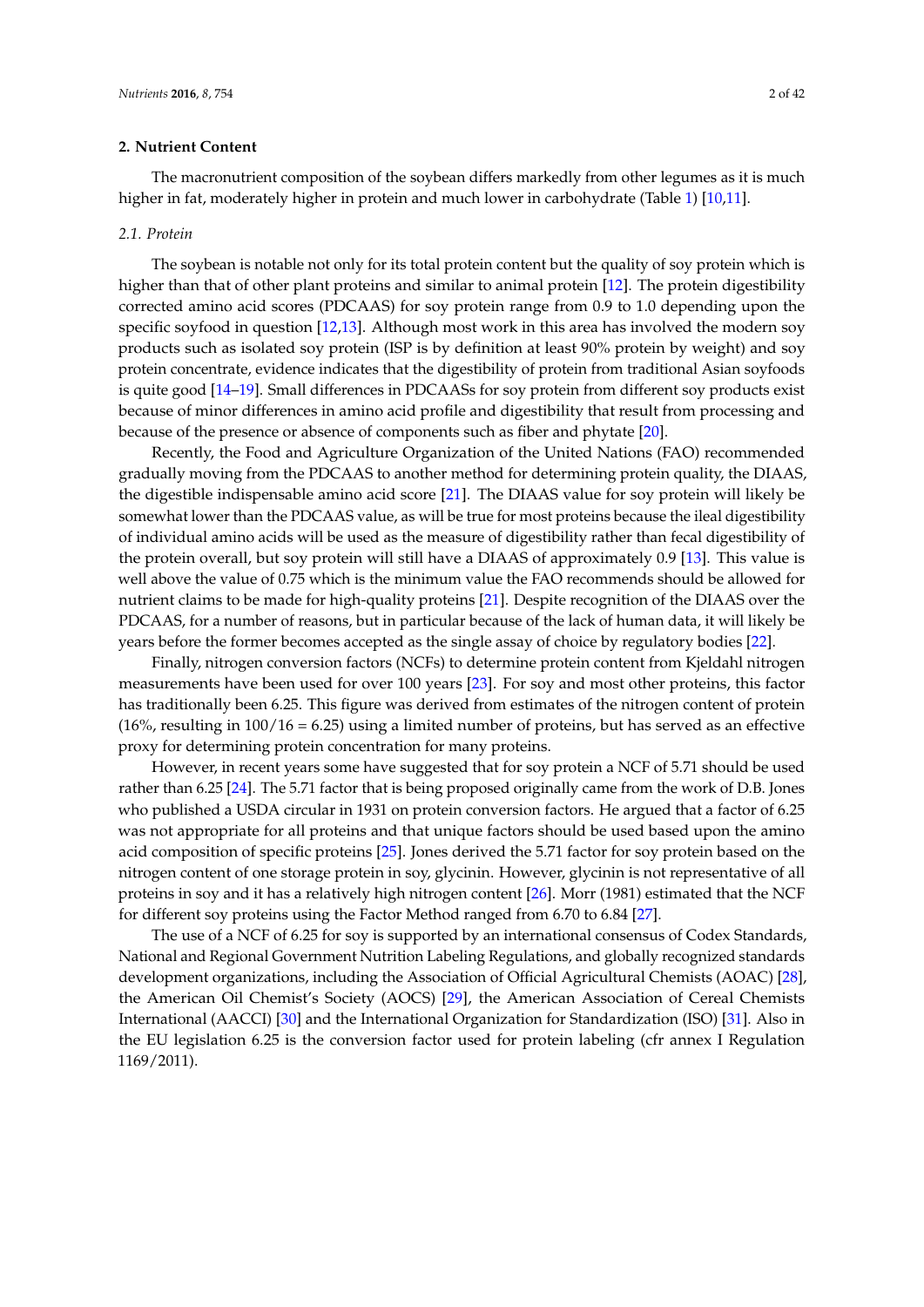| Legume/USDA                        | kcal    | Macronutrients % kcal/g per Cup |                  | Fiber (g) | Minerals (mg) per Cup |      |      |      |     |      | Vitamins (Amounts per Cup) <sup>1</sup> |                |       |                |         |                            |      |      |
|------------------------------------|---------|---------------------------------|------------------|-----------|-----------------------|------|------|------|-----|------|-----------------------------------------|----------------|-------|----------------|---------|----------------------------|------|------|
| <b>Nutrient Database</b><br>Number | Protein | Fat                             | CHO <sup>2</sup> |           | Ca                    | Iron | Zinc |      | K   | Mg   | DFE <sup>3</sup>                        | B <sub>2</sub> | В6    | B <sub>3</sub> | Thiamin | $\alpha$ -Toc <sup>4</sup> | К    |      |
| Soybeans/16109                     | 296     | 42.3/31.3                       | 46.9/15.4        | 19.4/14.4 | 10.3                  | 175  | 8.84 | .98  | 421 | 886  | 148                                     | 93             | 0.490 | 0.402          | 0.686   | 0.267                      | 0.60 | 33.0 |
| Lentils/16070                      | 230     | 31.1/17.9                       | 2.9/0.8          | 69.3/39.9 | 15.6                  | 38   | 6.59 | 2.51 | 356 | 731  |                                         | 358            | 0.145 | 0.352          | 2.099   | 0.335                      | 0.22 | 3.4  |
| Pinto beans/16043                  | 245     | 25.2/15.4                       | 4.1/1.1          | 73.2/44.8 | 15.4                  | 79   | 3.57 | .68  | 251 | 746  | 86                                      | 294            | 0.106 | 0.392          | 0.544   | 0.330                      | 1.61 | 6.0  |
| Navy beans/16038                   | 255     | 23.5/15.0                       | 4.0/1.1          | 74.4/47.4 | 19.1                  | 126  | 4.30 | 1.87 | 262 | 708  | 96                                      | 255            | 0.120 | 0.251          | 1.181   | 0.431                      | 0.02 | 1.1  |
| Chickpeas/16057                    | 269     | 21.6/14.5                       | 14.2/4.3         | 66.9/45.0 | 12.5                  | 80   | 4.74 | 2.51 | 276 | 477  | 79                                      | 282            | 0.103 | 0.228          | 0.863   | 0.190                      | 0.57 | 6.6  |
| Kidney beans/16028                 | 225     | 27.3/15.4                       | 3.5/0.9          | 71.8/40.4 | 11.3                  | 62   | 3.93 | .77  | 244 | 717  | 74                                      | 230            | 0.103 | 0.212          | .023    | 0.283                      | 0.05 | 14.9 |
| Black beans/16015                  | 227     | 26.9/15.2                       | 3.7/0.9          | 71.9/40.8 | 15.0                  | 46   | 3.61 | 1.93 | 241 | 611  | 120                                     | 256            | 0.101 | 0.119          | 0.869   | 0.420                      | 1.50 | 5.7  |
| Adzuki beans/16002                 | 294     | 23.5/17.3                       | 0.7/0.2          | 77.5/57.0 | 16.8                  | 64   | 4.60 | 4.07 | 386 | 1224 | 120                                     | 278            | 0.147 | 0.221          | 1.649   | 0.264                      | NR   | NR   |
| Great Northern/16025               | 209     | 28.2/14.7                       | 3.4/0.8          | 71.4/37.3 | 12.4                  | 120  |      | .56  | 292 | 692  | 88                                      | 181            | 0.104 | 0.207          | .205    | 0.280                      | NR   | NR   |
| Lima beans/16372                   | 216     | 27.1/14.7                       | 3.0/0.7          | 72.7/39.3 | 13.2                  | 32   | 4.49 | .79  | 209 | 955  | 81                                      | 156            | 0.103 | 0.303          | 0.791   | 0.303                      | NR   | 3.8  |

Table 1. Nutrient composition of boiled soybeans and selected legumes per cup (source, reference [\[11\]](#page-20-18)).

<span id="page-2-0"></span><sup>1</sup> Units are mg for vitamins B2, B6, B3, thiamin and vitamin E; µg for folate and vitamin K; <sup>2</sup> CHO, carbohydrate; <sup>3</sup> DFE, dietary folate equivalents; <sup>4</sup> α-Toc, α-tocopherol.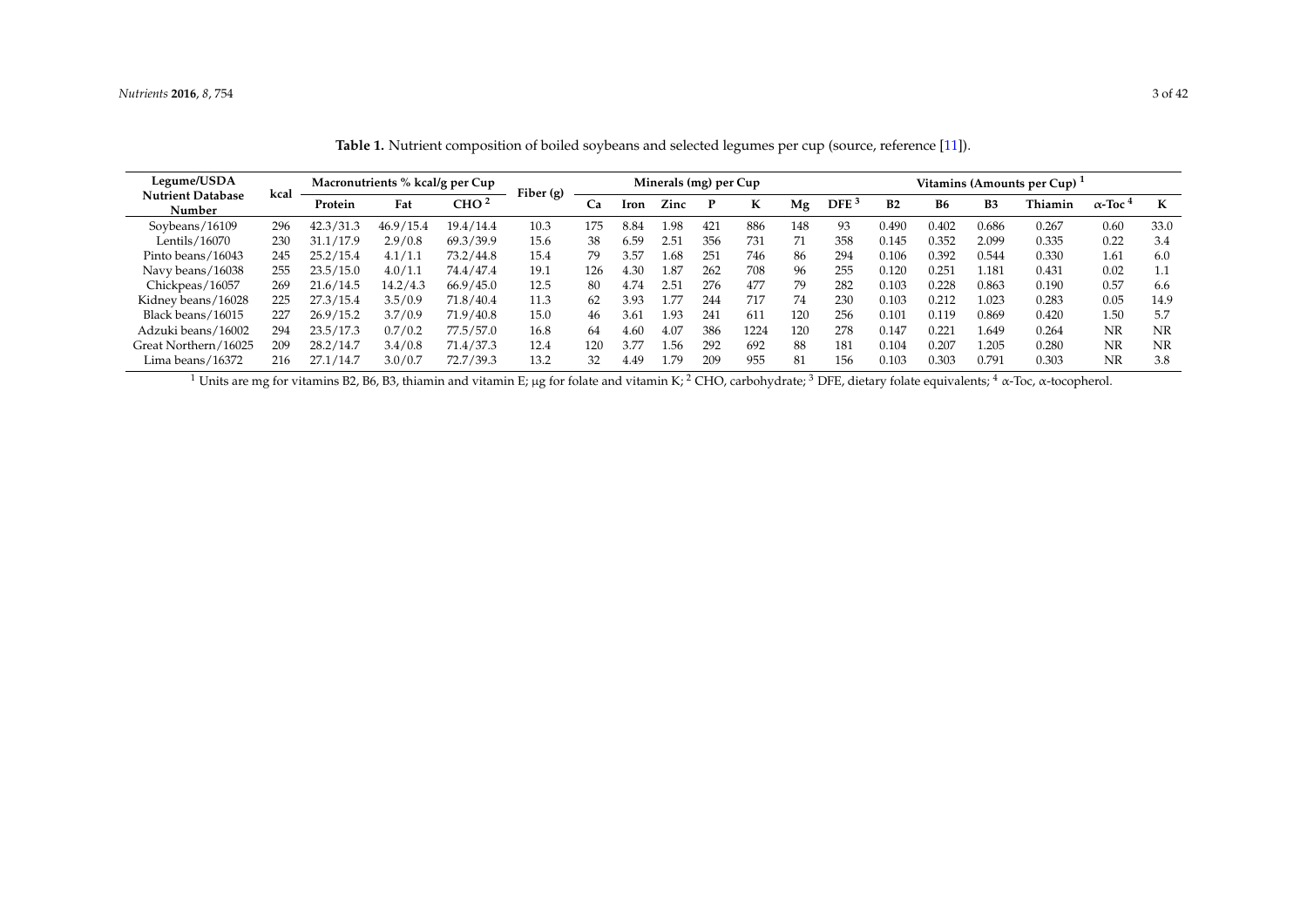#### *2.2. Carbohydrate*

The low carbohydrate content of the soybean means that many traditional Asian soyfoods are also low in this macronutrient which may make them advantageous for people with diabetes [\[32\]](#page-20-19).

Also, much of the soybean carbohydrate is comprised of oligosaccharides (predominately stachyose) [\[33–](#page-21-0)[36\]](#page-21-1), which, because they are poorly digested by intestinal enzymes, travel to the colon where they are able to stimulate the growth of bacteria such as bifidobacteria, that are considered to be advantageous to the host. For this reason the soybean oligosaccharides are classified as prebiotics [\[37](#page-21-2)[–39\]](#page-21-3). Twenty-five years ago, a soybean oligosaccharide extract was proposed as being a healthy alternative to table sugar [\[40\]](#page-21-4).

Although oligosaccharides can lead to flatulence [\[41\]](#page-21-5), research suggests that concerns about the flatulence-producing effects of beans may be exaggerated [\[42\]](#page-21-6). Furthermore, this concern is not applicable to many soy products because as a result of processing the oligosaccharide content is greatly reduced or eliminated. This is true for example for tempeh [\[43\]](#page-21-7), tofu [\[43\]](#page-21-7) and ISP [\[41\]](#page-21-5) but not soy grits and soy protein concentrate [\[41\]](#page-21-5).

## *2.3. Fat*

The fat content of soybeans is comprised of approximately 10%–15% saturated, 19%–41% monounsaturated and 46% to 62% polyunsaturated fatty acids (PUFA) (per 100 g soybeans that equates to approximately 2.9, 4.4 and 11.3 g saturated, monounsaturated and PUFA, respectively) (Table [2\)](#page-4-0) [\[44\]](#page-21-8). As can be seen from Table [2](#page-4-0) these figures vary considerably within the same variety and among different varieties. The PUFA is comprised of the omega-6 essential fatty acid linoleic acid and α-linolenic acid, the essential omega-3 fatty acid. The ratio of these two fatty acids is approximately 7–8:1 but the range is from approximately 5–13:1 (Table [2\)](#page-4-0). The soybean and full-fat soyfoods are some of the few foods that are good sources of both essential fatty acids. Because of its widespread use in the United States, soybean oil accounts for over 40% of the intake of both essential fatty acids [\[45\]](#page-21-9).

#### *2.4. Vitamins and Minerals*

The soybean is a good source of a variety of vitamins and minerals, especially for example, potassium (Table [1\)](#page-2-0) [\[10](#page-20-0)[,11\]](#page-20-1). The potassium content is notable because intake of this mineral is often suboptimal [\[46\]](#page-21-10). It is important to recognize however that the nutrient content of individual soy products, depending upon the manufacturing method employed can differ markedly from one another and from the bean itself. For example, because the traditional Japanese soyfood natto is produced by fermentation using a strain of *Bacillus subtilis*, it is an extremely rich source of vitamin K<sup>2</sup> [\[47,](#page-21-11)[48\]](#page-21-12).

Soybeans are relatively high in iron (Table [1\)](#page-2-0) which is not surprising because although it is often not recognized, the iron content of plant-based diets is similar to [\[49\]](#page-21-13) or higher [\[50\]](#page-21-14) than the iron content of omnivorous diets. Issues surrounding mineral status of those consuming plant-based diets often have more to do with absorption efficiency than intake. The absorption of calcium and iron from soy is an important consideration because soyfoods often replace foods that are good sources of these minerals. Surprisingly, despite the presence of both phytate and oxalate, two compounds that inhibit mineral absorption, calcium absorption from soybeans is quite good [\[51\]](#page-21-15). For example, Heaney et al. (1991) found that the fractional calcium absorption from cow's milk was 0.377 compared with 0.310 and 0.414 for high- and low-phytate soybeans, respectively [\[51\]](#page-21-15). Zhao et al. (2005) reported that the fractional calcium absorption from cow's milk (0.217) did not differ from calcium carbonate-fortified soymilk (0.211) although it was slightly higher than from tricalcium phosphate-fortified soymilk (0.181) [\[52\]](#page-21-16). In agreement, Tang et al. (2010) found calcium absorption from soymilk [\[53\]](#page-22-0) and Weaver et al. (2002) found calcium absorption from tofu made by coagulating soymilk with a calcium salt such as calcium chloride or calcium sulfate was similar to the absorption of calcium from cow's milk [\[54\]](#page-22-1).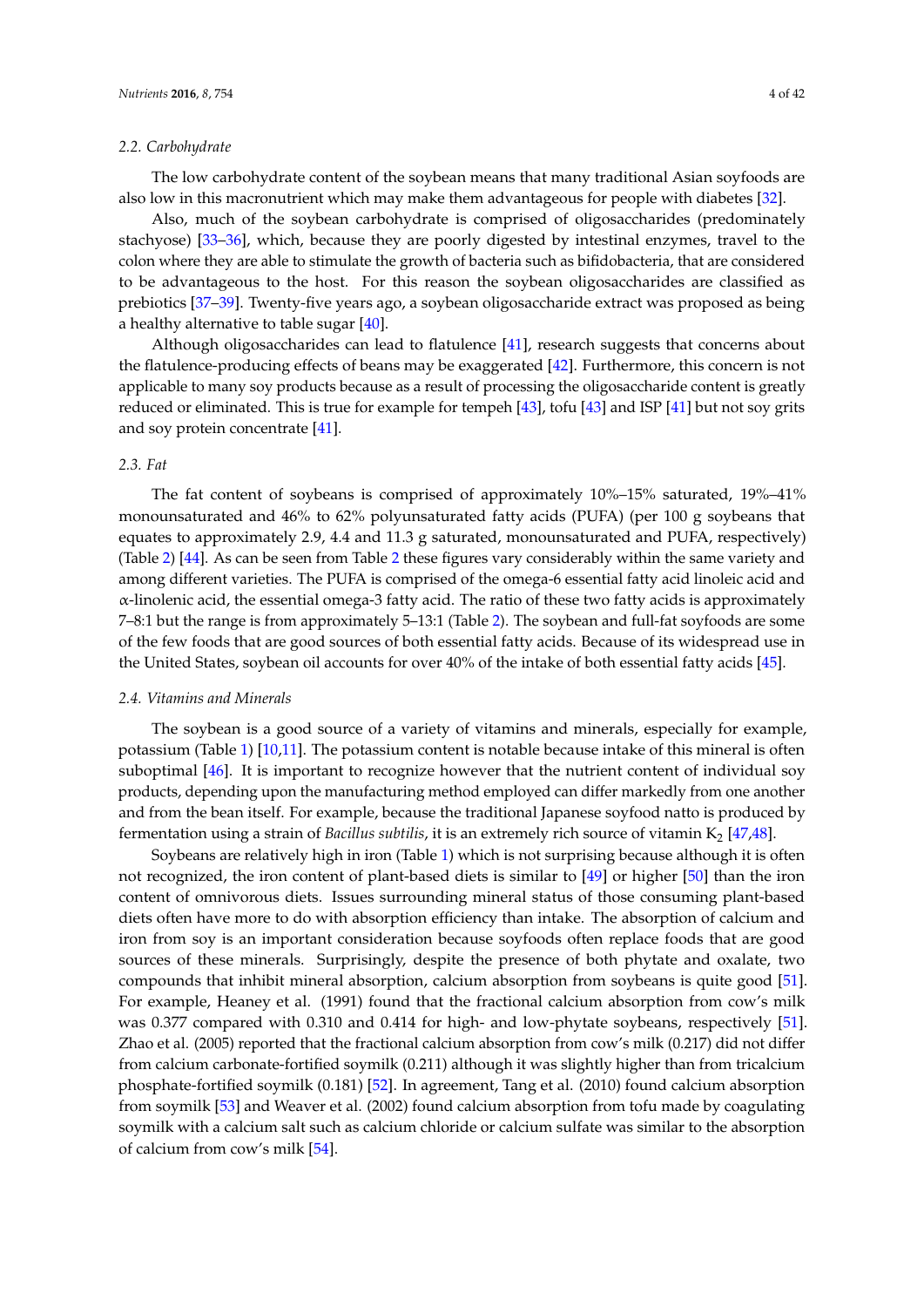| Type of Fat                     | <b>Soybeans</b> | <b>Black</b> $(n = 5)^2$ |               |         | Brown $(n = 4)^2$ |         | Green $(n = 2)^2$ | Yellow $(n = 7)^2$ |                |  |
|---------------------------------|-----------------|--------------------------|---------------|---------|-------------------|---------|-------------------|--------------------|----------------|--|
|                                 |                 | Average                  | Range         | Average | Range             | Average | Range             | Average            | Range          |  |
| Total saturated                 | 15.6            | 14.98                    | 14.67–15.18   | 10.28   | 10.10-10.49       | 13.76   | 13.03–13.76       | 11.76              | 7.08-22.68     |  |
| Palmitic (% of saturated)       | 73.4            | 11.39                    | 11.21-11.64   | 6.06    | $5.86 - 6.19$     | 10.28   | 9.58-10.97        | 7.76               | $3.54 - 10.61$ |  |
| Stearic (% of saturated)        | 24.7            | 3.59                     | $3.03 - 4.05$ | 4.22    | $4.11 - 4.36$     | 3.48    | $3.45 - 3.51$     | 4.00               | $3.48 - 6.08$  |  |
| Monounsaturated (oleic)         | 23.8            | 19.65                    | 17.13-22.99   | 41.15   | 41.01-41.48       | 24.80   | $23.51 - 26.08$   | 29.35              | 21.71-36.03    |  |
| Total polyunsaturated           | 60.7            | 62.71                    | 58.66–66.03   | 46.11   | 45.93-46.47       | 58.75   | 56.83 - 60.96     | 55.55              | 44.95-61.84    |  |
| Linoleic (% of PUFA $3$ )       | 88.2            | 53.12                    | 50.63–55.14   | 42.88   | 42.63–43.13       | 50.71   | 48.88–52.53       | 50.18              | 48.31-53.99    |  |
| $\alpha$ -Linolenic (% of PUFA) | 11.8            | 9.59                     | 7.99–10.78    | 3.23    | $3.10 - 3.31$     | 8.05    | $7.76 - 8.33$     | 5.37               | $3.37 - 9.07$  |  |

Table 2. Fatty acid composition of soybean oil by seed coat color (grams per 100 g of oil).

<span id="page-4-0"></span><sup>1</sup> Source, reference  $[11]$ ; <sup>2</sup> Source: reference  $[44]$ ; <sup>3</sup> PUFA, Polyunsaturated fatty acids.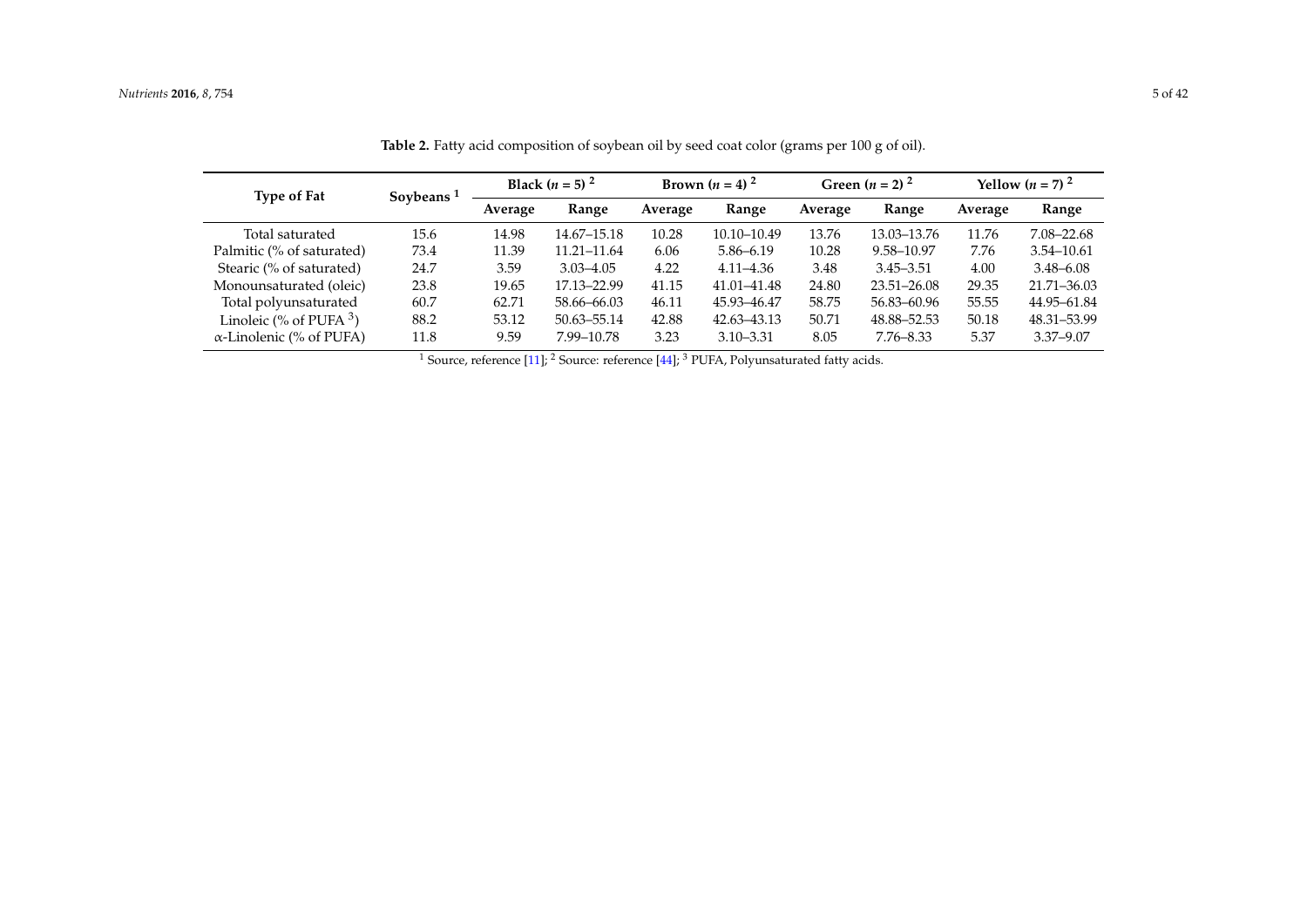The traditional view that the iron in soyfoods and in essentially all plant foods is poorly absorbed is contradicted by relatively new research utilizing improved methodology that shows iron absorption from soy may be quite good because most of it is in the form of ferritin [\[55,](#page-22-2)[56\]](#page-22-3). Furthermore, in contrast to older understanding [\[57\]](#page-22-4), there appears to be adaptation to the inhibitory effects of phytate on iron absorption [\[58\]](#page-22-5). Therefore, acute absorption studies may underestimate the bioavailability of minerals from plant foods such as soy. It should also be noted that iron status greatly influences nonheme iron absorption with higher absorption rates being observed in individuals with low iron stores [\[59\]](#page-22-6).

#### **3. Isoflavones**

Isoflavones are found in many different plant foods but among commonly consumed foods the soybean contains uniquely rich amounts. This point that is illustrated by the difference in isoflavone intake between Asian and non-Asian countries. For example, mean isoflavone intake among adults ranges from about 30–50 mg/day in Japan but is less than 3 mg/day in the United States, Canada and Europe [\[60](#page-22-7)[–67\]](#page-22-8).

Isoflavones occur in soybeans almost exclusively as glycosides [\[68\]](#page-22-9) but upon ingestion, the sugar is hydrolyzed thereby allowing absorption to occur [\[69\]](#page-22-10). In fermented soyfoods such as miso, tempeh and natto, considerable amounts of the isoflavones, although to varying degrees occur as aglycones due to bacterial hydrolysis [\[70–](#page-22-11)[73\]](#page-22-12). The three isoflavones genistein, daidzein and glycitein and their respective glycosides account for approximately 50%, 40% and 10%, respectively, of the total isoflavone content of soybeans [\[68\]](#page-22-9). There is disagreement over whether isoflavone form affects total absorption; some studies show that in comparison to the glycoside, aglycone isoflavones are absorbed faster and to a greater extent [\[74](#page-22-13)[–76\]](#page-23-0) whereas other studies show aglycones are absorbed more quickly but total absorption is the same or even less [\[77](#page-23-1)[–79\]](#page-23-2). In this document isoflavone amounts are expressed in aglycone equivalent weights.

In regard to isoflavone metabolism, a striking difference among individuals is that only about 25% of non-Asians and 50% of Asians host the intestinal bacteria that convert daidzein into the isoflavonoid equol [\[80\]](#page-23-3). In 2002, Setchell et al. (2002) proposed that those individuals who host these bacteria are more likely to benefit from soyfood consumption [\[81\]](#page-23-4). Since that time this hypothesis has been hotly debated. Equol does appear to offer health benefits over its precursor daidzein [\[82](#page-23-5)[,83\]](#page-23-6) in possibly several different areas but especially in the alleviation of hot flashes [\[84](#page-23-7)[–86\]](#page-23-8). However, it also may be that in some cases it is the equol-producing phenotype (i.e., the ability to produce equol) rather than equol itself, that is responsible for the more beneficial response to isoflavone ingestion [\[87\]](#page-23-9). Rodents and non-human primates have been referred to as equol machines because of their ability to so efficiently produce such large amounts of equol in response to daidzein exposure [\[9\]](#page-19-3). Several excellent reviews of equol have recently been published [\[80,](#page-23-3)[82,](#page-23-5)[86,](#page-23-8)[88\]](#page-23-10).

Each gram of soy protein in soybeans and traditional soyfoods is associated with approximately 3.5 mg of isoflavones [\[89\]](#page-23-11). Consequently, one serving of a traditional soyfood, such as 100 g of tofu or 250 mL soymilk, typically provides about 25 mg isoflavones. In more refined products, such as ISP, as much as 80% to 90% of the isoflavone content can be lost as a result of processing [\[68,](#page-22-9)[90,](#page-23-12)[91\]](#page-23-13).

Isoflavones have a chemical structure similar to the hormone estrogen which allows them to bind to both estrogen receptors (ER)—ER $\alpha$  and ER $\beta$  [\[92,](#page-23-14)[93\]](#page-23-15). For this reason they are able to exert estrogen-like effects under certain experimental conditions and so are referred to as phytoestrogens. Note that although research shows isoflavones bind to ERs much more weakly than estrogen, circulating levels of isoflavones in response to the ingestion of approximately two servings of soyfoods are three orders of magnitude higher than estrogen [\[94\]](#page-23-16). More importantly, whereas estrogen binds to and transactivates ERα and ERβ equally, isoflavones preferentially bind to and transactivate ERβ [\[95](#page-24-0)[–98\]](#page-24-1). This difference in binding and transactivation between isoflavones and estrogen is significant because the two ERs have different tissue distributions and, when activated, can have different and sometimes even opposite physiological effects [\[99](#page-24-2)[,100\]](#page-24-3).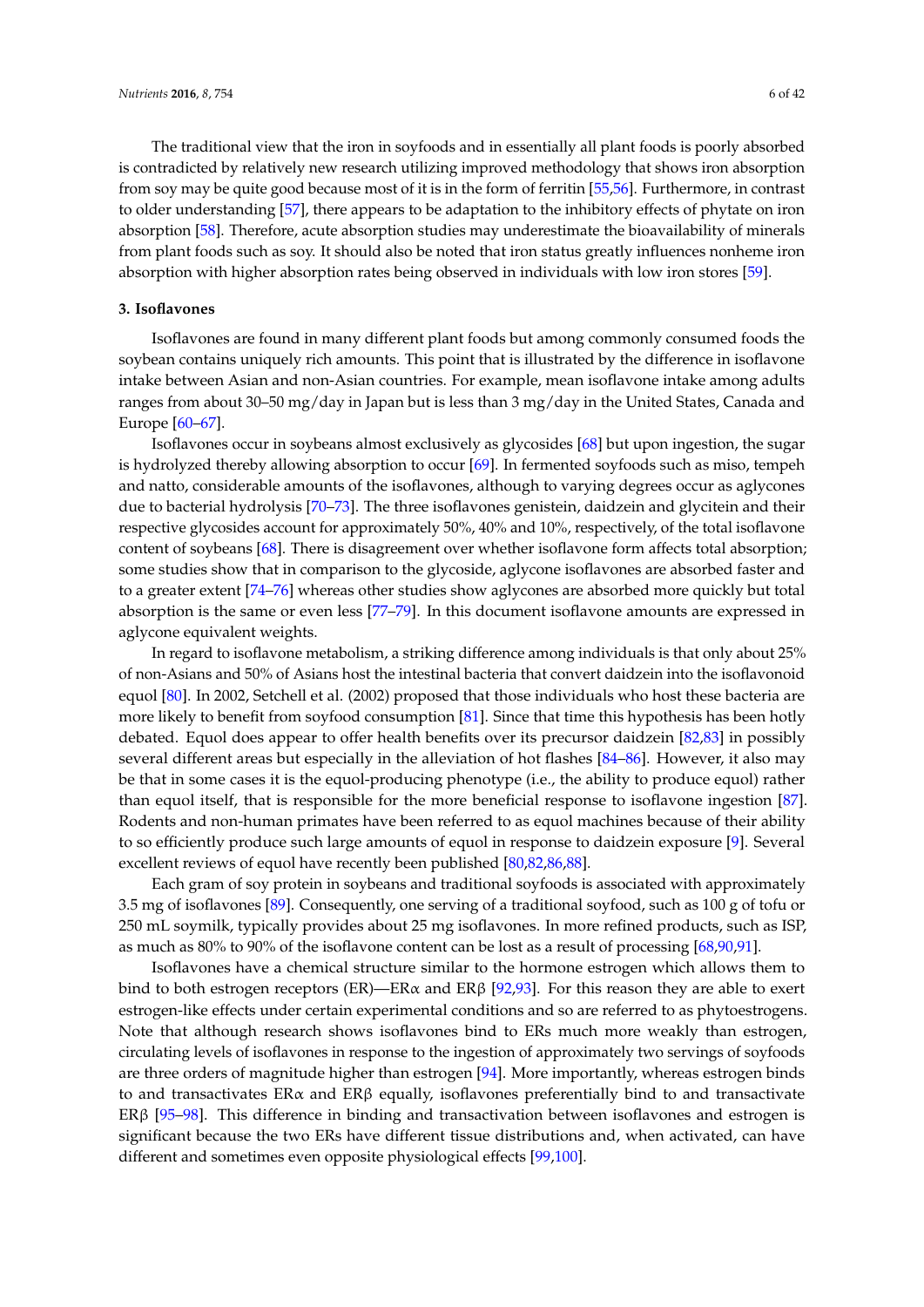The preference of isoflavones for  $ER\beta$  is the primary reason that isoflavones are seen as capable of having tissue-selective effects and the reason they are classified as selective estrogen receptor modulators (SERMs) [\[101](#page-24-4)[–103\]](#page-24-5). In tissues that possess estrogen receptors, SERMs exert estrogen-like effects in some cases but no effects or antiestrogenic effects in others. The pharmaceutical industry has for many years been actively developing SERMs [\[104\]](#page-24-6). Widely used SERMs include tamoxifen and raloxifene, both of which are used to treat breast cancer, the latter of which is also used for the treatment of osteoporosis [\[105\]](#page-24-7). There is limited clinical evidence to suggest that dietary levels of isoflavones affect immune function although there is interesting in vitro and animal work on this topic [\[106\]](#page-24-8). It is notable in this regard that Ryan-Borchers et al. (2006) found an isoflavone intervention (~70 mg/day) in postmenopausal women resulted in higher B cell populations which they interpreted as a heightened humoral response [\[107\]](#page-24-9).

Although isoflavones are purported to exert a number of health benefits these molecules are not without controversy. Concerns have arisen that because of their estrogen-like properties they may exert untoward effects in some individuals such as postmenopausal women. However, after a comprehensive, multi-year evaluation of the literature, the European Food Safety Authority (EFSA) concluded that in postmenopausal women, isoflavones do not adversely affect the three organs that were investigated, the breast, thyroid and uterus [\[108\]](#page-24-10). Recently, the North American Menopause Society also concluded that isoflavones do not increase risk of breast or endometrial cancer.

In any event, it is clear that isoflavones should not be equated with the hormone estrogen. The literature is replete with clinical examples of differences between these two molecules. For example, isoflavones do not stimulate the vaginal maturation index [\[109\]](#page-24-11) or increase C-reactive protein (CRP) [\[103\]](#page-24-5) whereas estrogen does [\[103](#page-24-5)[,109\]](#page-24-11). Furthermore, isoflavones may exert potentially-relevant hormone-independent physiological effects [\[110\]](#page-24-12). Therefore, classification only related to their hormonal activity may be an incomplete characterization [\[111\]](#page-24-13). Finally, not only should isoflavones not be equated with estrogen but soyfoods should not be equated with isoflavones. The soybean, like all foods, is a collection of many biologically active molecules [\[112\]](#page-24-14).

#### **4. Effects of Soy Protein on Cardiovascular Disease Risk Factors**

#### *4.1. Lipid Levels*

Elevated low-density lipoprotein (LDL)-cholesterol is a well-established risk factor for coronary heart disease (CHD) [\[113\]](#page-24-15). As recently articulated by Jarcho and Keaney (2015), data continue to support LDL-cholesterol lowering as a primary strategy to prevent CHD [\[114\]](#page-24-16).

Clinical research demonstrating the hypocholesterolemic effects of soy protein dates back to 1967 [\[115\]](#page-24-17). This benefit of soy protein was first formally recognized by the US Food and Drug Administration (FDA) in 1999 [\[116\]](#page-25-0). The FDA established 25 g/day soy protein as the threshold intake for cholesterol reduction. Twenty-five g is certainly more soy protein than is consumed by most Asians but through a combination of soyfoods this threshold can be relatively easily met. Since the FDA claim was approved, more than 10 countries [\[117\]](#page-25-1) have approved similar claims including Canada, which did so in 2014 [\[118\]](#page-25-2). Nevertheless, there exists some controversy about the hypocholesterolemic effect of soy protein.

In general, about 20% of individuals whose cholesterol levels are elevated do not respond to dietary changes [\[119\]](#page-25-3). So it is not surprising, especially when considering that many interventions involved small participant numbers and that the effect of soy protein is modest, that not all studies reported soy protein statistically significantly lowered circulating cholesterol levels. In addition, since most studies have intervened with ISP less is known about the hypocholesterolemic effects of soy protein contained in other soy products such as soy flour [\[120\]](#page-25-4). The roots of the controversy can in many respects be traced back to 2006, when the American Heart Association (AHA) concluded that soy protein only lowers LDL-cholesterol three percent [\[121\]](#page-25-5). One year later, the FDA announced their intention to reevaluate the soy protein health claim.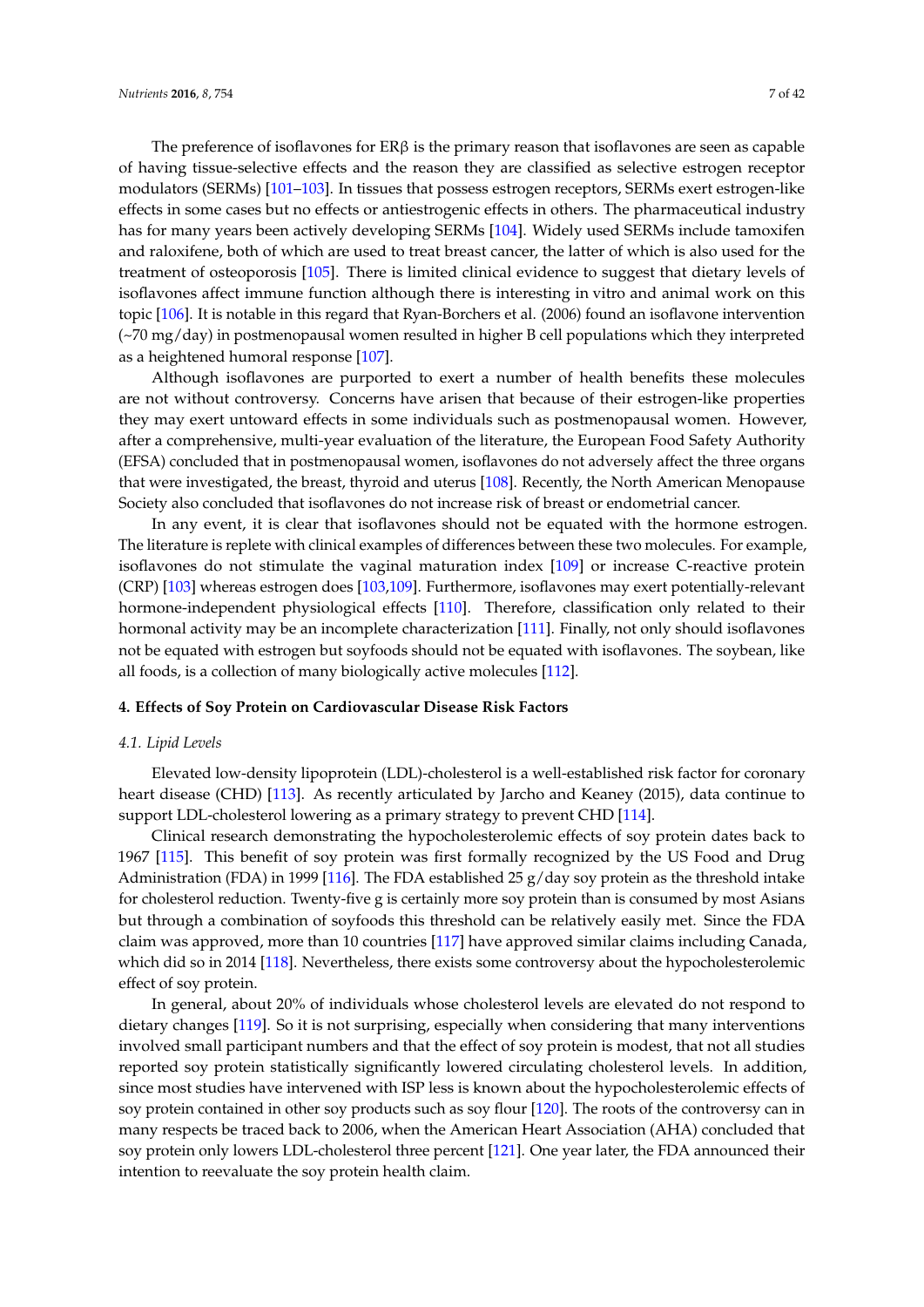Often overlooked is that the AHA did not actually conduct a formal statistical analysis of the data. When this was done, Jenkins et al. (2010) found using the 22 studies upon which the AHA based their conclusion, that the AHA had underestimated the cholesterol-lowering effect of soy protein [\[122\]](#page-25-6). They determined that soy protein lowered LDL-cholesterol 4.3% (5.2% among the high-quality studies) [\[122\]](#page-25-6), which is in line with the results of numerous meta-analyses published over the past decade or so, that have found soy protein statistically significantly lowers LDL-cholesterol by approximately 4% to 6% (Table [3\)](#page-7-0) [\[118](#page-25-2)[,122](#page-25-6)[–130\]](#page-25-7). Evidence indicates that the decrease in LDL-cholesterol in response to soy protein is greater in hypercholesterolemic compared to normocholesterolemic individuals [\[123,](#page-25-8)[125,](#page-25-9)[126\]](#page-25-10).

In addition to lowering LDL-cholesterol, soy protein also modestly lowers circulating triglyceride levels (~5%) and raises high-density-lipoprotein (HDL)-cholesterol levels (~1%–3%) (Table [3\)](#page-7-0) [\[123](#page-25-8)[,125\]](#page-25-9).

<span id="page-7-0"></span>

| Author/(Reference) | Year      | Number          |                |                | <b>Change from Baseline</b> |                     |  |  |  |
|--------------------|-----------|-----------------|----------------|----------------|-----------------------------|---------------------|--|--|--|
|                    | Published | of Trials       | n <sup>1</sup> | LDL- $C2$      | HDL- $C^3$                  | <b>Triglyceride</b> |  |  |  |
| Tokede [126]       | 2015      | $22^4$          |                | $-5.88$ mg/dL  | $+1.42$ mg/dL               | $-7.12$ mg/dL       |  |  |  |
|                    |           | 13 <sup>5</sup> |                | $-7.62$ mg/dL  | $+1.15$ mg/dL               | $-7.48$ mg/dL       |  |  |  |
| Benkhedda [118]    | 2014      | 59              | 3731           | $-4.0%$        | $+0.03$ mmol/l              | $-0.06$ mmol/L      |  |  |  |
| Yang [127]         | 2011      | 76              | 158            | $-0.30$ mmol/L | $+0.05$ mmol/1              | $-0.22$ mmol/L      |  |  |  |
| Anderson [125]     | 2011      | 20 <sup>7</sup> | 1946           | $-5.5%$        | $+3.2\%$                    | $-10.7\%$           |  |  |  |
| Jenkins $[122]$    | 2010      | 22              | 757            | $-4.2\%$       | NR <sup>8</sup>             | NR <sup>8</sup>     |  |  |  |
| Harland [124]      | 2008      | 10              | 2913           | $-6.0\%$       | $+4.6%$                     | $-5.3%$             |  |  |  |
| Hooper [128]       | 2008      | 39              | 2747           | $-0.19$ mmol/L | $0.02$ mmol/L               | NR <sup>8</sup>     |  |  |  |
| Reynolds [129]     | 2006      | 36              | 1387           | $-4.0\%$       | $+0.77$ mg/dl               | $-6.26$ mg/dL       |  |  |  |
| Zhan $[123]$       | 2005      | 33              | 1749           | $-5.3\%$       | $+3.0\%$                    | $-7.3%$             |  |  |  |
| Weggemans [130]    | 2003      | 21              | 959            | $-4.0%$        | $+3.0\%$                    | NR <sup>8</sup>     |  |  |  |

**Table 3.** Meta-analysis of clinical studies evaluating the effects of soy protein on lipid levels.

<sup>1</sup> Refers to participants for LDL-cholesterol measurements;  $2$  LDL-C, LDL-cholesterol;  $3$  HDL-C, high-density-lipoprotein cholesterol; <sup>4</sup> Trials intervening with soy protein containing isoflavones; <sup>5</sup> Trials intervening with soy protein without isoflavones; <sup>6</sup> All participants had type 2 diabetes; <sup>7</sup> Refers to parallel studies only; <sup>8</sup> NR, not reported.

Although the lipid effects of soy protein are much more modest than initially reported [\[131\]](#page-25-15) they are still relevant at the clinical and population levels as epidemiologic and intervention data suggest that for every 1% reduction in LDL-cholesterol there is a corresponding 1%–2% reduction in cardiovascular events (CVEs), and for every 2%–3% increase in HDL-cholesterol there is a reduction in CVEs by 2%–4% that is independent of LDL-cholesterol [\[132–](#page-25-16)[134\]](#page-25-17). It should be noted that despite inverse associations between HDL-cholesterol and CVD risk noted in epidemiologic studies, recent evidence strongly calls into question the value of raising levels of this lipoprotein as means of protection against heart disease [\[135](#page-25-18)[,136\]](#page-26-0). The mechanism(s) by which LDL-cholesterol is lowered has not been definitively identified although some work suggests peptides formed from the digestion of soy protein upregulate hepatic LDL receptors [\[137,](#page-26-1)[138\]](#page-26-2). Finally, as discussed below, in addition to the direct effect of the protein, soyfoods potentially reduce cholesterol via substitution or replacement effects [\[122\]](#page-25-6).

#### *4.2. Blood Pressure*

Higher-protein diets in general appear to modestly lower blood pressure [\[139\]](#page-26-3) and there are clinical data suggesting soy protein in particular is hypotensive. The public health benefits of even the modest proposed hypotensive effects of soy protein are relevant as reducing systolic blood pressure by just 2–5 mmHg may reduce stroke and CHD disease by 6%–14% and 5%–9%, respectively [\[140\]](#page-26-4).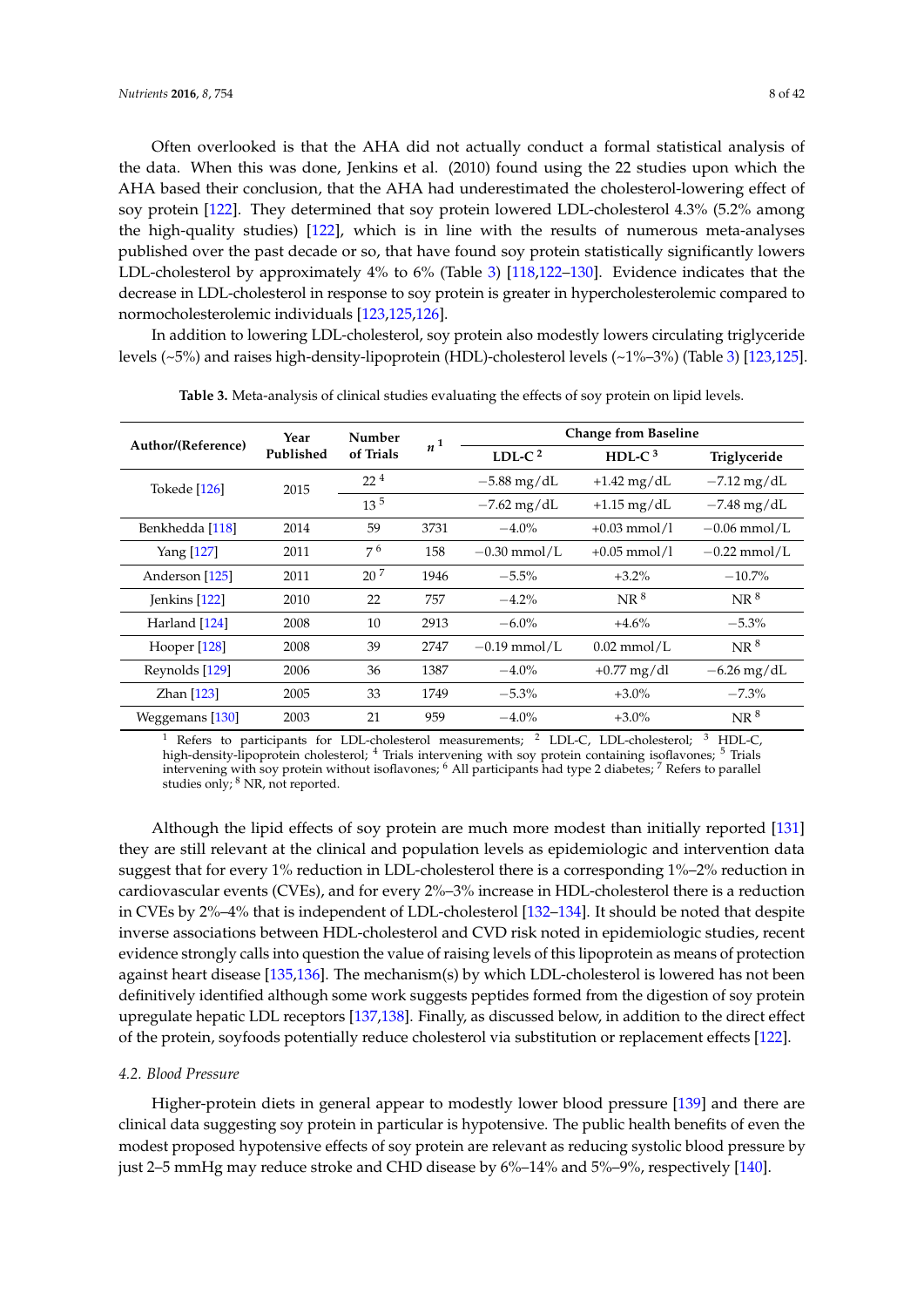Two trials noted extremely robust reductions in response to soy; one compared the effects of 25 g/day soy protein from soynuts with a diet containing a similar amount of protein in postmenopausal women [\[141\]](#page-26-5) and the other compared the effects of one liter per day of soymilk with one liter of cow's milk in men [\[142\]](#page-26-6). However, in the vast majority of trials the reductions reported are much more modest. Meta-analyses show systolic and diastolic blood pressure is reduced by approximately 2.5 and 1.5 mmHg, respectively [\[128](#page-25-13)[,143](#page-26-7)[–145\]](#page-26-8). An important caveat about these data is that in most studies blood pressure was not the primary endpoint of interest. Therefore, additional research is needed before definitive conclusions can be made. The mechanism(s) by which soy protein exerts its hypotensive effects has not been identified.

#### *4.3. Endothelial Function (Vasodilation)*

The endothelium is the monolayer of endothelial cells lining the lumen of the vascular beds and is mechanically and metabolically strategically located, separating the vascular wall from the circulation and the blood components. Evidence suggests that endothelial dysfunction is associated with CVEs [\[146\]](#page-26-9).

Two meta-analyses, one published in 2011 [\[147\]](#page-26-10) and the other in 2012 [\[148\]](#page-26-11) found that soybean isoflavones improved endothelial function in postmenopausal women. When the data from one of these were sub-analyzed, the improvement was only found in those women who had impaired endothelial function at baseline [\[147\]](#page-26-10). Of course, these women are at greater risk of having or developing CHD. This finding provides at least a partial explanation for the inconsistent literature in that some studies included women with impaired endothelial function and others with normal function. Parenthetically, it may also be that some of the observed anti-inflammatory effects of isoflavones occur only in people at risk of CHD who have elevated levels of inflammatory markers [\[149\]](#page-26-12). Interesting, Hoshida et al. (2011) found that isoflavones (50 mg/day) improved endothelial function in pre- and postmenopausal female non-smokers but not smokers [\[150\]](#page-26-13).

## *4.4. Arterial Stiffness*

Unlike endothelial-mediated vasodilation (primarily nitric oxide-dependent), arterial stiffness relates to the constriction and dilation of arteries associated with systole and diastole. Arterial stiffness is determined by components of the artery wall, such as elastin, proteoglycans and smooth muscle cell function. The most straightforward, valid, and reliable measure of arterial stiffness is pulse wave velocity, which is predictive of future CVEs [\[151\]](#page-26-14).

In 2011, a systematic review by Pase et al. [\[152\]](#page-26-15) concluded on the basis of five studies [\[153–](#page-26-16)[157\]](#page-27-0) that isoflavones reduce arterial stiffness although one of the four that reported benefit intervened with the isoflavone metabolite equol [\[157\]](#page-27-0). Three studies not reviewed by Pase et al. [\[152\]](#page-26-15) are also supportive of the ability of isoflavones to improve arterial stiffness in postmenopausal women [\[158–](#page-27-1)[160\]](#page-27-2). Conversely, no differences in arterial stiffness were noted in a small trial of hypercholesterolemic men and women when soymilk/soy yogurt was compared with dairy milk/yogurt [\[161\]](#page-27-3).

#### *4.5. C-Reactive Protein*

C-reactive protein, one important indicator of inflammation, is considered to be a risk marker and predictor of CVD [\[162,](#page-27-4)[163\]](#page-27-5). A meta-analysis of 14 intervention trials showed a slight, but not significant, reduction of 0.17 mg/L ( $p = 0.12$ ) in CRP concentrations among postmenopausal women with soy isoflavone intervention compared with controls. Subgroup analyses showed that isoflavones significantly lowered CRP by 0.70 mg/L (*p* = 0.003) among women with baseline CRP concentrations greater than 2.2 mg/L, which was equivalent to an approximate 22% reduction in levels of this inflammatory marker, whereas no change was noted in women with lower baseline CRP levels [\[164\]](#page-27-6). Subsequently published research also reported decreases in CRP in response to various soy interventions (soy protein, soyfoods or isoflavones) including studies involving participants engaged in an exercise program [\[165\]](#page-27-7), subclinical hypothyroid patients [\[166\]](#page-27-8), diabetic patients [\[167,](#page-27-9)[168\]](#page-27-10), patients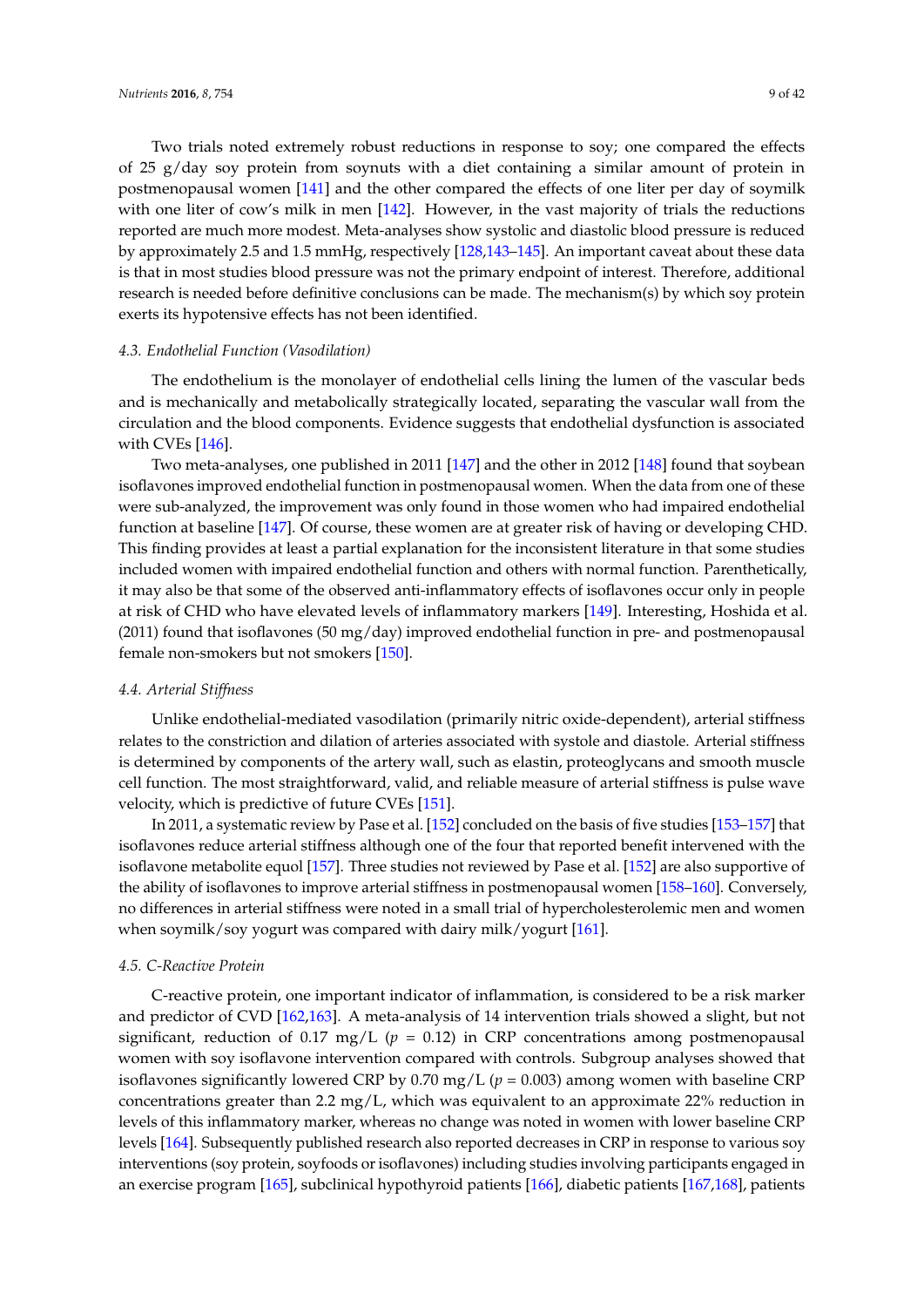with liver disease [\[169\]](#page-27-11) and patients with renal disease [\[169](#page-27-11)[,170\]](#page-27-12). Conversely however, soy was without effect in several other studies [\[120](#page-25-4)[,160](#page-27-2)[,171](#page-27-13)[–176\]](#page-28-0).

Given the inconsistency of the data, the different intervention products and experimental designs employed and that in most studies CRP was not the primary outcome of interest, it is not possible to make any definitive conclusions about the impact of different soy products on CRP. A more detailed examination of the data aimed at identifying explanations for the inconsistency is warranted.

#### *4.6. Carotid Intima Media Thickness*

Subclinical atherosclerosis can be assessed using ultrasound to measure the thickness of the carotid arteries. Carotid intima-media thickness (CIMT) increases over time; the extent of progression reflects risk of future coronary events. In 2011, a secondary analysis of a large 3-year trial by Hodis et al. [\[177\]](#page-28-1) involving 350 healthy postmenopausal women (45–92) found that CIMT progression was inhibited in those consuming  $25 g/day$  soy protein (91 mg isoflavones) compared to those women consuming 25 g/day milk protein. However, this benefit was observed primarily only in young postmenopausal women (<5 years since menopause) which is consistent with the "estrogen window" or "estrogen timing" hypothesis [\[178\]](#page-28-2). In contrast, a 6-month study involving Chinese postmenopausal women saw no effect of soy flour (40 g/day soy protein, ~50 mg isoflavones) on CIMT [\[179\]](#page-28-3). Whether the failure to observe a reduction in CIMT is because of the short study duration, lower dose of isoflavones or because the data were not subanalyzed according to years since menopause is unclear.

#### **5. Effects on Cardiovascular Events**

CHD and stroke account for over 20% of deaths worldwide but there are striking variations in age-adjusted cardiovascular disease (CVD) mortality rates among countries [\[180\]](#page-28-4). These international variations are not due primarily to genetic differences among populations as evidenced from time trends in rates within countries and changes in rates among migrants moving from low-risk to high-risk countries [\[181\]](#page-28-5).

There has been limited epidemiologic investigation of the relationship between soy intake and CVD. A recently published meta-analysis by Lou et al. (2016) identified five cohort (3 Asian, 2 non-Asian) and three case-control studies that examined the association between soy and CHD [\[182\]](#page-28-6). These authors found that when comparing high vs. low intake categories, the summary relative risk (95% confidence intervals, CI) for the three case-control studies [\[183–](#page-28-7)[185\]](#page-28-8) was 0.66 (0.56–0.77).

With respect to the Asian cohort studies, after controlling for numerous potentially confounding variables and when comparing the extremes of intake, two found that among women soy intake was associated with marked reductions in CHD risk. One of these is from China (relative risk [RR]) plus 95% CI; 0.25: 0.10, 0.63) [\[186\]](#page-28-9) and the other is from Japan (RR, 0.55; 95% CI: 0.26, 1.09) [\[187\]](#page-28-10). However, a large Singaporean prospective study failed to find soy intake was protective [\[188\]](#page-28-11). The aforementioned meta-analysis found the summary RR (95% CI) for these three studies was 0.57 (0.27–1.19). In contrast to the effects in women, none of the three cohort studies [\[187–](#page-28-10)[189\]](#page-28-12) involving Asian men found soy intake was associated with a reduced risk of CHD although one of these was published only as a letter to the editor [\[189\]](#page-28-12).

Lou et al. (2016) identified three cohort [\[65](#page-22-14)[,187,](#page-28-10)[188\]](#page-28-11) and four case-control [\[185](#page-28-8)[,190–](#page-28-13)[192\]](#page-28-14) studies that examined the relationship between soy intake and stroke risk [\[182\]](#page-28-6). The summary RR (95% CI) for the case control studies, all of which involved Asian participants, was 0.54 (0.34, 0.87). However, the summary RR (95% CI) for the two of three cohort studies that involved Asian participants was 0.89 (0.71–1.12).

Soyfoods potentially reduce risk of CVD through multiple mechanisms. It is noteworthy that in a recent review, Nabavi et al. (2015) concluded that genistein decreases the chance of ischemic stroke through reduction in ischemic stroke risk factors and ameliorates ischemic stroke induced neuronal damages [\[193\]](#page-29-0). Also, as noted previously, soy protein lowers LDL-cholesterol [\[118,](#page-25-2)[123](#page-25-8)[–125\]](#page-25-9) and possibly blood pressure and isoflavones may improve arterial health [\[128,](#page-25-13)[143–](#page-26-7)[145\]](#page-26-8).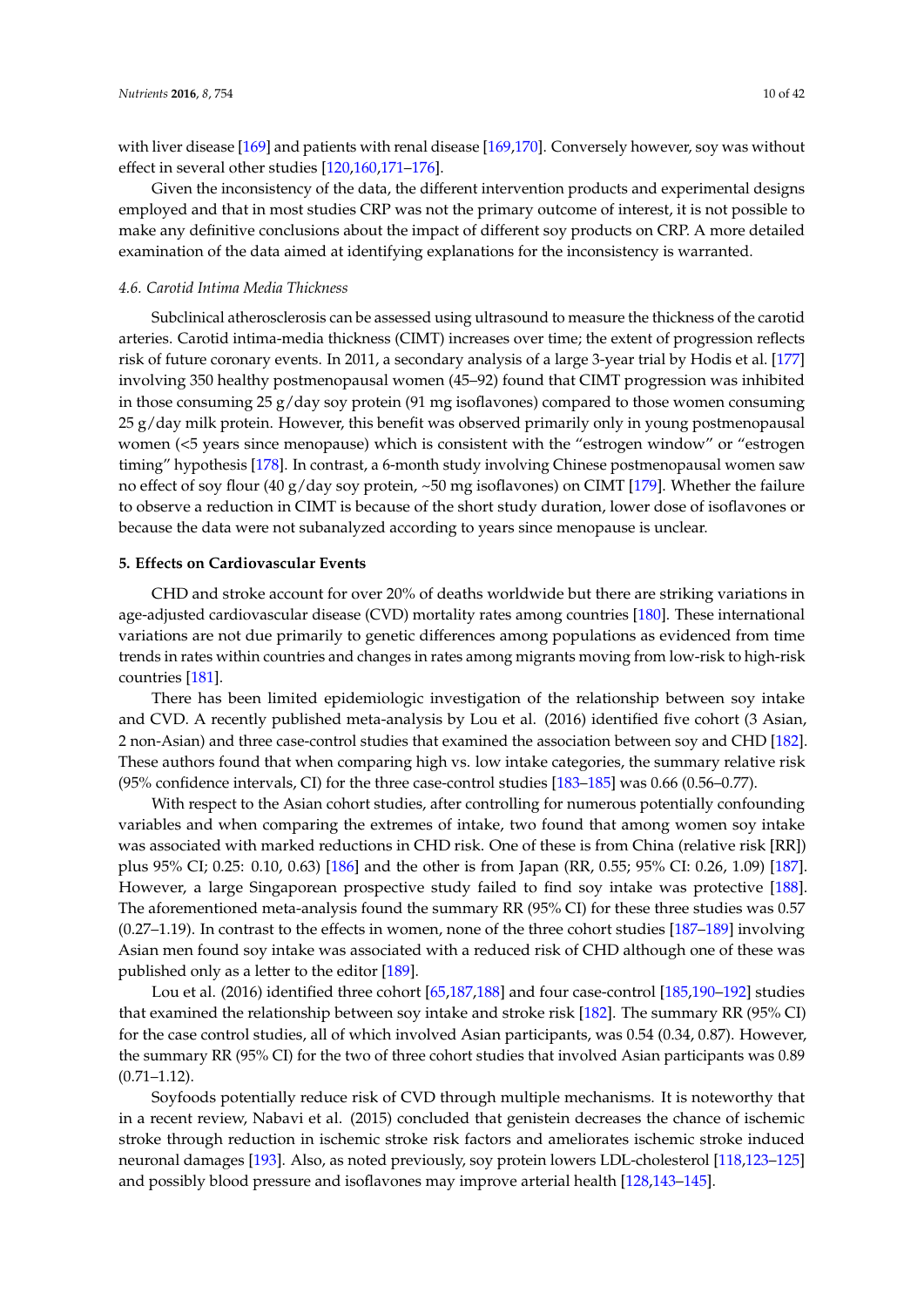In addition, when soyfoods replace protein-rich foods that are sources of saturated fat, which will likely be the case in Western cultures, because of the change in the fatty acid profile of the diet, LDL-cholesterol and CHD risk will likely be reduced. One estimate, based upon the US National Health and Nutrition Examination Survey III population data, is that when 24 g soy protein from soyfoods replace a similar amount of non-soy protein, through displacement effects LDL-cholesterol will be reduced approximately 4% (similar to the direct effect of soy protein) [\[122\]](#page-25-6).

Although there has been recent controversy about the relationship between dietary fat and CHD [\[194](#page-29-1)[,195\]](#page-29-2) health agencies and organizations continue to recommend limiting saturated fat intake [\[196](#page-29-3)[,197\]](#page-29-4). Recent support for this recommendation comes from a combined analysis of the Nurses' Health Study (study years, 1980 to 2010; *n* = 84,628) and the Health Professionals Follow-up Study (study years, 1986–2010; *n* = 42,908 men) which found that replacing 5% of energy intake from saturated fat with equivalent energy intake from PUFA, monounsaturated fat, or carbohydrates from whole grains was associated with a 25%, 15%, and 9% lower risk of CHD, respectively, whereas replacing saturated fat with carbohydrates from refined starches/added sugars was not protective [\[198\]](#page-29-5).

Claims that the high omega-6 content of soybean oil and other plant oils produce a pro-inflammatory effect are not supported by the clinical evidence [\[199](#page-29-6)[–202\]](#page-29-7). One recently published often-cited but controversial analysis concluded that only trials intervening with oils containing a mix of linoleic acid and omega-3 PUFAs reduce risk [\[203\]](#page-29-8). If this observation proves to be correct, soybean oil and full-fat soyfoods will be considered heart-healthy as a result of their fatty acid profile because as previously highlighted, the soybean is one of few foods that provides ample amounts of both omega-6 and omega-3 fatty acids.

The extent to which the hypocholesterolemic and hypotensive effects of soy protein contribute to the reductions in CHD noted in several of the observational studies is not clear. It is notable that the protective effects observed in the previously cited Japanese [\[187\]](#page-28-10) and Chinese [\[186\]](#page-28-9) cohort studies were greater than could be expected based on the mean reductions in blood pressure and LDL-cholesterol in response to soy protein observed in clinical trials. Furthermore, even in the upper categories soy protein intake was less than the amounts thought necessary to affect these endpoints.

Since CVD protection was observed in women and not men, it is certainly possible that the isoflavones in soyfoods played an important role in this regard. As previously discussed, in postmenopausal women, these soybean constituents have been shown to improve arterial stiffness [\[152\]](#page-26-15) and flow mediated dilation [\[147\]](#page-26-10). In epidemiologic studies showing soy is protective against CVD, estimated isoflavone exposure is not dissimilar from the doses used in clinical studies which show benefits on arterial health.

## **6. Bone Health**

In response to declining estrogen levels, women can lose substantial amounts of bone mass in the decade following menopause, which markedly increases their fracture risk [\[204\]](#page-29-9). Estrogen therapy reduces postmenopausal bone loss and hip fracture risk by approximately one-third [\[205\]](#page-29-10). Initial speculation that soyfoods promote bone health in postmenopausal women was based on the estrogen-like effects of isoflavones and early research showing that the synthetic isoflavone, ipriflavone, exerted skeletal benefits [\[206\]](#page-29-11).

Two large Asian prospective epidemiologic studies found among women soy intake was associated with a one-third reduction in fracture risk [\[207,](#page-29-12)[208\]](#page-29-13). A third prospective epidemiologic study, which involved US Seventh-day Adventists (approximately 40% of whom are vegetarians), found that among postmenopausal women soymilk consumption was associated with a significantly lower risk of developing osteoporosis but since the intake of cow's milk was similarly protective, the benefit of soy may have been due to its calcium rather than isoflavone content [\[209\]](#page-29-14).

Many short-term clinical studies have found that isoflavones favorably affect bone turnover and/or bone mineral density (BMD) in postmenopausal women [\[210–](#page-30-0)[212\]](#page-30-1). In contrast, of the four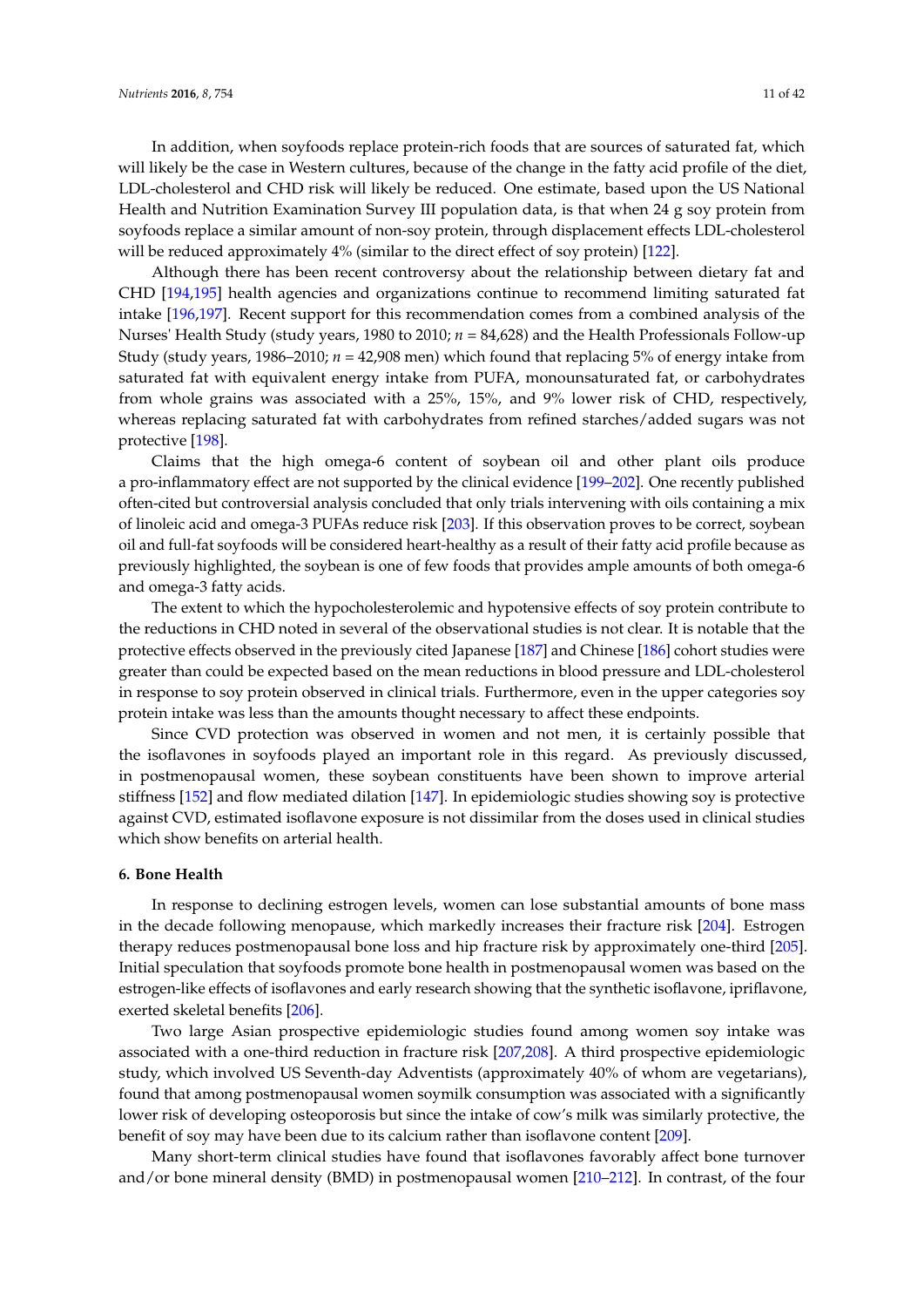large, long-term clinical trials that have been conducted [\[213–](#page-30-2)[216\]](#page-30-3), only one trial, which involved osteopenic women, found isoflavones statistically significantly improved BMD [\[213\]](#page-30-2). However, a recently published clinical study which employed novel methodology to assess bone calcium content not only supports the efficacy of isoflavones but provides a possible explanation for the disappointing results from the long-term trials [\[217\]](#page-30-4).

In this cross-over study, over a 50-day period, isoflavones (105 mg/day) increased bone calcium content by 7.6% ( $p = 0.0001$ ), approximately half the increase noted in response to risedronate, a bisphosphonate used in the treatment of osteoporosis [\[218\]](#page-30-5). Furthermore, doubling the dose of isoflavones to amounts similar to those used in two of the long-term trials [\[215,](#page-30-6)[216\]](#page-30-3), actually increased bone calcium content to a much lesser extent than the lower dose [\[217\]](#page-30-4). Therefore, more mderate doses of isoflavones (50–100 mg/day) may prove to be more efficacious for promoting bone health than more pharmacologic doses.

Although at this point more research is required to establish that isoflavones exert skeletal benefits, the high-quality protein [\[12,](#page-20-2)[13\]](#page-20-3) and well-absorbed calcium [\[52](#page-21-16)[,53\]](#page-22-0) provided by many soyfoods certainly can contribute to bone health.

## **7. Breast Cancer**

#### *7.1. Risk Reduction*

It is widely recognized that breast cancer incidence rates in soyfood-consuming countries are much lower than in Western countries [\[219\]](#page-30-7). Furthermore, as Westernization of Asian cultures has occurred, Asian breast cancer rates have steadily increased [\[220\]](#page-30-8). While these observations helped fuel interest in the chemopreventive effects of soy isoflavones, more relevant are Asian epidemiologic studies which show that higher soy consumption is associated with an approximate one-third reduction in breast cancer risk although most data come from case-control not longitudinal studies [\[221\]](#page-30-9). However, considerable data suggest that for soy to reduce risk consumption must occur during childhood and/or adolescence [\[222–](#page-30-10)[228\]](#page-31-0). Case-control studies show higher soy intake early in life is associated with 25% to 60% reductions in risk [\[225](#page-30-11)[–228\]](#page-31-0).

The "early intake" hypothesis, which was first proposed in 1995 [\[222,](#page-30-10)[223\]](#page-30-12), is consistent with clinical studies showing that in adults, neither soy protein nor isoflavone supplements affect markers of breast cancer risk including mammographic density [\[229,](#page-31-1)[230\]](#page-31-2) and breast cell proliferation [\[231–](#page-31-3)[236\]](#page-31-4). It is also consistent with the recognition of the growing evidence linking childhood and adolescent lifestyle and environmental exposures with subsequent risk of cancers arising in adulthood [\[237\]](#page-31-5).

The recent results by Baglia et al. (2016) from the Shanghai Women's Health Study provide interesting insight into the impact of timing of soy intake on breast cancer risk [\[238\]](#page-31-6). After a median follow-up period of 13.2 years, 1034 incident breast cancer cases were identified among the >70,000 women enrolled in this study. When women were divided into three soy protein intake groups (low, medium, and high) it was found that high intake during both adolescence and adulthood significantly reduced breast cancer risk (hazard ratio [HR], 0.53; 95% CI: 0.32, 0.88). However, consuming higher amounts of soy only during adolescence (and low soy intake during adulthood) was almost as protective (HR, 0.56; 95% CI: 0.31, 1.00). Thus, these results support the early intake hypothesis. Interestingly, high soy protein intake during adulthood was only protective (HR, 0.63; 95% CI: 0.43, 0.91) against breast cancer among women who consumed little soy during adolescence. Baglia et al. (2016) suggest the reason for this finding is that protective effects would have already been manifest against breast cancer among premenopausal women if they had consumed soy when young [\[238\]](#page-31-6).

The low intake among non-Asians severely limits the ability of Western epidemiologic studies involving the general population to provide meaningful data about the health effects of soy [\[239\]](#page-31-7). However, results from the Oxford arm of the European Prospective Investigation into Cancer and Nutrition (EPIC) have been cited as supporting the early intake hypothesis [\[240\]](#page-31-8). This study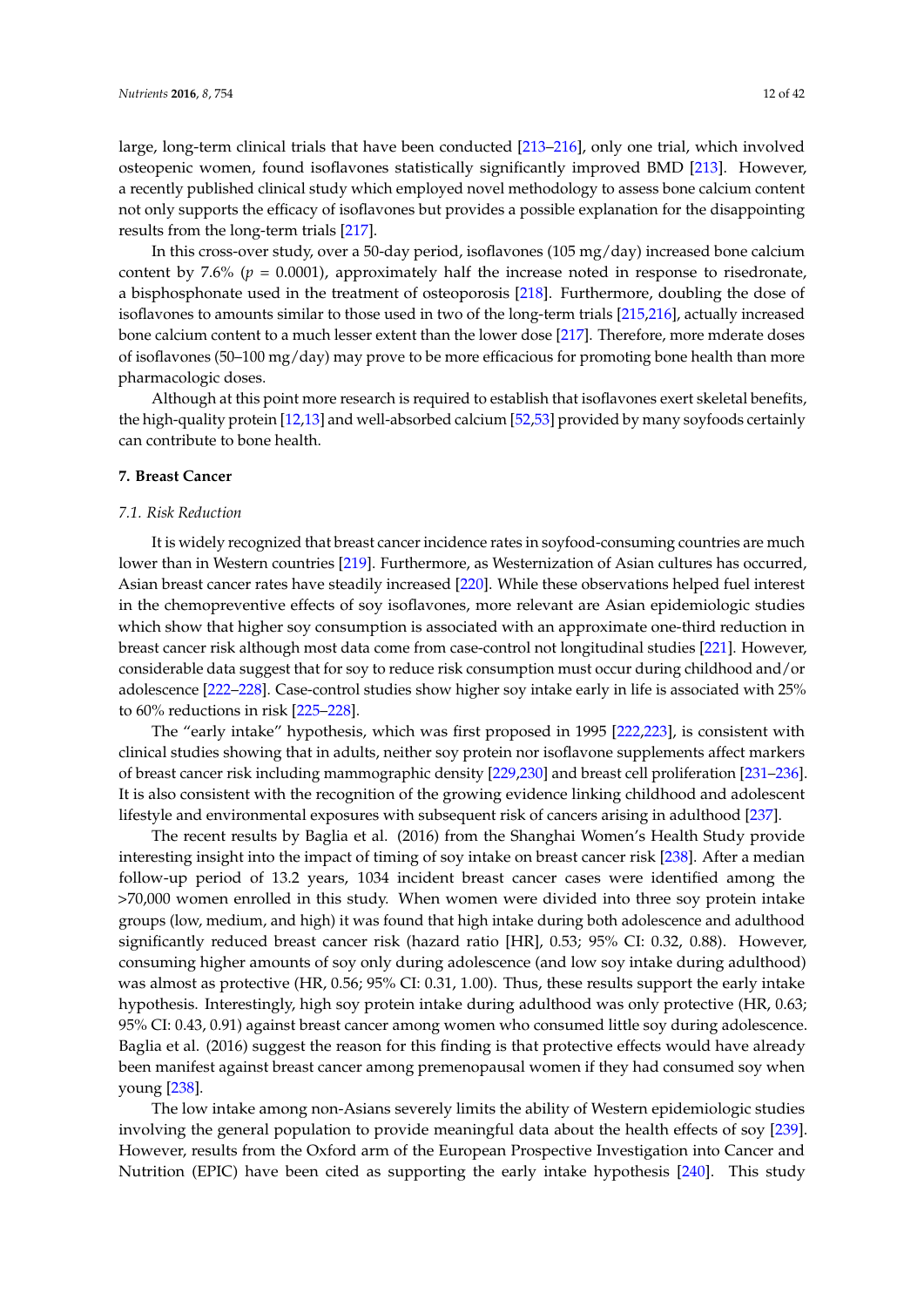oversampled for vegetarians so soy intake among a sizeable percentage of the participants was similar to that reported in Japanese studies. It has been argued that the Oxford-EPIC found no association between isoflavone intake and breast cancer risk because the high-soy-consumers in this cohort likely began eating soy only later in life with their adoption of a vegetarian diet [\[241\]](#page-31-9).

Finally, several mechanisms for the protective effects of early isoflavone exposure have been proposed [\[242](#page-31-10)[–246\]](#page-31-11). The protection afforded by isoflavones may be similar to the observed protective effect of early pregnancy against breast cancer [\[242\]](#page-31-10).

## *7.2. Breast Cancer Patients*

The estrogen-like effects of isoflavones provided a theoretical basis for concern that soyfoods adversely affect the prognosis of breast cancer patients. However, not only as discussed previously, do isoflavones differ from the hormone estrogen but the evidence that estrogen therapy increases breast cancer risk is unimpressive. In fact, in the Women's Health Initiative trial, which involved over 10,000 women, estrogen therapy statistically significantly reduced risk of developing invasive breast cancer [\[247\]](#page-32-0).

Nevertheless, in ovariectomized athymic mice implanted with MCF-7 cells, an estrogen-sensitive human breast cancer cell line, isoflavones stimulate the growth of existing mammary tumors [\[248](#page-32-1)[,249\]](#page-32-2). However, because rodents metabolize isoflavones differently than humans, the value of these studies for understanding effects in humans is in doubt [\[3](#page-19-2)[–8\]](#page-19-4). Furthermore, not all rodent models show that soy or isoflavones stimulate the growth of existing mammary tumors [\[250–](#page-32-3)[252\]](#page-32-4) and even in the aforementioned rodent model that does, minimally processed soy does not have this effect [\[253\]](#page-32-5). In addition, just slightly tweaking this model in a more physiologic direction causes a complete loss of the stimulatory effects of isoflavones [\[251\]](#page-32-6).

More importantly, the clinical data show that soy isoflavones, regardless of the source, and even when exposure greatly exceeds Japanese intake, do not exert harmful effects on breast tissue [\[229–](#page-31-1)[236\]](#page-31-4). These findings are consistent with the conclusion of the EFSA although their review focused on healthy postmenopausal women not breast cancer patients [\[108\]](#page-24-10). In addition to the lack of effect on mammographic density and breast cell proliferation, neither soy nor isoflavone supplements have clinically relevant effects on reproductive hormones in women [\[254\]](#page-32-7).

Finally, the prospective epidemiologic data show that post-diagnosis soy intake improves prognosis. More specifically, a meta-analysis of five prospective studies, two from the United States [\[255](#page-32-8)[,256\]](#page-32-9) and three from China [\[257](#page-32-10)[–259\]](#page-32-11), involving over 11,000 women with breast cancer, found soy consumption after a diagnosis of their disease was associated with statistically significant reductions in breast cancer recurrence (HR, 0.85; 95% CI: 0.77, 0.93) and mortality (HR, 0.79; 95% CI: 0.72, 0.87) (Table [4\)](#page-13-0) [\[260\]](#page-32-12). Importantly, soy consumption was similarly beneficial in Asian and non-Asian women [\[261\]](#page-32-13). Also, in contrast to the results in ovariectomized athymic mice showing genistein negates the inhibitory effect of tamoxifen [\[262,](#page-32-14)[263\]](#page-32-15) and an aromatase inhibitor [\[264\]](#page-32-16) on mammary tumor growth, the prospective epidemiologic data suggest that soyfood intake may actually enhance the efficacy of these treatments [\[258](#page-32-17)[,261\]](#page-32-13).

The positions of the American Cancer Society [\[265\]](#page-33-0) and the American Institute for Cancer Research [\[266\]](#page-33-1) are that soyfoods can be safely consumed by women with breast cancer. In addition, an evidence-based conclusion in response to a recent clinical inquiry published in the Journal of Family Practice was that post-diagnosis soy intake improves the prognosis of breast cancer patients [\[267\]](#page-33-2). This conclusion is similar to that of the World Cancer Research Fund International that there is a possible link between consuming soyfoods and improved breast cancer prognosis [\[268\]](#page-33-3).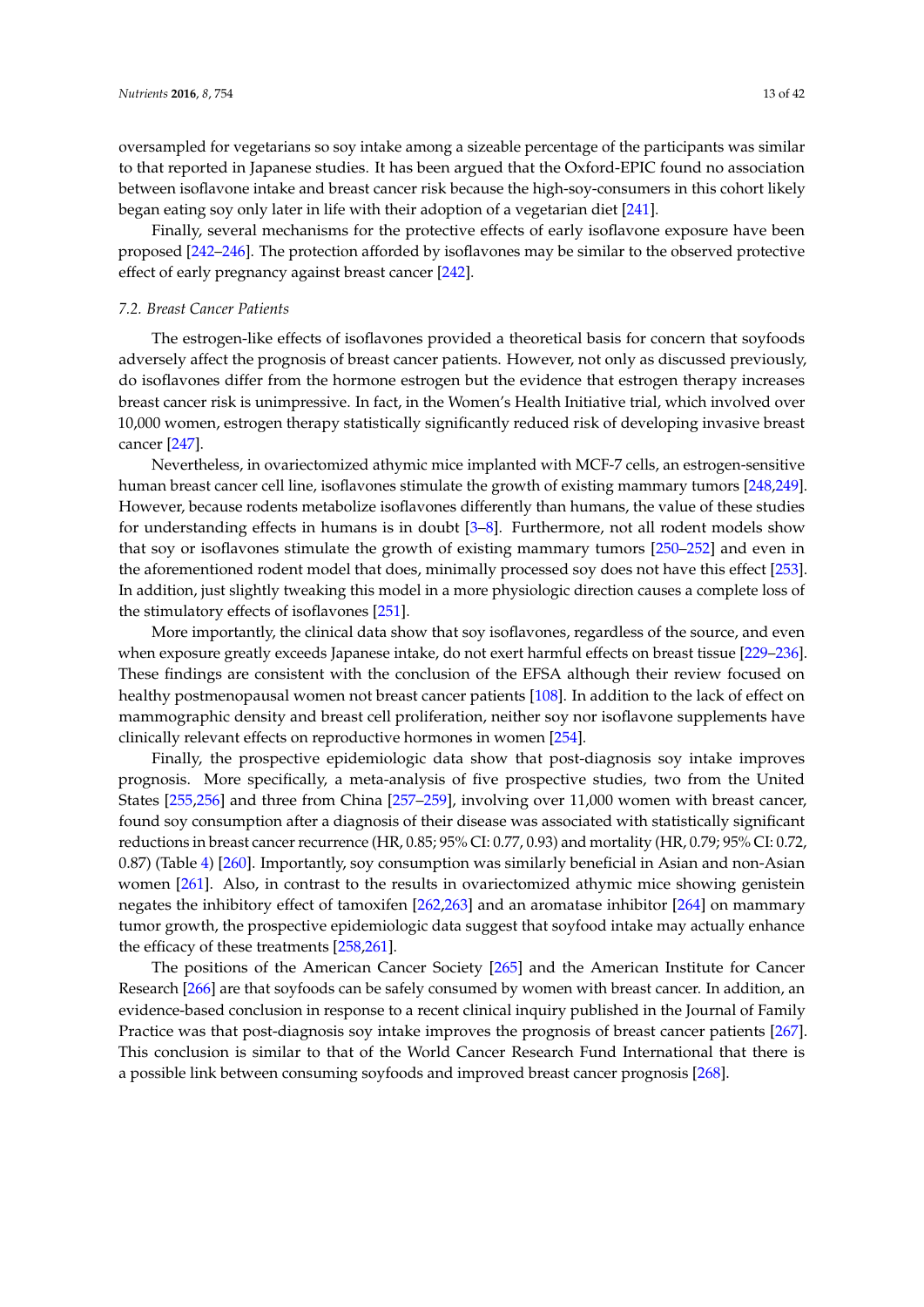| Author/(Reference)     | Location             | n      | Follow up (Year) | <b>Deaths</b> | Recurrences     |
|------------------------|----------------------|--------|------------------|---------------|-----------------|
| $\text{Zhang}$ $[259]$ | China                | 616    | 4.3              | 79            | NA <sup>2</sup> |
| Caan [256]             | <b>United States</b> | 3088   | 7.3              | 271           | 448             |
| Kang [258]             | China                | 524    | 5.1              | 154           | 185             |
| Shu [257]              | China                | 5042   | 3.9              | 444           | 534             |
| Guha [255]             | <b>United States</b> | 1954   | 6.3              | $NA^2$        | 282             |
| Totals                 |                      | 11.224 |                  | 948           | 1.449           |

<span id="page-13-0"></span>**Table 4.** Experimental details of prospective epidemiologic studies included evaluating the impact of post-diagnosis soy intake on breast cancer recurrence and survival  $^1$ .

<sup>1</sup> Adapted from reference  $[260]$ ; <sup>2</sup> NA, not applicable.

## **8. Prostate Cancer**

Prostate cancer is the second most commonly diagnosed cancer in men worldwide, and the fourth most commonly diagnosed cancer overall [\[269\]](#page-33-4). However, as is the case for breast cancer, prostate cancer incidence and mortality rates vary dramatically throughout the world; rates in Asian countries where soyfoods are commonly consumed are very low relative to Western countries [\[270\]](#page-33-5). More relevant are the Asian population studies showing that higher soy consumption is associated with as much as a 50% reduction in prostate cancer risk although most data come from case-control not longitudinal studies [\[271–](#page-33-6)[274\]](#page-33-7).

Intervention studies involving prostate cancer patients generally show that isoflavone exposure slows the rise in prostate specific antigen (PSA) levels [\[275–](#page-33-8)[278\]](#page-33-9). In contrast, in long-term trials isoflavone exposure did not affect the biochemical recurrence of prostate cancer after radical prostatectomy [\[279\]](#page-33-10) or the progression from high-grade prostatic intraepithelial neoplasia to cancer [\[280\]](#page-33-11). However, the design weaknesses of each study limit the implications of the findings. In the former, patients were exposed to only 24 mg/day genistein, a relatively low dose for men who had already undergone radical prostatectomy for the treatment of prostate cancer [\[279\]](#page-33-10). In the other study, in addition to the treated group consuming isoflavone-rich soy protein, participants were administered supplements of vitamin E and selenium [\[280\]](#page-33-11). There is evidence that both of these micronutrients stimulate the development of prostate cancer, although the risk associated with vitamin E is much less clear [\[281,](#page-33-12)[282\]](#page-33-13).

In regard to possible mechanisms, since neither soy intake nor isoflavone exposure affects testosterone levels in men, effects on this hormone are not a possible explanation for the proposed protective effects of soy against prostate cancer [\[283\]](#page-33-14). There is some evidence from animal and clinical studies that isoflavones are able to inhibit metastasis [\[284](#page-34-0)[,285\]](#page-34-1). Also, it was suggested more than a decade ago that genistein exerts some of its proposed chemopreventive effects through binding to ERβ [\[286\]](#page-34-2). ERβ is expressed in prostate epithelial cells and has a role in cellular homeostasis that is anti-proliferative [\[287\]](#page-34-3), pro-differentiative [\[288\]](#page-34-4), and pro-apoptotic [\[289\]](#page-34-5).

## **9. Kidney Function**

The potential renal benefits of soy have considerable public health significance because of the increasing worldwide prevalence of renal disease, which is largely a consequence of the increasing prevalence of diabetes [\[290\]](#page-34-6). There is preliminary evidence that soy protein places less stress on the kidneys in comparison to other high-quality proteins, which over time could reduce the risk of developing renal disease in susceptible individuals, such as those with diabetes [\[291,](#page-34-7)[292\]](#page-34-8). More specifically, it has been proposed that replacing animal protein with soy protein leads to a decrease in hyperfiltration and glomerular hypertension, with resultant protection from diabetic nephropathy [\[291](#page-34-7)[,293\]](#page-34-9).

However, a recent meta-analysis of 12 clinical studies involving 280 patients with chronic renal disease found that dietary soy protein did not affect glomerular filtration rate although it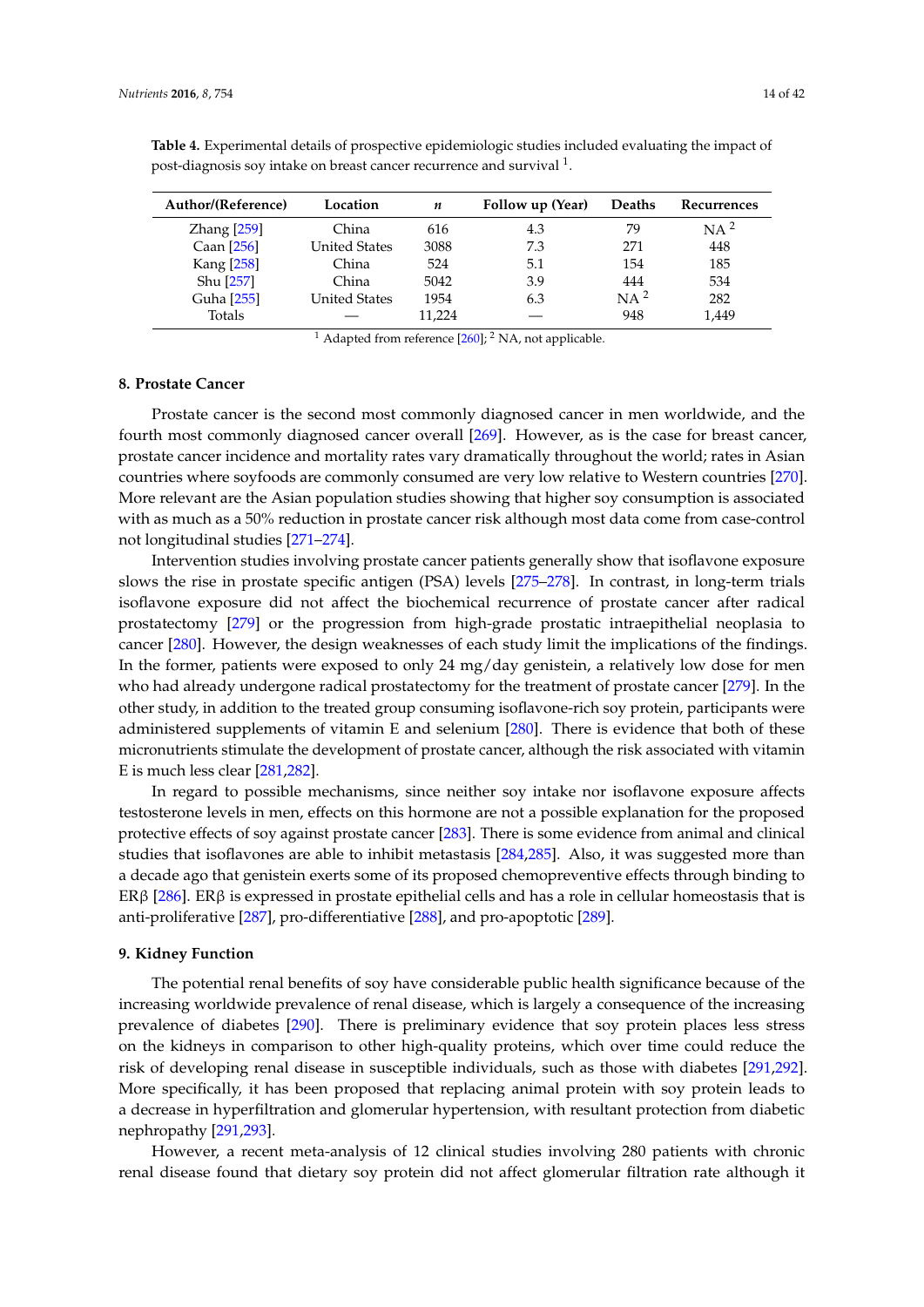significantly decreased serum creatinine, serum phosphorus, inflammation (assessed by CRP) and proteinuria in predialysis patients [\[294\]](#page-34-10). In individuals whose renal function is compromised serum phosphorus levels often become abnormally high so replacing animal protein with soy protein could be helpful [\[295\]](#page-34-11). For more detailed information about the renal effects of soyfoods the reader is referred to the reference [\[296\]](#page-34-12).

## **10. Menopausal Symptoms**

Hot flashes are the most common reason given by women seeking treatment for menopausal symptoms. Although hot flashes usually subside within six months to two years [\[297](#page-34-13)[,298\]](#page-34-14), many women report having them for up to 20 years after menopause [\[299\]](#page-34-15). It is notable that in the Study of Women's Health Across the Nation, a multiracial/multiethnic observational study of the menopausal transition involving 3302 women enrolled at seven US sites, among women who began having hot flashes during the pre- or perimenopausal period, the average duration of hot flashes was 11.8 years [\[300\]](#page-34-16).

The low prevalence of hot flashes among native Japanese women combined with the knowledge that isoflavones interact with ERs led to the hypothesis that soyfoods prevent the onset of hot flashes and/or are capable of alleviating existing hot flashes [\[301\]](#page-34-17). The first trial to test this hypothesis was published more than two decades ago [\[302\]](#page-34-18). Since then at least 25 trials have evaluated the effects of a variety of soy products on menopause-related hot flashes although in recent years most trials have intervened with isoflavone supplements [\[303](#page-34-19)[,304\]](#page-34-20). These trials have produced inconsistent results. However, a meta-analysis published in 2012 provides strong support for the efficacy of isoflavones as well as an explanation for the inconsistent data [\[305\]](#page-35-0).

This analysis found that soybean isoflavones statistically significantly reduced the frequency and severity of hot flashes by 20.6% (*p* < 0.00001) and 26.2% (*p* = 0.001), respectively, above and beyond the reduction that occurred in the placebo group (total reduction in response to isoflavones, i.e., placebo plus isoflavones, ~50%). However, sub-analysis of the data revealed that in the trials in which the intervention supplement provided >18.8 mg genistein (the median for all trials) the reduction in hot flash frequency was more than twice that observed in those trials involving supplements providing lesser amounts of genistein (Table [5\)](#page-14-0). Approximately 40 mg total isoflavones derived from whole soybeans provides the amount of genistein shown to be efficacious.

Failure to differentiate between low-genistein (typically derived from soy germ) and high-genistein (typically derived from the whole soybean) supplements, as is the case for all other narrative reviews and meta-analyses of data with one exception [\[306\]](#page-35-1), leads to erroneous conclusions about the efficacy of isoflavones.

| <b>Genistein Dose</b><br>(mg/Day) | Number    | п   |          | <b>Fixed Effects Model</b> |                | <b>Random Effects Model</b> |                  |                |  |
|-----------------------------------|-----------|-----|----------|----------------------------|----------------|-----------------------------|------------------|----------------|--|
|                                   | of Trials |     | Percent  | 95% CI                     | <i>v</i> Value | Percent                     | 95% CI           | <i>v</i> Value |  |
| $\leq$ 18.8                       |           | 596 | $-12.47$ | $-17.34, -7.60$            | < 0.00001      | Same as Fixed Effects Model |                  |                |  |
| >18.8                             | h         | 600 | $-26.50$ | $-33.11$ , $-19.90$        | < 0.00001      | $-29.13$                    | $-43.09. -15.17$ | < 0.0001       |  |
| Test for Subgroup Difference      |           |     |          | $p = 0.0008$               |                | $v = 0.03$                  |                  |                |  |

<span id="page-14-0"></span>**Table 5.** Effects of isoflavones on the decrease in hot flash frequency according to the genistein content of the supplement <sup>1</sup>.

<sup>1</sup> Source: reference [\[305\]](#page-35-0).

## **11. Cognitive Function**

The impact of both cumulative estrogen exposure and estrogen therapy on cognitive function and Alzheimer's disease (AD) is controversial although most recent work does not support the notion that estrogen affords significant benefits in this regard [\[307–](#page-35-2)[310\]](#page-35-3).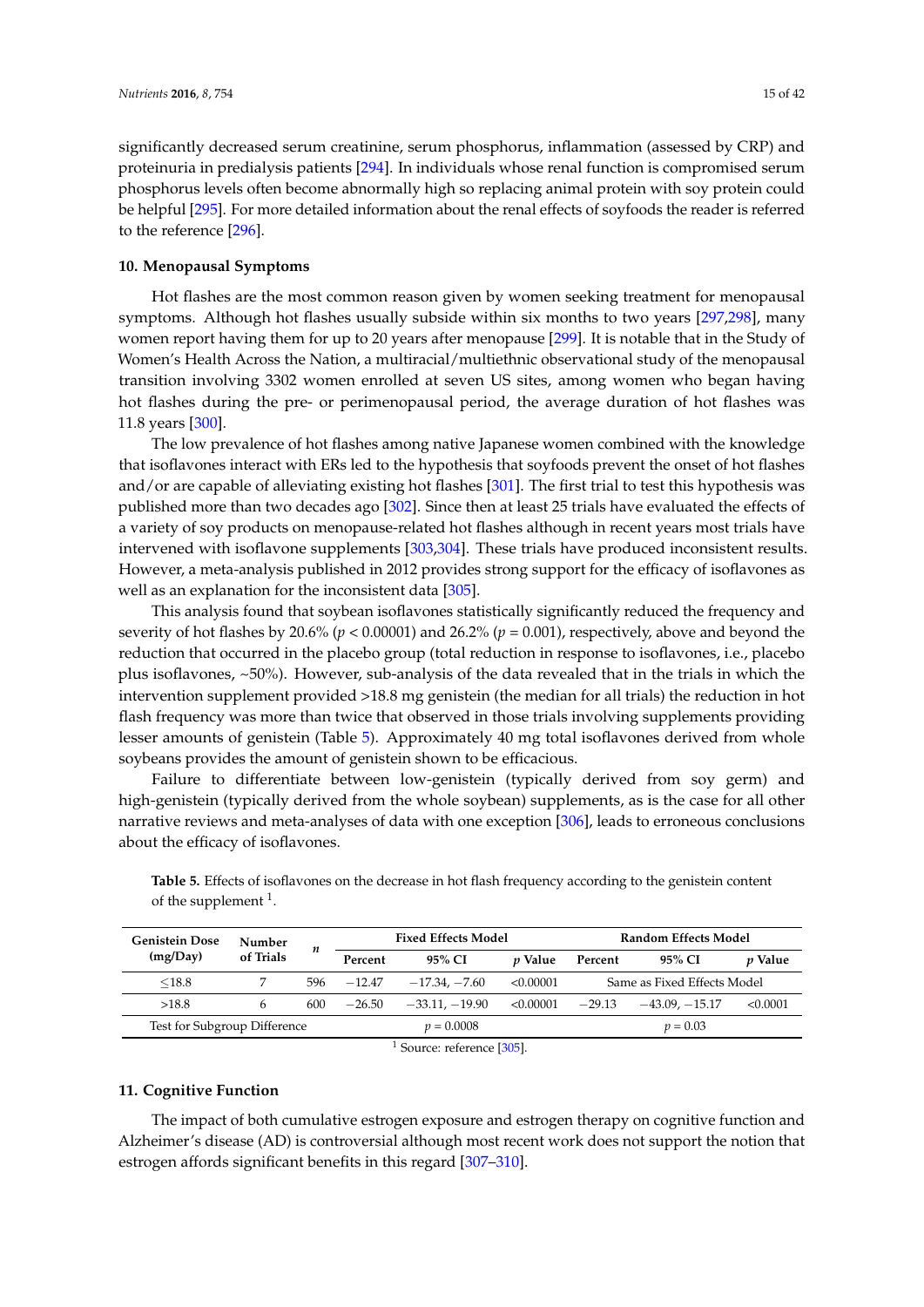An intriguing theory proposed more than a decade ago is that exposure to estrogenic molecules soon, but not late after menopause, produces pronounced cognitive benefits [\[178\]](#page-28-2). Since isoflavones interact with ERs there has been interest in understanding the impact of isoflavone exposure on cognitive function. Unexpectedly, an early epidemiologic study that was designed to study heart disease, raised concern about soy adversely affecting cognition [\[311\]](#page-35-4), a finding that was supported by more recent research from Indonesia [\[312\]](#page-35-5). However, follow up research from Indonesia produced opposite results [\[313\]](#page-35-6) and epidemiologic studies overall that have evaluated the impact of soy intake on cognition have produced very mixed findings [\[314–](#page-35-7)[317\]](#page-35-8).

In contrast to the epidemiologic data, a meta-analysis of 10 placebo-controlled randomized clinical trials involving 1024 participants found that soy isoflavones favorably affected summary cognitive function and visual memory in postmenopausal women [\[318\]](#page-35-9). However, a 3-year trial involving over 300 postmenopausal women failed to show that isoflavone-rich soy protein affects global cognition [\[319\]](#page-35-10). More recently, a six-month study found that 100 mg/day isoflavones did not benefit cognition in older men and women with AD [\[320\]](#page-35-11). After comprehensively evaluating the animal, clinical and epidemiologic data, Soni et al. (2014) recently concluded that "the evidence to date is not sufficient to make any recommendations about the association between dietary intake of soy isoflavones and cognition in older adults" [\[321\]](#page-35-12). It seems reasonable to assume that at this point this conclusion will be valid for the foreseeable future.

#### **12. Mental Health**

There are several areas in relation to the impact of soy intake that have been investigated to only a limited extent but that based upon preliminary results warrant additional research. One such area is mental health and specifically depression. Depression is a commonly occurring disorder associated with diminished quality of life and increased morbidity and mortality [\[322](#page-35-13)[,323\]](#page-35-14). Strikingly, there is an approximate two-fold female-male disparity in the prevalence of depression [\[324\]](#page-36-0). The higher prevalence of depression among women compared to men suggests that reproductive hormones may be involved in the etiology of this disease. Also, longitudinal studies suggest that menopause is a period of risk for new onset or recurrent depression for some women [\[325–](#page-36-1)[327\]](#page-36-2). Importantly, there is a growing recognition that diet affects mental health; in fact, a group of academics recently concluded that "diet is as important to psychiatry as it is to cardiology, endocrinology, and gastroenterology" [\[328\]](#page-36-3).

With this background in mind the emerging evidence suggesting that isoflavones may function as antidepressants is particularly intriguing [\[329\]](#page-36-4). For example, over a two-year period, an Italian study that was evaluating mood effects, found that postmenopausal women taking 54 mg/day genistein showed a decline in depressive symptoms as measured by the Zung Self-rating Depression Scale whereas no change occurred in the placebo group [\[330\]](#page-36-5). Also, a Japanese study involving peri- and postmenopausal women found that a very moderate dose (25 mg/day) of isoflavones consumed in aglycone form reduced depressive symptoms as assessed by the Hospital Anxiety and Depression Scale and also reduced anxiety as assessed by the Athens Insomnia Scale [\[331\]](#page-36-6). In contrast to the benefit of this dose, this eight-week trial found that a very low dose of isoflavones (12.5 mg/day) lacked efficacy. Finally, Estrella et al. (2014) found that over a three-month period 100 mg/day isoflavones reduced depressive symptoms in clinically depressed postmenopausal women to a similar extent as Zoloft (50 mg/day) and Prozac (10 mg/day) [\[332\]](#page-36-7). In addition, the combination of Zoloft and isoflavones resulted in a greater reduction in symptoms than the other three individual treatments.

## **13. Skin Health**

The impact of soy and more specifically isoflavones, on skin health including wrinkles, is another area for which encouraging preliminary data exist. Interest in the effects of isoflavones on overall skin health is not surprising given that they bind to ERs, which are present in the skin [\[333](#page-36-8)[,334\]](#page-36-9)—and that estrogen therapy is thought to improve a number of skin parameters [\[335–](#page-36-10)[338\]](#page-36-11) including skin elasticity [\[339\]](#page-36-12), water-holding capacity [\[340\]](#page-36-13), pigmentation [\[341\]](#page-36-14) and vascularity [\[342\]](#page-36-15). Skin appendages, such as hair follicles, are also influenced by estrogens [\[343\]](#page-36-16).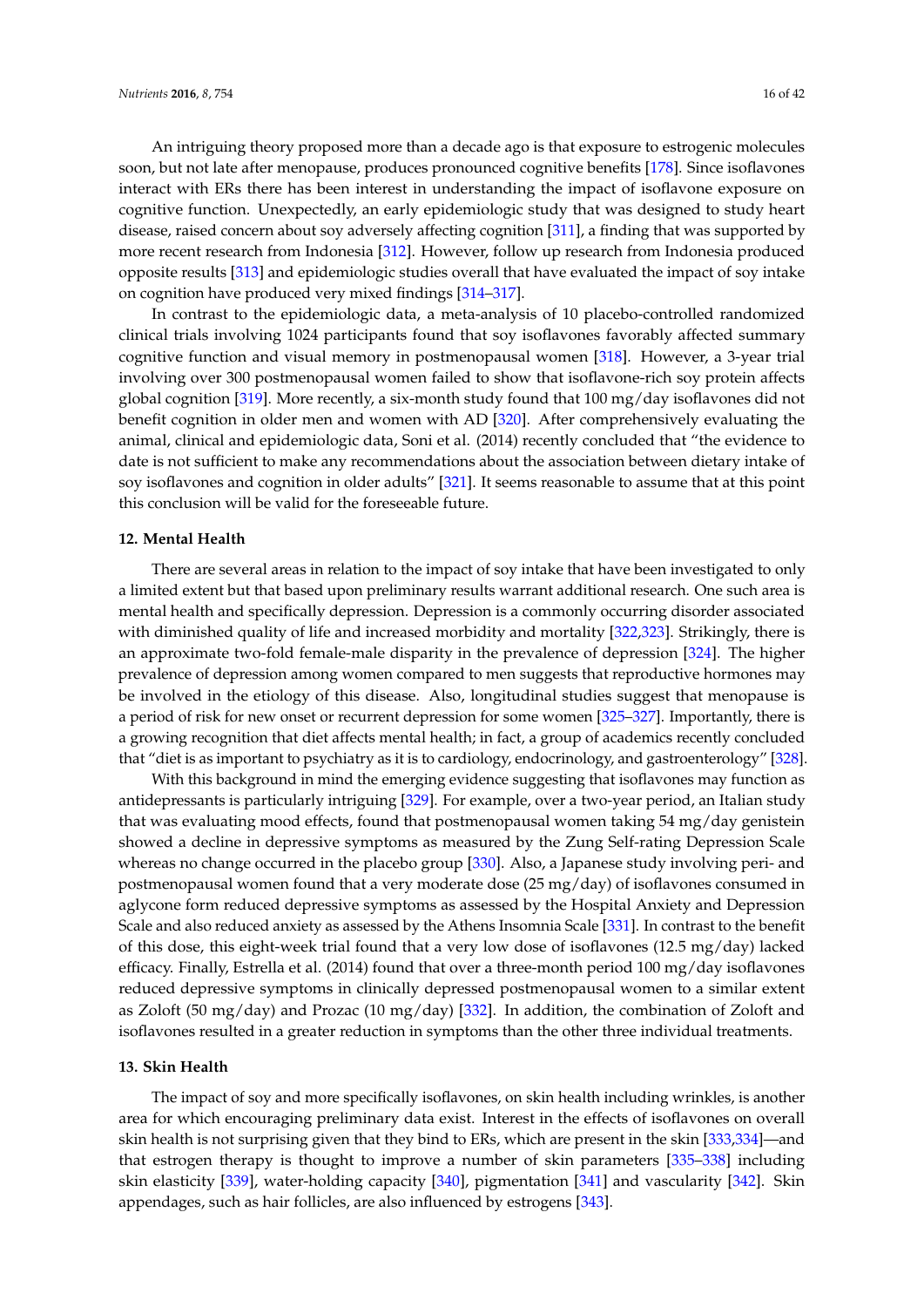Several trials suggest that isoflavones help to reduce wrinkles but all of them have design limitations. In one study, which lacked a true control group, two groups of 20 healthy postmenopausal women aged 50 to 65 years were instructed to consume their usual diet with or without 20  $\frac{g}{day}$  of an isoflavone-rich soy protein for three months [\[344\]](#page-37-0). There were statistically significant improvements in facial-skin wrinkling, discoloration and overall appearance in the supplemented group. In another study, which involved only 26 premenopausal Japanese women, over a 3-month period, use of supplements that provided 40 mg/day isoflavones led to a statistically significant decrease in fine wrinkles, whereas no change occurred in the placebo group [\[345\]](#page-37-1). Finally, a 14-week trial conducted by Jenkins et al. (2013) involving 159 postmenopausal women found that a beverage containing isoflavones (plus other bioactives) statistically significantly reduced wrinkles by on average 10%; there was also a positive correlation between baseline wrinkles and the response to the isoflavone-containing beverage; that is, the greater the wrinkle depth at baseline, the greater the improvement [\[346\]](#page-37-2). There was also a statistically significant increase in collagen synthesis.

## **14. Developmental Effects**

Establishing healthy eating habits early in life is important because childhood eating habits track into adulthood, and changing adult dietary behavior is difficult [\[347–](#page-37-3)[351\]](#page-37-4). Also, evidence suggests that healthy behaviors during childhood and adolescence can affect the risk of developing certain chronic diseases later in life [\[352–](#page-37-5)[355\]](#page-37-6). Not surprisingly, compared to adults, relatively little soy research has involved children. Nonetheless, research has shown that as in adults, soy protein lowers LDL-cholesterol [\[356–](#page-37-7)[360\]](#page-37-8). As discussed previously, evidence also suggests that eating soy early in life reduces risk of breast cancer [\[222](#page-30-10)[–228\]](#page-31-0).

The classification of isoflavones as phytoestrogens has led to investigation of the possible hormonal effects of soy consumption in children. Although only very limited clinical research addressing this issue has been conducted the evidence suggests neither soy nor isoflavone intake affects endogenous hormone levels [\[361–](#page-37-9)[363\]](#page-37-10).

There is also interest in understanding the impact of diet on pubertal development because pubertal characteristics are occurring at an earlier age [\[364,](#page-37-11)[365\]](#page-38-0). Many factors likely contribute to this trend such as increasing adiposity. Epidemiologic studies have found that both total and animal protein intake is associated with earlier menarche and the development of early pubertal characteristics [\[366,](#page-38-1)[367\]](#page-38-2).

Two small Korean epidemiologic studies noted that urinary isoflavones in children with precocious puberty were higher than in children serving as controls [\[368](#page-38-3)[,369\]](#page-38-4). However, a US cross-sectional study involving Seventh-day Adventist (SDA) girls (*n* = 327; age range 12 to 18 years; mean age, 15 years) found that soy intake was unrelated to the age of onset of menses [\[370\]](#page-38-5). The mean number of servings of soyfoods among the adolescent girls was 12.9 per week and 21.1% of the girls consumed soyfoods  $\geq$ 4 times/week [\[370\]](#page-38-5).

## **15. Fertility/Reproduction**

There are number of issues involving soyfoods that have given rise to quite lively discussions in the peer-reviewed literature. One of those somewhat ironically, given the large populations of Asian countries that have historically consumed soy, is the possible adverse impact of soy on fertility On the other hand, breeding problems have been noted in some animal species in response to isoflavone ingestion [\[371](#page-38-6)[–374\]](#page-38-7) although it was subsequently shown that these issues arose because of either excessive intake [\[375\]](#page-38-8) or because of differences in isoflavone metabolism between animals and humans [\[69](#page-22-10)[,81](#page-23-4)[,376](#page-38-9)[,377\]](#page-38-10).

In women, soyfoods appear to increase the length of the menstrual cycle although ovulation is not prevented it is simply delayed by one day [\[254\]](#page-32-7). According to limited epidemiologic data, this minor effect on menstrual cycle length could help to decrease breast cancer risk [\[378\]](#page-38-11). There is actually some evidence that isoflavones aid fertility. A prospective study found that among 315 women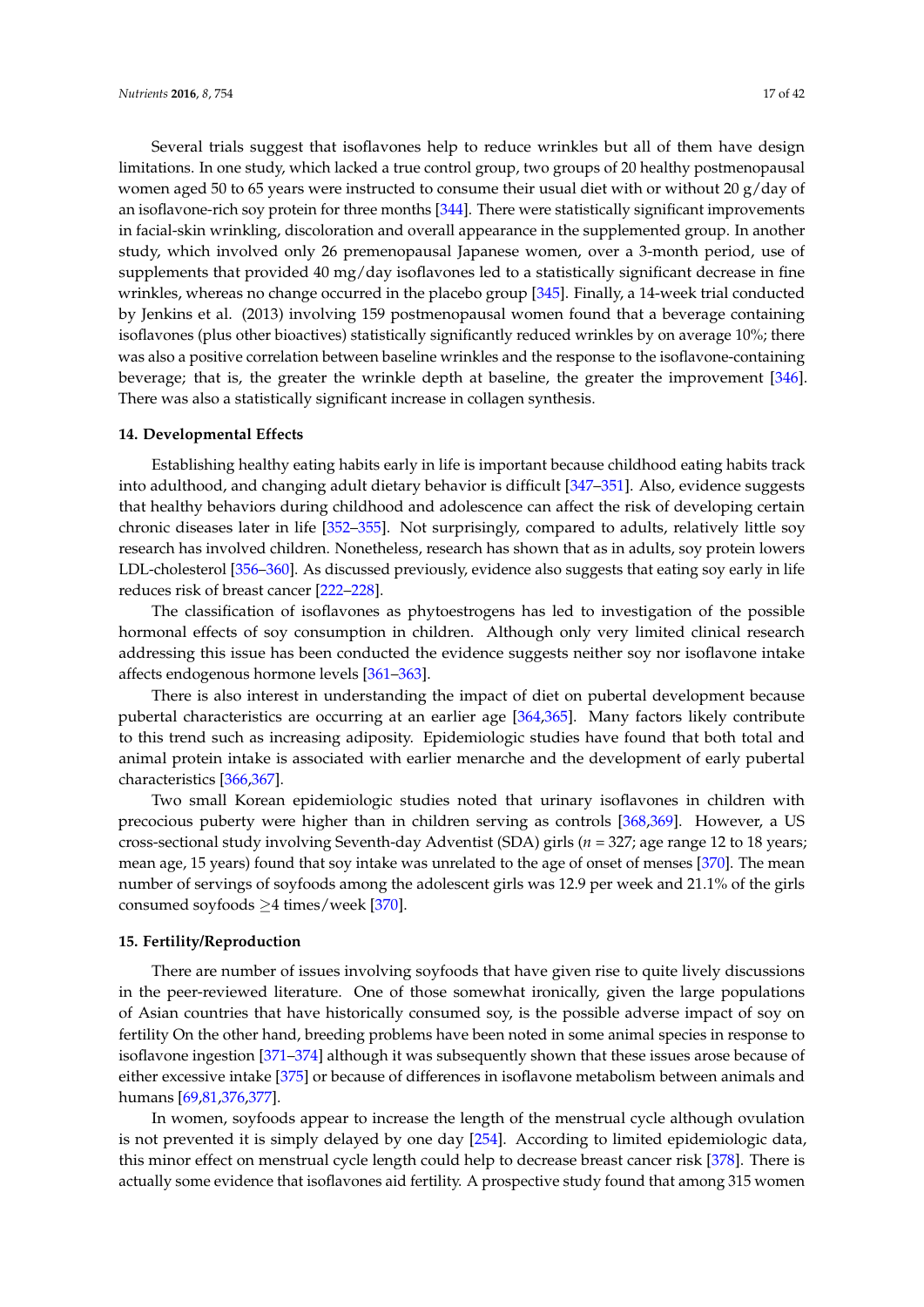who collectively underwent 520 assisted reproductive technology cycles soy isoflavone intake was positively related to live birth rates [\[379\]](#page-38-12). Similarly, among women undergoing in vitro fertilization, soy consumption appeared to negate the adverse reproductive effects of the endocrine disruptor bisphenol A (BPA) [\[380\]](#page-38-13). Although the low isoflavone intake among the soy-consumers (mean intake, 3.4 mg/day) in this study raises doubt about the plausibility of these findings, they do agree with animal data [\[381](#page-38-14)[,382\]](#page-38-15).

In men, a small pilot cross-sectional study found that very modest soy consumption was associated with lower sperm concentration (sperm count was not decreased) but there were many weaknesses to this study [\[383\]](#page-38-16). In fact, much of the decreased sperm concentration occurred because there was an increase in ejaculate volume in men consuming higher amounts of soy, a finding which seems biologically implausible. Furthermore, this same research group subsequently found in a cross-sectional study involving 184 men from couples undergoing in vitro fertilization that male partner's intake of soyfoods and soy isoflavones was unrelated to fertilization rates, proportions of poor quality embryos, accelerated or slow embryo cleavage rate, and implantation, clinical pregnancy and live births [\[384\]](#page-38-17).

Finally, and most importantly, all three of the clinical studies conducted show that isoflavones have no effect on sperm concentration or quality [\[385–](#page-39-0)[387\]](#page-39-1). Interestingly, a case report indicated that daily isoflavone supplementation for six months in the male partner of an infertile couple with initially low sperm count led to normalization of sperm quality and quantity [\[388\]](#page-39-2).

#### **16. Male Feminization**

Two case reports describing feminizing effects that allegedly occurred as a result of soyfood consumption have been published [\[389,](#page-39-3)[390\]](#page-39-4). However, in both cases the individuals were said to have consumed 360 mg/day isoflavones (~9-fold greater than the mean intake among older Japanese men) in the context of unbalanced and likely nutrient-deficient diets since soyfoods accounted for the vast majority of calories consumed. Furthermore, in contrast to the rise in circulating estrogen levels noted in one case [\[389\]](#page-39-3), no effects on estrogen levels have been noted in numerous clinical studies in which men were exposed to as much as 150 mg/day isoflavones [\[391\]](#page-39-5).

Similarly, the drop in testosterone levels noted in the other case [\[390\]](#page-39-4) is as already noted, inconsistent with the preponderance of the clinical data showing neither soy nor isoflavone supplements affect testosterone levels [\[283\]](#page-33-14). More specifically, a systematic review and meta-analysis that included 15 placebo-controlled treatment groups with baseline and ending measures and an additional 32 reports involving 36 treatment groups found no effects of soy protein or isoflavone intake on testosterone, sex hormone binding globulin, free testosterone or the free androgen index [\[283\]](#page-33-14). Studies published subsequent to this meta-analysis have reached similar conclusions [\[168,](#page-27-10)[392–](#page-39-6)[394\]](#page-39-7). The two aforementioned case reports simply illustrate that consuming excessive amounts of essentially any food can potentially lead to abnormalities [\[389,](#page-39-3)[390\]](#page-39-4).

## **17. Thyroid Function**

Concerns about the anti-thyroid effects of soy are based primarily on in vitro research [\[395](#page-39-8)[,396\]](#page-39-9) and studies in rodents administered isolated isoflavones [\[397,](#page-39-10)[398\]](#page-39-11). Although several cases of goiter were attributed to the use of soy infant formula, this problem was eliminated in the mid-1960s with the advent of iodine fortification of the formula [\[399](#page-39-12)[–401\]](#page-39-13). A comprehensive review published in 2006 that included 14 clinical trials found that the totality of the evidence showed that neither soyfoods nor isoflavones adversely affect thyroid function in euthyroid men or women [\[402\]](#page-39-14). Studies published since this review [\[403–](#page-39-15)[407\]](#page-40-0), which include two that were three years in duration [\[408](#page-40-1)[,409\]](#page-40-2), are supportive of this conclusion as is the conclusion of the EFSA that isoflavone supplements do not affect thyroid function in postmenopausal women [\[108\]](#page-24-10).

Soyfoods may increase the amount of thyroid medication needed by hypothyroid patients, not because of an effect on the thyroid, but because soy protein may interfere to some extent with the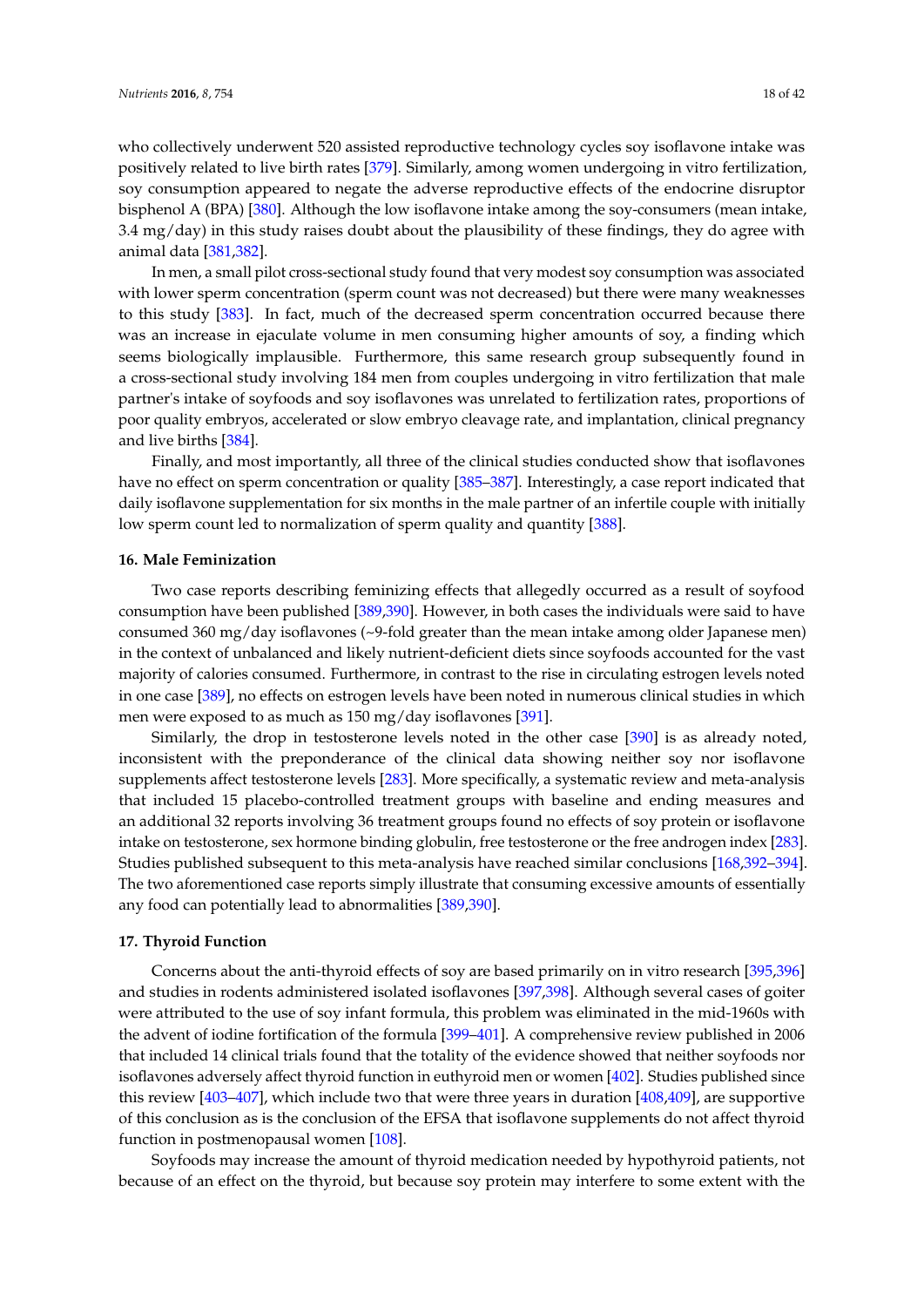absorption of levothyroxine [\[410](#page-40-3)[–413\]](#page-40-4). Soy is not unique in this regard however as many herbs and drugs and fiber and calcium supplements have similar effects [\[414](#page-40-5)[–422\]](#page-40-6). In any event, it is not necessary for thyroid patients (with the exception of infants with congenital hypothyroidism) to avoid soyfoods since thyroid medication is taken on an empty stomach and dosages can easily be adjusted to compensate for any effects of soy [\[423\]](#page-40-7).

Finally, there is concern that soy may worsen thyroid function in those whose thyroid function is compromised such as subclinical hypothyroid patients and those whose iodine intake is marginal. The concern about the latter is based on the potential for isoflavones rather than the amino acid tyrosine to be iodinated, thereby inhibiting the synthesis of thyroid hormone [\[424\]](#page-40-8). However, clinical research published in 2012 indicates that the iodination of isoflavones is negligible and clinically irrelevant [\[425\]](#page-40-9). One small British study did find that modest isoflavone exposure (16 mg/day) increased the likelihood of progressing from subclinical to overt hypothyroidism [\[166\]](#page-27-8). These results are surprising because the progression of subclinical to overt hypothyroidism among Japanese patients is not elevated [\[426\]](#page-40-10) nor are rates of hypothyroidism elevated in Japan [\[427\]](#page-41-0). It is notable that in the British study isoflavone exposure caused marked and statistically significant reductions in systolic and diastolic blood pressure, insulin resistance and CRP.

## **18. Effects on Endometrial Tissue**

Endometrial cancer (cancer of the corpus uteri) represents the most common gynecological malignancy in the industrialized world and is the seventh most common cancer among females although incidence and mortality rates vary markedly among geographical regions and countries [\[428\]](#page-41-1). The highest rates are in the United States and Europe and the lowest in Asia and Africa [\[429\]](#page-41-2). There is concern that because of the presence of isoflavones soyfoods could increase risk of developing endometrial cancer and stimulate the growth of existing endometrial tumors. Ever users of unopposed estrogen therapy are about two to three times more likely to develop endometrial cancer as never users [\[430](#page-41-3)[–432\]](#page-41-4).

However, after reviewing 25 clinical studies that measured endometrial thickness and nine that measured histopathological changes the EFSA concluded that isoflavones do not adversely affect the endometrium [\[108\]](#page-24-10). Interestingly, a recently published meta-analysis of the clinical data found that when all studies (*n* = 23; 2167 participants) were included in the analysis there was no effect of isoflavones on endometrial thickness overall whereas there was a significant ( $p = 0.04$ ) decrease in thickness when considering only the seven North American trials which involved 726 women [\[433\]](#page-41-5). On the other hand, there was small increase in thickness among women involved in the three Asian trials but none of these studies actually intervened with soybean-derived isoflavones.

Furthermore, a recent meta-analysis of 10 observational studies (8 case-control, 2 prospective) found soy intake was inversely associated with endometrial cancer risk with an overall risk estimate (RE) of 0.81 (95% CI: 0.72, 0.91) [\[434\]](#page-41-6). Subgroup analyses found statistically significant protective effects for both Asian (RE: 0.79, 95% CI: 0.66, 0.95) and non-Asian (RE: 0.83, 95% CI: 0.71, 0.96) populations. Finally, Bitto et al. (2010) found that in a group of premenopausal women with non-atypical endometrial hyperplasia, genistein (54 mg/day) improved symptoms after six months to approximately the same degree as norethisterone [\[435\]](#page-41-7). Hence, Bitto et al. (2010) concluded that genistein might be useful for the management of endometrial hyperplasia without atypia in women that cannot be treated with progestin [\[435\]](#page-41-7).

## **19. Conclusions**

Soyfoods have become increasingly popular in non-Asian countries. Their versatility allows them to easily be incorporated into Western diets and therefore provides a convenient way to exploit the nutritional advantages of legumes, which often play an underutilized role in North America and many European countries. However, the macronutrient composition of the soybean is different from other legumes. Also, soy protein is higher in quality than other legume proteins and the soybean is a good source of both essential fatty acids. Soy protein also directly lowers circulating LDL-cholesterol levels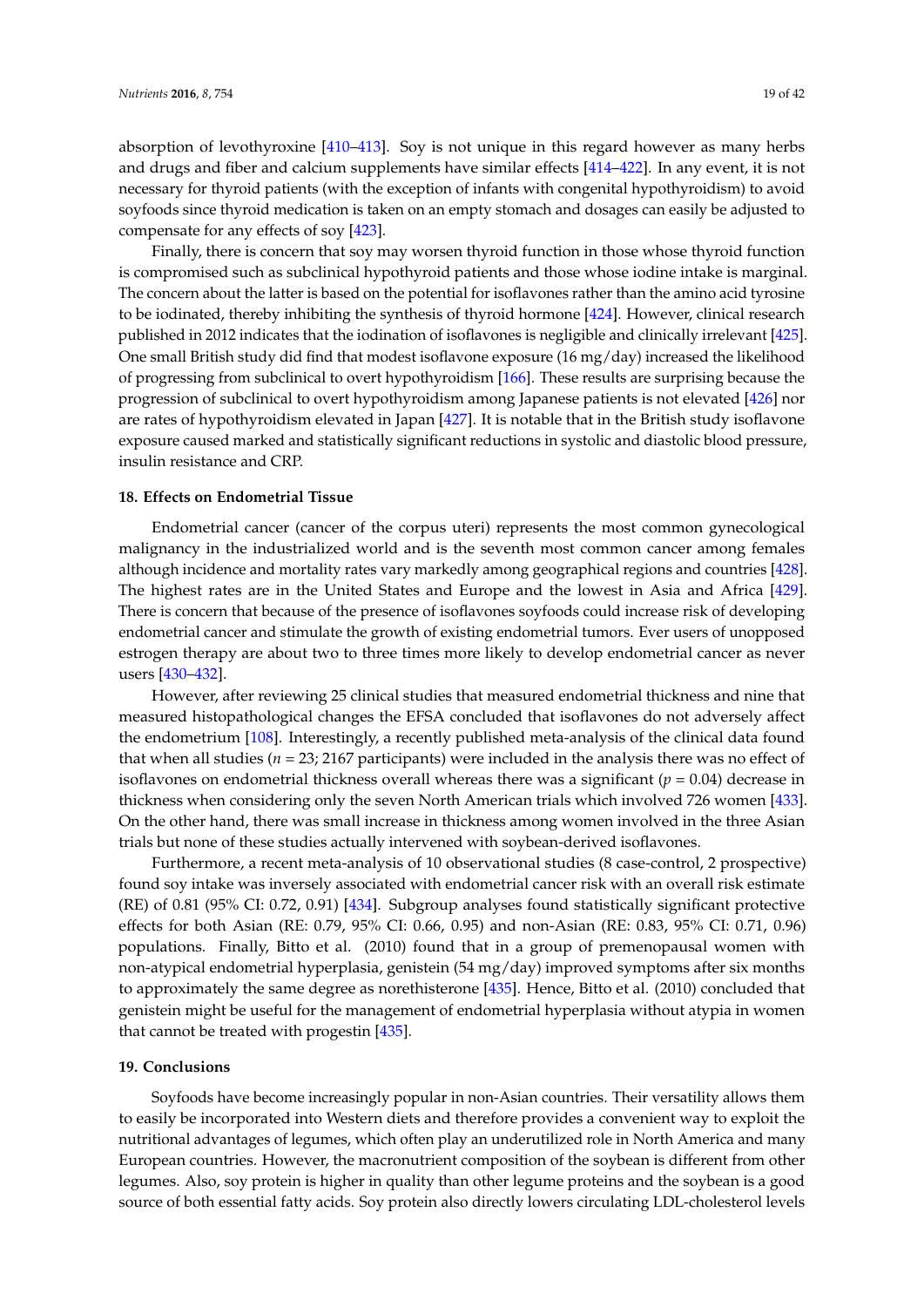and may also modestly lower blood pressure. Replacement of commonly-consumed sources of protein in Western diets by soyfoods may also lead to a favorable change in the fatty acid content of the diet.

The most distinctive aspect of the soybean is its high isoflavone content. Isoflavones are proposed as having a number of health benefits although not surprisingly, the degree to which the evidence supports these claims varies. For example, there is solid evidence in support of isoflavones alleviating hot flashes and improving arterial health in menopausal women whereas the evidence that they reduce risk of breast and prostate cancer, not surprisingly, is more preliminary. Concerns that the estrogen-like properties of isoflavones produce untoward effects in some subpopulations, such as postmenopausal women, are not supported by the clinical and epidemiologic research. Evidence indicates soyfoods can be safely consumed by all individuals except those who are allergic to soy protein, which is relatively uncommon in comparison to the number of individuals allergic to many other commonly-consumed foods [\[436–](#page-41-8)[438\]](#page-41-9).

When adding soy to the diet it is important to consider the overall nutritional quality of a particular soyfood since many Westernized soyfoods include a variety of non-soy ingredients. There are no formal recommendations for soy intake beyond the 25 g/day soy protein established by the US FDA as the threshold intake for cholesterol reduction. However, population and clinical studies involving adults suggest benefits are associated with approximately two to four servings per day. Ideally, soyfoods are incorporated into the diet by displacing less healthy foods and as part of an overall healthy diet designed to lower risk of chronic disease such as the approach represented by the portfolio diet [\[439\]](#page-41-10).

**Acknowledgments:** The European Soy and Plant-based Foods Manufacturers Association paid for the costs of publication.

**Author Contributions:** The author was solely responsible for the writing of this manuscript.

**Conflicts of Interest:** The author is the executive director of the Soy Nutrition Institute, an organization funded by the United Soybean Board and its soy industry members.

#### **References**

- <span id="page-19-0"></span>1. Rozen, P.; Lubin, F.; Papo, N.; Knaani, J.; Farbstein, H.; Farbstein, M.; Zajicek, G. Calcium supplements interact significantly with long-term diet while suppressing rectal epithelial proliferation of adenoma patients. *Cancer* **2001**, *91*, 833–840. [\[CrossRef\]](http://dx.doi.org/10.1002/1097-0142(20010215)91:4<833::AID-CNCR1071>3.0.CO;2-9)
- <span id="page-19-1"></span>2. Bolca, S.; Wyns, C.; Possemiers, S.; Depypere, H.; De Keukeleire, D.; Bracke, M.; Verstraete, W.; Heyerick, A. Cosupplementation of isoflavones, prenylflavonoids, and lignans alters human exposure to phytoestrogen-derived 17beta-estradiol equivalents. *J. Nutr.* **2009**, *139*, 2293–2300. [\[CrossRef\]](http://dx.doi.org/10.3945/jn.109.113639) [\[PubMed\]](http://www.ncbi.nlm.nih.gov/pubmed/19864398)
- <span id="page-19-2"></span>3. Wisniewski, A.B.; Klein, S.L.; Lakshmanan, Y.; Gearhart, J.P. Exposure to genistein during gestation and lactation demasculinizes the reproductive system in rats. *J. Urol.* **2003**, *169*, 1582–1586. [\[CrossRef\]](http://dx.doi.org/10.1097/01.ju.0000046780.23389.e0) [\[PubMed\]](http://www.ncbi.nlm.nih.gov/pubmed/12629420)
- 4. Fielden, M.R.; Samy, S.M.; Chou, K.C.; Zacharewski, T.R. Effect of human dietary exposure levels of genistein during gestation and lactation on long-term reproductive development and sperm quality in mice. *Food Chem. Toxicol.* **2003**, *41*, 447–454. [\[CrossRef\]](http://dx.doi.org/10.1016/S0278-6915(02)00284-3)
- 5. Ojeda, S.R.; Andrews, W.W.; Advis, J.P.; White, S.S. Recent advances in the endocrinology of puberty. *Endocr. Rev.* **1980**, *1*, 228–257. [\[CrossRef\]](http://dx.doi.org/10.1210/edrv-1-3-228) [\[PubMed\]](http://www.ncbi.nlm.nih.gov/pubmed/6112144)
- 6. Robinson, J.D.; Judd, H.L.; Young, P.E.; Jones, O.W.; Yen, S.S. Amniotic fluid androgens and estrogens in midgestation. *J. Clin. Endocrinol. Metab.* **1977**, *45*, 755–761. [\[CrossRef\]](http://dx.doi.org/10.1210/jcem-45-4-755) [\[PubMed\]](http://www.ncbi.nlm.nih.gov/pubmed/144143)
- 7. Gu, L.; House, S.E.; Prior, R.L.; Fang, N.; Ronis, M.J.; Clarkson, T.B.; Wilson, M.E.; Badger, T.M. Metabolic phenotype of isoflavones differ among female rats, pigs, monkeys, and women. *J. Nutr.* **2006**, *136*, 1215–1221. [\[PubMed\]](http://www.ncbi.nlm.nih.gov/pubmed/16614407)
- <span id="page-19-4"></span>8. Setchell, K.D.; Brown, N.M.; Zhao, X.; Lindley, S.L.; Heubi, J.E.; King, E.C.; Messina, M.J. Soy isoflavone phase II metabolism differs between rodents and humans: Implications for the effect on breast cancer risk. *Am. J. Clin. Nutr.* **2011**, *94*, 1284–1294. [\[CrossRef\]](http://dx.doi.org/10.3945/ajcn.111.019638) [\[PubMed\]](http://www.ncbi.nlm.nih.gov/pubmed/21955647)
- <span id="page-19-3"></span>9. Soukup, S.T.; Helppi, J.; Muller, D.R.; Zierau, O.; Watzl, B.; Vollmer, G.; Diel, P.; Bub, A.; Kulling, S.E. Phase II metabolism of the soy isoflavones genistein and daidzein in humans, rats and mice: A cross-species and sex comparison. *Arch. Toxicol.* **2016**, *90*, 1335–1347. [\[CrossRef\]](http://dx.doi.org/10.1007/s00204-016-1663-5) [\[PubMed\]](http://www.ncbi.nlm.nih.gov/pubmed/26838042)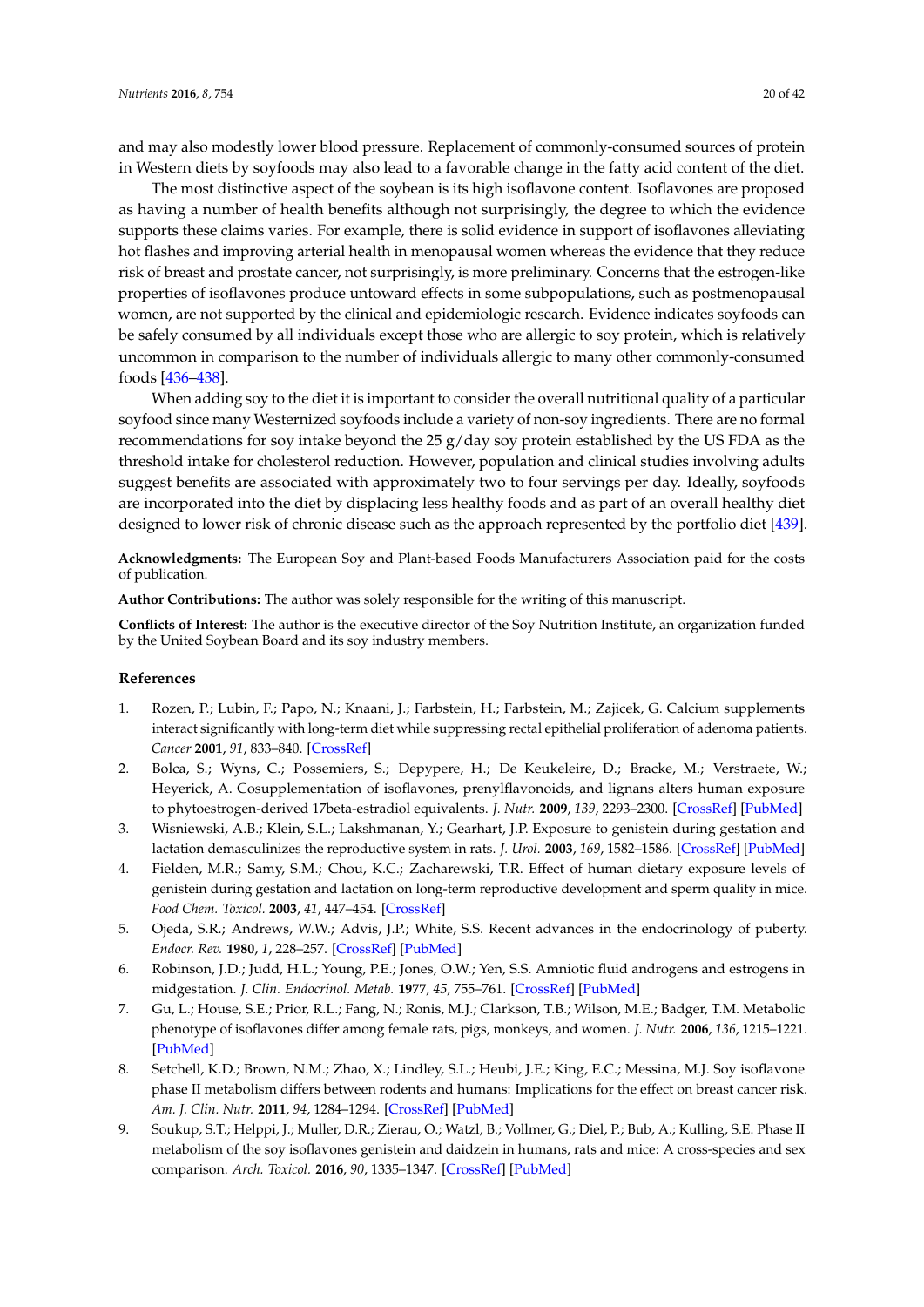- <span id="page-20-18"></span><span id="page-20-0"></span>10. Messina, M.J. Legumes and soybeans: Overview of their nutritional profiles and health effects. *Am. J. Clin. Nutr.* **1999**, *70*, 439S–450S. [\[PubMed\]](http://www.ncbi.nlm.nih.gov/pubmed/10479216)
- <span id="page-20-1"></span>11. U.S. Department of Agriculture, Agricultural Research Service, Nutrient Data Laboratory. USDA National Nutrient Database for Standard Reference, Release 28. Version Current: September 2015. Available online: <http://www.ars.usda.gov/nea/bhnrc/ndl> (accessed on 17 August 2016).
- <span id="page-20-2"></span>12. Hughes, G.J.; Ryan, D.J.; Mukherjea, R.; Schasteen, C.S. Protein digestibility-corrected amino acid scores (PDCAAS) for soy protein isolates and concentrate: Criteria for evaluation. *J. Agric. Food Chem.* **2011**, *59*, 12707–12712. [\[CrossRef\]](http://dx.doi.org/10.1021/jf203220v) [\[PubMed\]](http://www.ncbi.nlm.nih.gov/pubmed/22017752)
- <span id="page-20-3"></span>13. Rutherfurd, S.M.; Fanning, A.C.; Miller, B.J.; Moughan, P.J. Protein digestibility-corrected amino acid scores and digestible indispensable amino acid scores differentially describe protein quality in growing male rats. *J. Nutr.* **2015**, *145*, 372–379. [\[CrossRef\]](http://dx.doi.org/10.3945/jn.114.195438) [\[PubMed\]](http://www.ncbi.nlm.nih.gov/pubmed/25644361)
- <span id="page-20-4"></span>14. Takahashi, T.; Muramatsu, S.; Muramatsu, Y. Comparison of nutritive values between soy protein isolate and tofu. *Nutr. Sci. Soy Protein* **1983**, *4*, 93–98.
- 15. Cheng, L.T.; Li, H.C.; Lan, T.H. Biological values of soybean protein and mixed soybean-pork and soybean-egg proteins in human subjects. *Chin. J. Physiol.* **1941**, *16*, 83–90.
- 16. Cahill, W.M.; Schroeder, L.J.; Smith, A.H. Digestibility and biological value of soybean protein in whole soybeans, soybean flour, and soybean milk. *J. Nutr.* **1944**, *28*, 209–218.
- 17. Adolph, W.H.; Wan, Y.-L. The digestibility of the protein of soybean milk. *Chin. J. Physiol.* **1934**, *8*, 171–178.
- 18. Babji, A.S.; Fatimah, S.; Ghassem, M.; Abolhassani, Y. Protein quality of selected edible animal and plant protein sources using rat bio-assay. *Int. Food Res. J.* **2010**, *17*, 303–308.
- <span id="page-20-5"></span>19. Pian, J.H.-C. Biological value of the proteins of mung bean, peanut and bean curd. *Chin. J. Physiol.* **1930**, *4*, 431–436.
- <span id="page-20-6"></span>20. Gilani, G.S.; Cockell, K.A.; Sepehr, E. Effects of antinutritional factors on protein digestibility and amino acid availability in foods. *J. AOAC Int.* **2005**, *88*, 967–987. [\[PubMed\]](http://www.ncbi.nlm.nih.gov/pubmed/16001874)
- <span id="page-20-7"></span>21. World Health Organization. *Dietary Protein Quality Evaluation in Human Nutrition*; Report of an FAO Expert Consultation; FAO: Rome, Italy, 2013.
- <span id="page-20-8"></span>22. Lee, W.T.; Weisell, R.; Albert, J.; Tome, D.; Kurpad, A.V.; Uauy, R. Research approaches and methods for evaluating the protein quality of human foods proposed by an FAO Expert Working Group in 2014. *J. Nutr.* **2016**, *146*, 929–932. [\[CrossRef\]](http://dx.doi.org/10.3945/jn.115.222109) [\[PubMed\]](http://www.ncbi.nlm.nih.gov/pubmed/27052532)
- <span id="page-20-9"></span>23. Kjeldahl, J. En ny Methode til Kvaelstofvestemmelse i organiske Stoffer. *Z. Anal. Chem.* **1883**, *22*, 366–382. [\[CrossRef\]](http://dx.doi.org/10.1007/BF01338151)
- <span id="page-20-10"></span>24. Maubois, J.L.; Lorient, D. Dairy proteins and soy proteins in infant foods nitrogen-to-protein conversion factors. *Dairy Sci. Technol.* **2016**, *96*, 15–25. [\[CrossRef\]](http://dx.doi.org/10.1007/s13594-015-0271-0) [\[PubMed\]](http://www.ncbi.nlm.nih.gov/pubmed/26767093)
- <span id="page-20-11"></span>25. Jones, D.B. *Factors for Converting Percentages of Nitrogen in Foods and Feeds into Percentages of Protein*; U.S. Department of Agriculture Circular: Washington, DC, USA, 1931.
- <span id="page-20-12"></span>26. Murphy, P.; Resurreccion, A.P. Varietal and environmental differences in soybean glycinin and B-conglycinin content. *J. Agric. Food Chem.* **1984**, *32*, 911–915. [\[CrossRef\]](http://dx.doi.org/10.1021/jf00124a052)
- <span id="page-20-13"></span>27. Morr, C.V. Nitrogen conversion factors for several soybean protein products. *J. Food Sci.* **1981**, *46*, 1362–1363. [\[CrossRef\]](http://dx.doi.org/10.1111/j.1365-2621.1981.tb04175.x)
- <span id="page-20-14"></span>28. Association of Official Analytical Chemists (AOAC). *Official Method 992.23. Crude Protein in Cereal Grains and Oilseeds: Generic Combustion Method*, 18th ed.; AOAC International: Rockville, MD, USA, 2005.
- <span id="page-20-15"></span>29. The American Oil Chemists' Society (AOCS). *AOCS Official Method Ba 4a-38. Nitrogen-Ammonia-Protein Modified Kjeldahl Method*; AOCS: Urbana, IL, USA, 2009.
- <span id="page-20-16"></span>30. American Association of Cereal Chemists (AACC). *AACCI Method 46-30.01. Crude Protein—Combustion Method*; AACC International: St. Paul, MN, USA, 1999.
- <span id="page-20-17"></span>31. ISO 16634-1:2008. Food Products: Determination of the Total Nitrogen Content by Combustion According to the Dumas Principle and Calculation of the Crude Protein Content. Part 1: Oilseeds and Animal Feeding Stuffs. Available online: [http://www.iso.org/iso/catalogue\\_detail.htm?csnumber=46328](http://www.iso.org/iso/catalogue_detail.htm?csnumber=46328) (accessed on 12 June 2015).
- <span id="page-20-19"></span>32. Feinman, R.D.; Pogozelski, W.K.; Astrup, A.; Bernstein, R.K.; Fine, E.J.; Westman, E.C.; Accurso, A.; Frassetto, L.; Gower, B.A.; McFarlane, S.I.; et al. Dietary carbohydrate restriction as the first approach in diabetes management: Critical review and evidence base. *Nutrition* **2015**, *31*, 1–13. [\[CrossRef\]](http://dx.doi.org/10.1016/j.nut.2014.06.011) [\[PubMed\]](http://www.ncbi.nlm.nih.gov/pubmed/25287761)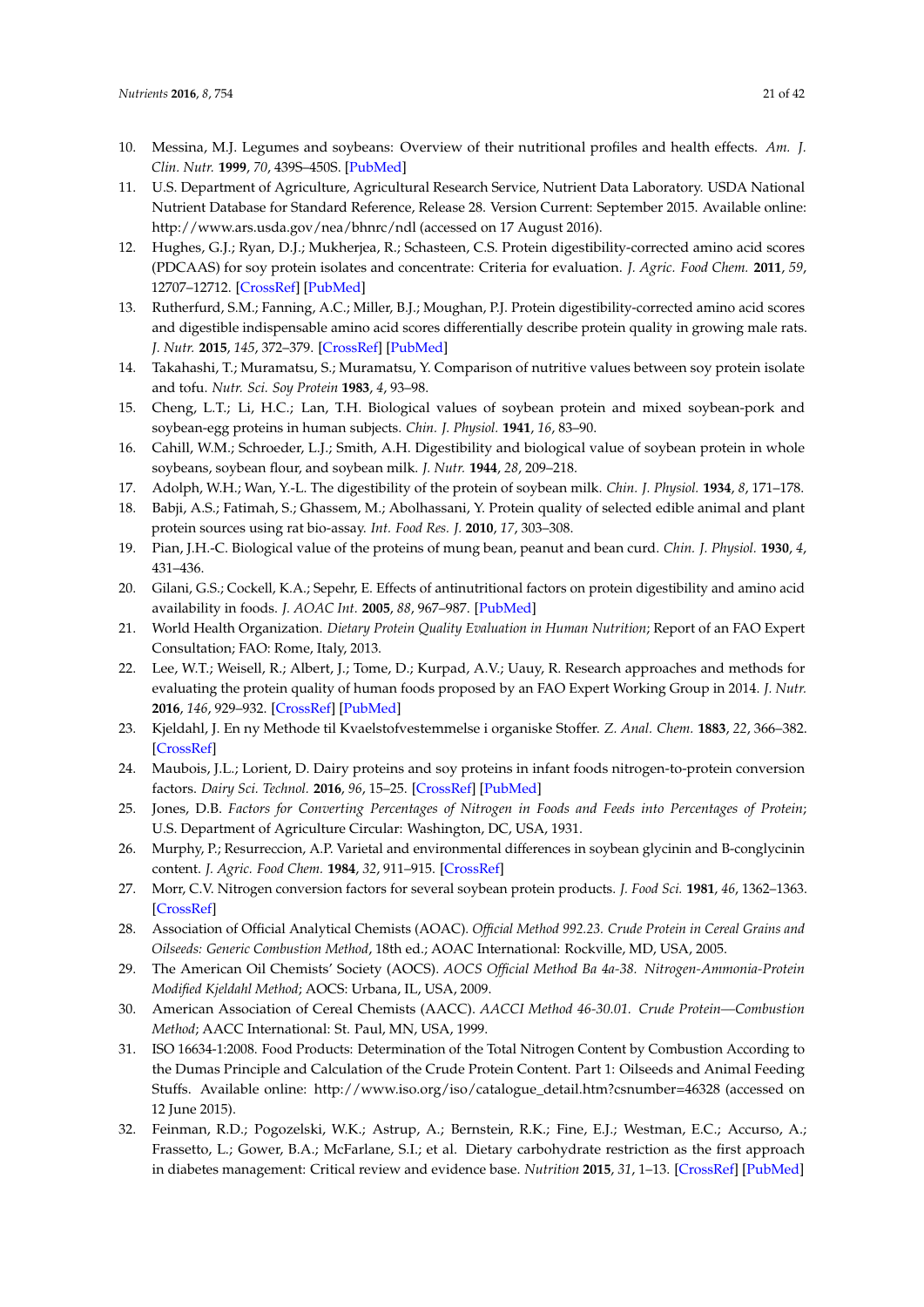- <span id="page-21-0"></span>33. Karr-Lilienthal, L.K.; Grieshop, C.M.; Spears, J.K.; Fahey, G.C., Jr. Amino acid, carbohydrate, and fat composition of soybean meals prepared at 55 commercial U.S. soybean processing plants. *J. Agric. Food Chem.* **2005**, *53*, 2146–2150. [\[CrossRef\]](http://dx.doi.org/10.1021/jf048385i) [\[PubMed\]](http://www.ncbi.nlm.nih.gov/pubmed/15769148)
- 34. Kuo, T.M.; VanMiddlesworth, J.F.; Wolf, W.J. Content of raffinose oligosaccharides and sucrose in various plant seeds. *J. Agric. Food Chem.* **1988**, *36*, 32–36. [\[CrossRef\]](http://dx.doi.org/10.1021/jf00079a008)
- 35. Grieshop, C.M.; Kadzere, C.T.; Clapper, G.M.; Flickinger, E.A.; Bauer, L.L.; Frazier, R.L.; Fahey, G.C., Jr. Chemical and nutritional characteristics of United States soybeans and soybean meals. *J. Agric. Food Chem.* **2003**, *51*, 7684–7691. [\[CrossRef\]](http://dx.doi.org/10.1021/jf034690c) [\[PubMed\]](http://www.ncbi.nlm.nih.gov/pubmed/14664529)
- <span id="page-21-17"></span><span id="page-21-1"></span>36. De Lourdes, M.; Silva, H.C.B. Oligosaccharide content of ten varieties of dark-coated soybeans. *J. Agric. Food Chem.* **1984**, *32*, 355–357.
- <span id="page-21-2"></span>37. Inoguchi, S.; Ohashi, Y.; Narai-Kanayama, A.; Aso, K.; Nakagaki, T.; Fujisawa, T. Effects of non-fermented and fermented soybean milk intake on faecal microbiota and faecal metabolites in humans. *Int. J. Food Sci. Nutr.* **2012**, *63*, 402–410. [\[CrossRef\]](http://dx.doi.org/10.3109/09637486.2011.630992) [\[PubMed\]](http://www.ncbi.nlm.nih.gov/pubmed/22040525)
- 38. Bang, M.H.; Chio, O.S.; Kim, W.K. Soyoligosaccharide increases fecal bifidobacteria counts, short-chain fatty acids, and fecal lipid concentrations in young Korean women. *J. Med. Food* **2007**, *10*, 366–370. [\[CrossRef\]](http://dx.doi.org/10.1089/jmf.2005.096) [\[PubMed\]](http://www.ncbi.nlm.nih.gov/pubmed/17651076)
- <span id="page-21-3"></span>39. Hayakawa, K.; Mizutani, J.; Wada, K.; Masa, T.; Yoshihara, I.; Mitsuoka, T. Effects of soybean oligosaccharides on human faecal flora. *Microb. Ecol. Health Dis.* **1990**, *3*, 292–303. [\[CrossRef\]](http://dx.doi.org/10.3109/08910609009140252)
- <span id="page-21-4"></span>40. Hata, Y.; Yamamoto, M.; Nakajima, K. Effects of soybean oligosaccharides on human digestive organs: Estimate of fifty percent effective dose and maximum non-effective dose based on diarrhea. *J. Clin. Biochem. Nutr.* **1991**, *10*, 135–144. [\[CrossRef\]](http://dx.doi.org/10.3164/jcbn.10.135) [\[PubMed\]](http://www.ncbi.nlm.nih.gov/pubmed/21980225)
- <span id="page-21-5"></span>41. Suarez, F.L.; Springfield, J.; Furne, J.K.; Lohrmann, T.T.; Kerr, P.S.; Levitt, M.D. Gas production in human ingesting a soybean flour derived from beans naturally low in oligosaccharides. *Am. J. Clin. Nutr.* **1999**, *69*, 135–139. [\[PubMed\]](http://www.ncbi.nlm.nih.gov/pubmed/9925135)
- <span id="page-21-6"></span>42. Winham, D.M.; Hutchins, A.M. Perceptions of flatulence from bean consumption among adults in 3 feeding studies. *Nutr. J.* **2011**, *10*, 128. [\[CrossRef\]](http://dx.doi.org/10.1186/1475-2891-10-128) [\[PubMed\]](http://www.ncbi.nlm.nih.gov/pubmed/22104320)
- <span id="page-21-7"></span>43. Calloway, D.H.; Hickey, C.A.; Murphy, E.L. Reduction of intestinal gas-forming of legumes by traditional and experimental food processing methods. *J. Food Sci.* **1971**, *36*, 251–255. [\[CrossRef\]](http://dx.doi.org/10.1111/j.1365-2621.1971.tb04036.x)
- <span id="page-21-8"></span>44. Slavin, M.; Kenworthy, W.; Yu, L.L. Antioxidant properties, phytochemical composition, and antiproliferative activity of Maryland-grown soybeans with colored seed coats. *J. Agric. Food Chem.* **2009**, *57*, 11174–11185. [\[CrossRef\]](http://dx.doi.org/10.1021/jf902609n) [\[PubMed\]](http://www.ncbi.nlm.nih.gov/pubmed/19950996)
- <span id="page-21-9"></span>45. Blasbalg, T.L.; Hibbeln, J.R.; Ramsden, C.E.; Majchrzak, S.F.; Rawlings, R.R. Changes in consumption of omega-3 and omega-6 fatty acids in the United States during the 20th century. *Am. J. Clin. Nutr.* **2011**, *93*, 950–962. [\[CrossRef\]](http://dx.doi.org/10.3945/ajcn.110.006643) [\[PubMed\]](http://www.ncbi.nlm.nih.gov/pubmed/21367944)
- <span id="page-21-10"></span>46. O'Neil, C.E.; Keast, D.R.; Fulgoni, V.L.; Nicklas, T.A. Food sources of energy and nutrients among adults in the US: NHANES 2003–2006. *Nutrients* **2012**, *4*, 2097–2120. [\[CrossRef\]](http://dx.doi.org/10.3390/nu4122097) [\[PubMed\]](http://www.ncbi.nlm.nih.gov/pubmed/23363999)
- <span id="page-21-11"></span>47. Kamao, M.; Suhara, Y.; Tsugawa, N.; Uwano, M.; Yamaguchi, N.; Uenishi, K.; Ishida, H.; Sasaki, S.; Okano, T. Vitamin K content of foods and dietary vitamin K intake in Japanese young women. *J. Nutr. Sci. Vitaminol.* **2007**, *53*, 464–470. [\[CrossRef\]](http://dx.doi.org/10.3177/jnsv.53.464) [\[PubMed\]](http://www.ncbi.nlm.nih.gov/pubmed/18202532)
- <span id="page-21-12"></span>48. Katsuyama, H.; Ideguchi, S.; Fukunaga, M.; Saijoh, K.; Sunami, S. Usual dietary intake of fermented soybeans (Natto) is associated with bone mineral density in premenopausal women. *J. Nutr. Sci. Vitaminol.* **2002**, *48*, 207–215. [\[CrossRef\]](http://dx.doi.org/10.3177/jnsv.48.207) [\[PubMed\]](http://www.ncbi.nlm.nih.gov/pubmed/12350079)
- <span id="page-21-13"></span>49. Rizzo, N.S.; Jaceldo-Siegl, K.; Sabate, J.; Fraser, G.E. Nutrient profiles of vegetarian and nonvegetarian dietary patterns. *J. Acad. Nutr. Diet.* **2013**, *113*, 1610–1619. [\[CrossRef\]](http://dx.doi.org/10.1016/j.jand.2013.06.349) [\[PubMed\]](http://www.ncbi.nlm.nih.gov/pubmed/23988511)
- <span id="page-21-14"></span>50. Davey, G.K.; Spencer, E.A.; Appleby, P.N.; Allen, N.E.; Knox, K.H.; Key, T.J. EPIC-Oxford: Lifestyle characteristics and nutrient intakes in a cohort of 33,883 meat-eaters and 31,546 non meat-eaters in the UK. *Public Health Nutr.* **2003**, *6*, 259–269. [\[CrossRef\]](http://dx.doi.org/10.1079/PHN2002430) [\[PubMed\]](http://www.ncbi.nlm.nih.gov/pubmed/12740075)
- <span id="page-21-15"></span>51. Heaney, R.P.; Weaver, C.M.; Fitzsimmons, M.L. Soybean phytate content: Effect on calcium absorption. *Am. J. Clin. Nutr.* **1991**, *53*, 745–747. [\[PubMed\]](http://www.ncbi.nlm.nih.gov/pubmed/2000830)
- <span id="page-21-16"></span>52. Zhao, Y.; Martin, B.R.; Weaver, C.M. Calcium bioavailability of calcium carbonate fortified soymilk is equivalent to cow's milk in young women. *J. Nutr.* **2005**, *135*, 2379–2382. [\[PubMed\]](http://www.ncbi.nlm.nih.gov/pubmed/16177199)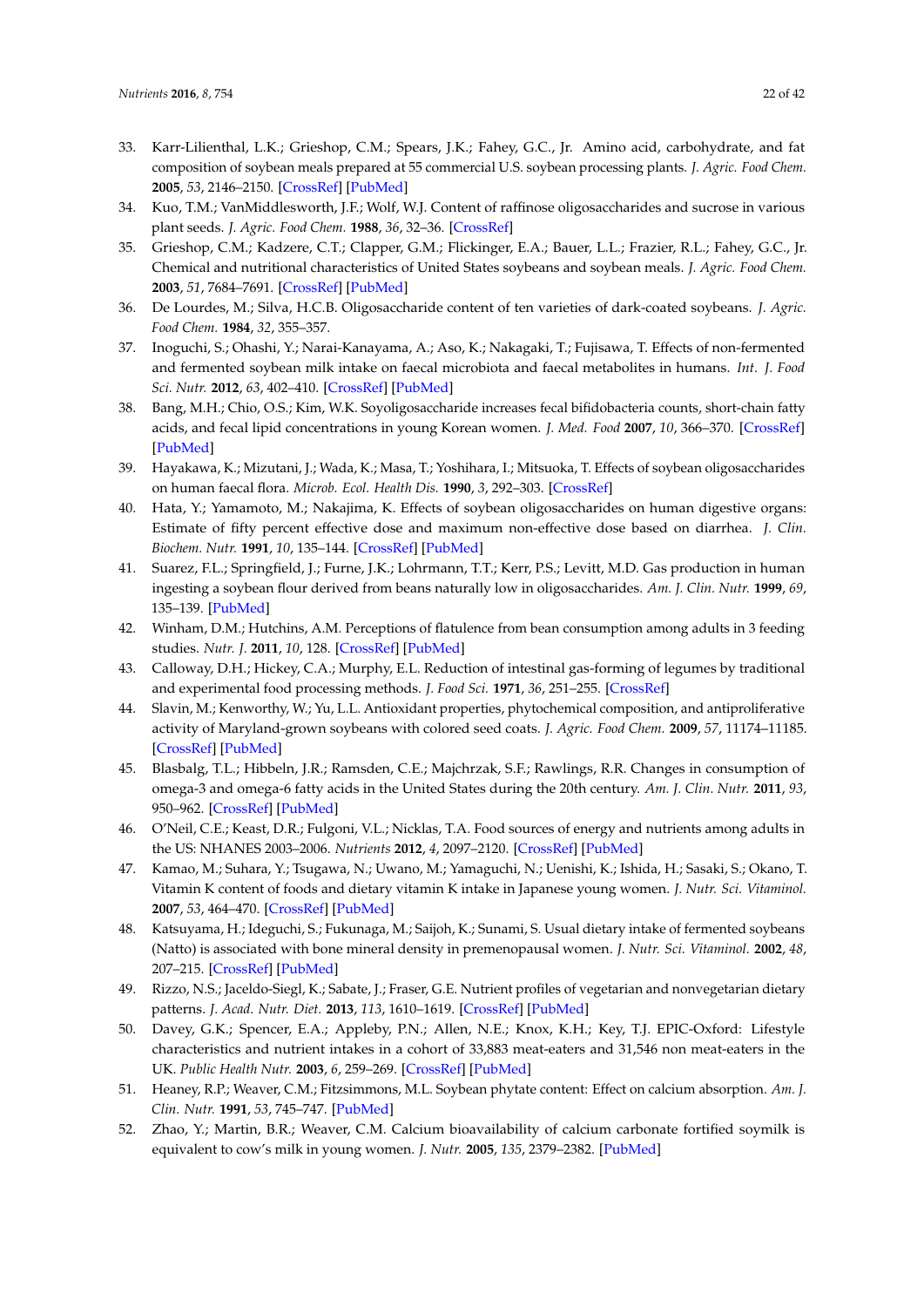- <span id="page-22-0"></span>53. Tang, A.L.; Walker, K.Z.; Wilcox, G.; Strauss, B.J.; Ashton, J.F.; Stojanovska, L. Calcium absorption in Australian osteopenic post-menopausal women: An acute comparative study of fortified soymilk to cows milk. *Asia Pac. J. Clin. Nutr.* **2010**, *19*, 243–249. [\[PubMed\]](http://www.ncbi.nlm.nih.gov/pubmed/20460239)
- <span id="page-22-1"></span>54. Weaver, C.M.; Heaney, R.P.; Connor, L.; Martin, B.R.; Smith, D.L.; Nielsen, E. Bioavailability of calcium from tofu vs. milk in premenopausal women. *J. Food Sci.* **2002**, *68*, 3144–3147. [\[CrossRef\]](http://dx.doi.org/10.1111/j.1365-2621.2002.tb08873.x)
- <span id="page-22-2"></span>55. Murray-Kolb, L.E.; Welch, R.; Theil, E.C.; Beard, J.L. Women with low iron stores absorb iron from soybeans. *Am. J. Clin. Nutr.* **2003**, *77*, 180–184. [\[PubMed\]](http://www.ncbi.nlm.nih.gov/pubmed/12499339)
- <span id="page-22-3"></span>56. Lonnerdal, B.; Bryant, A.; Liu, X.; Theil, E.C. Iron absorption from soybean ferritin in nonanemic women. *Am. J. Clin. Nutr.* **2006**, *83*, 103–107. [\[PubMed\]](http://www.ncbi.nlm.nih.gov/pubmed/16400057)
- <span id="page-22-4"></span>57. Brune, M.; Rossander, L.; Hallberg, L. Iron absorption: No intestinal adaptation to a high-phytate diet. *Am. J. Clin. Nutr.* **1989**, *49*, 542–545. [\[PubMed\]](http://www.ncbi.nlm.nih.gov/pubmed/2538051)
- <span id="page-22-5"></span>58. Armah, S.M.; Boy, E.; Chen, D.; Candal, P.; Reddy, M.B. Regular consumption of a high-phytate diet reduces the inhibitory effect of phytate on nonheme-iron absorption in women with suboptimal iron stores. *J. Nutr.* **2015**, *145*, 1735–1739. [\[CrossRef\]](http://dx.doi.org/10.3945/jn.114.209957) [\[PubMed\]](http://www.ncbi.nlm.nih.gov/pubmed/26041677)
- <span id="page-22-6"></span>59. Dainty, J.R.; Berry, R.; Lynch, S.R.; Harvey, L.J.; Fairweather-Tait, S.J. Estimation of dietary iron bioavailability from food iron intake and iron status. *PLoS ONE* **2014**, *9*, e111824. [\[CrossRef\]](http://dx.doi.org/10.1371/journal.pone.0111824) [\[PubMed\]](http://www.ncbi.nlm.nih.gov/pubmed/25356629)
- <span id="page-22-7"></span>60. Horn-Ross, P.L.; John, E.M.; Canchola, A.J.; Stewart, S.L.; Lee, M.M. Phytoestrogen intake and endometrial cancer risk. *J. Natl. Cancer Inst.* **2003**, *95*, 1158–1164. [\[CrossRef\]](http://dx.doi.org/10.1093/jnci/djg015) [\[PubMed\]](http://www.ncbi.nlm.nih.gov/pubmed/12902445)
- 61. Goodman-Gruen, D.; Kritz-Silverstein, D. Usual dietary isoflavone intake is associated with cardiovascular disease risk factors in postmenopausal women. *J. Nutr.* **2001**, *131*, 1202–1206. [\[PubMed\]](http://www.ncbi.nlm.nih.gov/pubmed/11285326)
- 62. Bai, W.; Wang, C.; Ren, C. Intakes of total and individual flavonoids by US adults. *Int. J. Food Sci.* **2014**, *65*, 9–14. [\[CrossRef\]](http://dx.doi.org/10.3109/09637486.2013.832170) [\[PubMed\]](http://www.ncbi.nlm.nih.gov/pubmed/24020353)
- 63. De Kleijn, M.J.; van der Schouw, Y.T.; Wilson, P.W.; Adlercreutz, H.; Mazur, W.; Grobbee, D.E.; Jacques, P.F. Intake of dietary phytoestrogens is low in postmenopausal women in the United States: The Framingham study (1–4). *J. Nutr.* **2001**, *131*, 1826–1832. [\[PubMed\]](http://www.ncbi.nlm.nih.gov/pubmed/11385074)
- 64. Van Erp-Baart, M.A.; Brants, H.A.; Kiely, M.; Mulligan, A.; Turrini, A.; Sermoneta, C.; Kilkkinen, A.; Valsta, L.M. Isoflavone intake in four different European countries: The VENUS approach. *Br. J. Nutr.* **2003**, *89*, S25–S30. [\[CrossRef\]](http://dx.doi.org/10.1079/BJN2002793) [\[PubMed\]](http://www.ncbi.nlm.nih.gov/pubmed/12725653)
- <span id="page-22-14"></span>65. Van der Schouw, Y.T.; Kreijkamp-Kaspers, S.; Peeters, P.H.; Keinan-Boker, L.; Rimm, E.B.; Grobbee, D.E. Prospective study on usual dietary phytoestrogen intake and cardiovascular disease risk in Western women. *Circulation* **2005**, *111*, 465–471. [\[CrossRef\]](http://dx.doi.org/10.1161/01.CIR.0000153814.87631.B0) [\[PubMed\]](http://www.ncbi.nlm.nih.gov/pubmed/15687135)
- 66. Boker, L.K.; Van der Schouw, Y.T.; De Kleijn, M.J.; Jacques, P.F.; Grobbee, D.E.; Peeters, P.H. Intake of dietary phytoestrogens by Dutch women. *J. Nutr.* **2002**, *132*, 1319–1328. [\[PubMed\]](http://www.ncbi.nlm.nih.gov/pubmed/12042453)
- <span id="page-22-8"></span>67. Faulkner-Hogg, K.B.; Selby, W.S.; Loblay, R.H. Dietary analysis in symptomatic patients with coeliac disease on a gluten-free diet: The role of trace amounts of gluten and non-gluten food intolerances. *Scand. J. Gastroenterol.* **1999**, *34*, 784–789. [\[CrossRef\]](http://dx.doi.org/10.1080/003655299750025714) [\[PubMed\]](http://www.ncbi.nlm.nih.gov/pubmed/10499479)
- <span id="page-22-9"></span>68. Murphy, P.A.; Barua, K.; Hauck, C.C. Solvent extraction selection in the determination of isoflavones in soy foods. *J. Chromatogr. B Anal. Technol. Biomed. Life Sci.* **2002**, *777*, 129–138. [\[CrossRef\]](http://dx.doi.org/10.1016/S1570-0232(02)00342-2)
- <span id="page-22-10"></span>69. Rowland, I.; Faughnan, M.; Hoey, L.; Wahala, K.; Williamson, G.; Cassidy, A. Bioavailability of phyto-oestrogens. *Br. J. Nutr.* **2003**, *89*, S45–S58. [\[CrossRef\]](http://dx.doi.org/10.1079/BJN2002796) [\[PubMed\]](http://www.ncbi.nlm.nih.gov/pubmed/12725656)
- <span id="page-22-11"></span>70. Murphy, P.A.; Song, T.; Buseman, G.; Barua, K.; Beecher, G.R.; Trainer, D.; Holden, J. Isoflavones in retail and institutional soy foods. *J. Agric. Food Chem.* **1999**, *47*, 2697–2704. [\[CrossRef\]](http://dx.doi.org/10.1021/jf981144o) [\[PubMed\]](http://www.ncbi.nlm.nih.gov/pubmed/10552547)
- 71. Nakajima, N.; Nozaki, N.; Ishihara, K.; Ishikawa, A.; Tsuji, H. Analysis of isoflavone content in tempeh, a fermented soybean, and preparation of a new isoflavone-enriched tempeh. *J. Biosci. Bioeng.* **2005**, *100*, 685–687. [\[CrossRef\]](http://dx.doi.org/10.1263/jbb.100.685) [\[PubMed\]](http://www.ncbi.nlm.nih.gov/pubmed/16473782)
- 72. Yen, G.C.; Lai, H.H. Inhibition of reactive nitrogen species effects in vitro and in vivo by isoflavones and soy-based food extracts. *J. Agric. Food Chem.* **2003**, *51*, 7892–7900. [\[CrossRef\]](http://dx.doi.org/10.1021/jf034876b) [\[PubMed\]](http://www.ncbi.nlm.nih.gov/pubmed/14690370)
- <span id="page-22-12"></span>73. Chan, S.G.; Murphy, P.A.; Ho, S.C.; Kreiger, N.; Darlington, G.; So, E.K.; Chong, P.Y. Isoflavonoid content of Hong Kong soy foods. *J. Agric. Food Chem.* **2009**, *57*, 5386–5390. [\[CrossRef\]](http://dx.doi.org/10.1021/jf803870k) [\[PubMed\]](http://www.ncbi.nlm.nih.gov/pubmed/19530716)
- <span id="page-22-13"></span>74. Nagino, T.; Kano, M.; Masuoka, N.; Kaga, C.; Anbe, M.; Miyazaki, K.; Kamachi, K.; Isozaki, M.; Suzuki, C.; Kasuga, C.; et al. Intake of a fermented soymilk beverage containing moderate levels of isoflavone aglycones enhances bioavailability of isoflavones in healthy premenopausal Japanese women: A double-blind, placebo-controlled, single-dose, crossover trial. *Biosci. Microb. Food Health* **2016**, *35*, 9–17. [\[CrossRef\]](http://dx.doi.org/10.12938/bmfh.2015-011) [\[PubMed\]](http://www.ncbi.nlm.nih.gov/pubmed/26858926)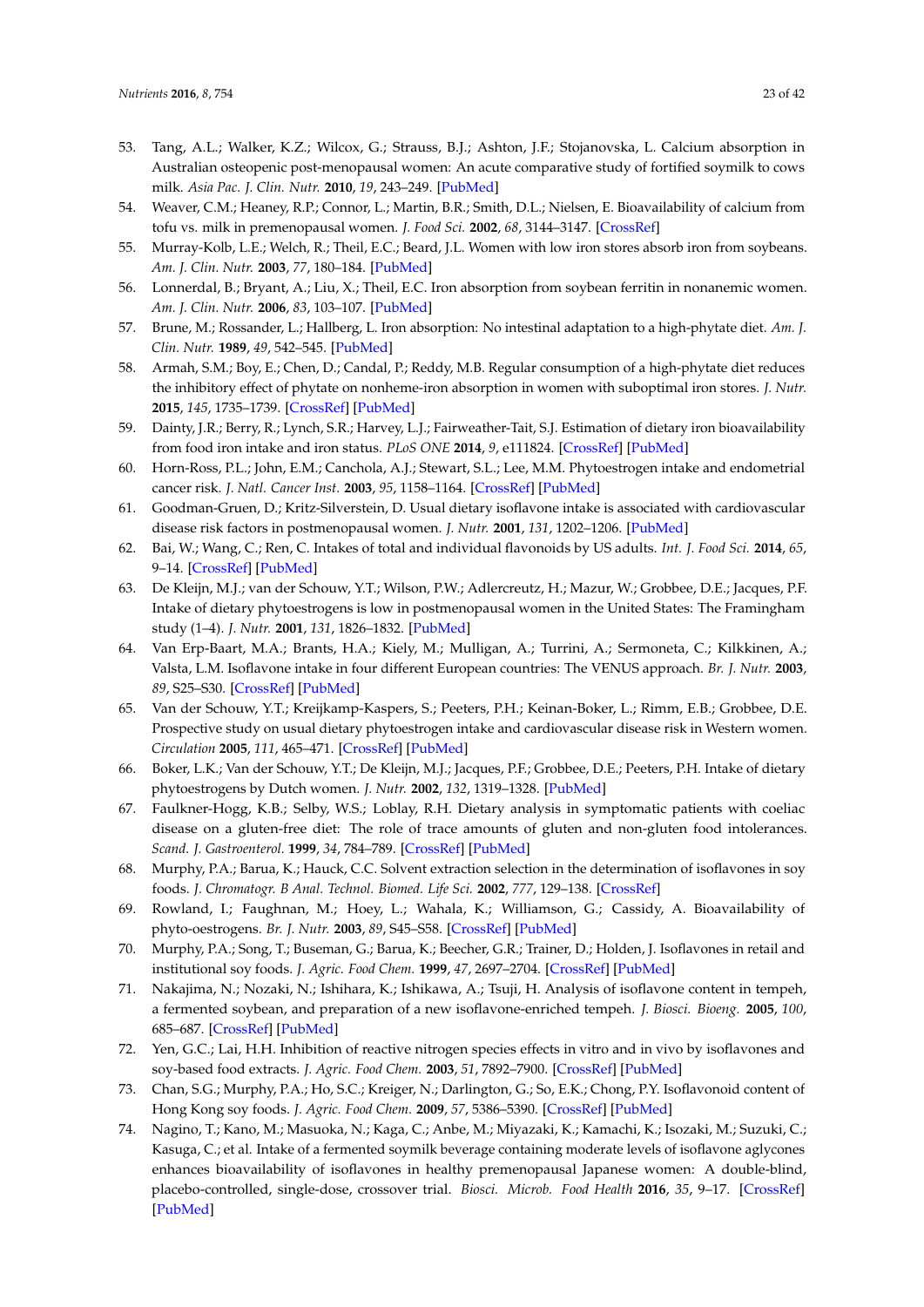- 75. Izumi, T.; Piskula, M.K.; Osawa, S.; Obata, A.; Tobe, K.; Saito, M.; Kataoka, S.; Kubota, Y.; Kikuchi, M. Soy isoflavone aglycones are absorbed faster and in higher amounts than their glucosides in humans. *J. Nutr.* **2000**, *130*, 1695–1699. [\[PubMed\]](http://www.ncbi.nlm.nih.gov/pubmed/10867038)
- <span id="page-23-0"></span>76. Chang, Y.; Choue, R. Plasma pharmacokinetics and urinary excretion of isoflavones after ingestion of soy products with different aglycone/glucoside ratios in South Korean women. *Nutr. Res. Pract.* **2013**, *7*, 393–399. [\[CrossRef\]](http://dx.doi.org/10.4162/nrp.2013.7.5.393) [\[PubMed\]](http://www.ncbi.nlm.nih.gov/pubmed/24133619)
- <span id="page-23-1"></span>77. Yuan, B.; Zhen, H.; Jin, Y.; Xu, L.; Jiang, X.; Sun, S.; Li, C.; Xu, H. Absorption and plasma disposition of genistin differ from those of genistein in healthy women. *J. Agric. Food Chem.* **2012**, *60*, 1428–1436. [\[CrossRef\]](http://dx.doi.org/10.1021/jf204421c) [\[PubMed\]](http://www.ncbi.nlm.nih.gov/pubmed/22256777)
- 78. Zubik, L.; Meydani, M. Bioavailability of soybean isoflavones from aglycone and glucoside forms in American women. *Am. J. Clin. Nutr.* **2003**, *77*, 1459–1465. [\[PubMed\]](http://www.ncbi.nlm.nih.gov/pubmed/12791624)
- <span id="page-23-2"></span>79. Setchell, K.D.; Brown, N.M.; Desai, P.; Zimmer-Nechemias, L.; Wolfe, B.E.; Brashear, W.T.; Kirschner, A.S.; Cassidy, A.; Heubi, J.E. Bioavailability of pure isoflavones in healthy humans and analysis of commercial soy isoflavone supplements. *J. Nutr.* **2001**, *131*, 1362S–1375S. [\[PubMed\]](http://www.ncbi.nlm.nih.gov/pubmed/11285356)
- <span id="page-23-3"></span>80. Setchell, K.D.; Clerici, C. Equol: Pharmacokinetics and biological actions. *J. Nutr.* **2010**, *140*, 1363S–1368S. [\[CrossRef\]](http://dx.doi.org/10.3945/jn.109.119784) [\[PubMed\]](http://www.ncbi.nlm.nih.gov/pubmed/20519411)
- <span id="page-23-4"></span>81. Setchell, K.D.; Brown, N.M.; Lydeking-Olsen, E. The clinical importance of the metabolite equol-a clue to the effectiveness of soy and its isoflavones. *J. Nutr.* **2002**, *132*, 3577–3584. [\[PubMed\]](http://www.ncbi.nlm.nih.gov/pubmed/12468591)
- <span id="page-23-5"></span>82. Utian, W.H.; Jones, M.; Setchell, K.D. S-equol: A potential nonhormonal agent for menopause-related symptom relief. *J. Womens Health* **2015**, *24*, 200–208. [\[CrossRef\]](http://dx.doi.org/10.1089/jwh.2014.5006) [\[PubMed\]](http://www.ncbi.nlm.nih.gov/pubmed/25692726)
- <span id="page-23-6"></span>83. Usui, T.; Tochiya, M.; Sasaki, Y.; Muranaka, K.; Yamakage, H.; Himeno, A.; Shimatsu, A.; Inaguma, A.; Ueno, T.; Uchiyama, S.; et al. Effects of natural S-equol supplements on overweight or obesity and metabolic syndrome in the Japanese, based on sex and equol status. *Clin. Endocrinol.* **2013**, *78*, 365–372. [\[CrossRef\]](http://dx.doi.org/10.1111/j.1365-2265.2012.04400.x) [\[PubMed\]](http://www.ncbi.nlm.nih.gov/pubmed/22469418)
- <span id="page-23-7"></span>84. Aso, T. Equol improves menopausal symptoms in Japanese women. *J. Nutr.* **2010**, *140*, 1386S–1389S. [\[CrossRef\]](http://dx.doi.org/10.3945/jn.109.118307) [\[PubMed\]](http://www.ncbi.nlm.nih.gov/pubmed/20484552)
- 85. Ishiwata, N.; Melby, M.K.; Mizuno, S.; Watanabe, S. New equol supplement for relieving menopausal symptoms: Randomized, placebo-controlled trial of Japanese women. *Menopause* **2009**, *16*, 141–148. [\[CrossRef\]](http://dx.doi.org/10.1097/gme.0b013e31818379fa) [\[PubMed\]](http://www.ncbi.nlm.nih.gov/pubmed/19131846)
- <span id="page-23-8"></span>86. Nonhormonal management of menopause-associated vasomotor symptoms: 2015 position statement of The North American Menopause Society. *Menopause* **2015**, *22*, 1155–1172.
- <span id="page-23-9"></span>87. Hazim, S.; Curtis, P.J.; Schar, M.Y.; Ostertag, L.M.; Kay, C.D.; Minihane, A.M.; Cassidy, A. Acute benefits of the microbial-derived isoflavone metabolite equol on arterial stiffness in men prospectively recruited according to equol producer phenotype: A double-blind randomized controlled trial. *Am. J. Clin. Nutr.* **2016**, *103*, 694–702. [\[CrossRef\]](http://dx.doi.org/10.3945/ajcn.115.125690) [\[PubMed\]](http://www.ncbi.nlm.nih.gov/pubmed/26843154)
- <span id="page-23-10"></span>88. Setchell, K.D.; Clerici, C. Equol: History, chemistry, and formation. *J. Nutr.* **2010**, *140*, 1355S–1362S. [\[CrossRef\]](http://dx.doi.org/10.3945/jn.109.119776) [\[PubMed\]](http://www.ncbi.nlm.nih.gov/pubmed/20519412)
- <span id="page-23-11"></span>89. Messina, M.; Nagata, C.; Wu, A.H. Estimated Asian adult soy protein and isoflavone intakes. *Nutr. Cancer* **2006**, *55*, 1–12. [\[CrossRef\]](http://dx.doi.org/10.1207/s15327914nc5501_1) [\[PubMed\]](http://www.ncbi.nlm.nih.gov/pubmed/16965235)
- <span id="page-23-12"></span>90. Wang, H.-J.; Murphy, P.A. Mass balance study of isoflavones during soybean processing. *J. Agric. Food Chem.* **1996**, *44*, 2377–2383. [\[CrossRef\]](http://dx.doi.org/10.1021/jf950535p)
- <span id="page-23-13"></span>91. Pandjaitan, N.H.; Ju, Z.Y.; Crandall, P.; Sneller, C.; Dombek, D. Evaluation of genistin and genistein contents in soybean varieties and soy protein concentrate prepared with 3 basic methods. *J. Food Sci.* **2000**, *65*, 399–402. [\[CrossRef\]](http://dx.doi.org/10.1111/j.1365-2621.2000.tb16015.x)
- <span id="page-23-14"></span>92. Kuiper, G.G.; Carlsson, B.; Grandien, K.; Enmark, E.; Haggblad, J.; Nilsson, S.; Gustafsson, J.A. Comparison of the ligand binding specificity and transcript tissue distribution of estrogen receptors alpha and beta. *Endocrinology* **1997**, *138*, 863–870. [\[PubMed\]](http://www.ncbi.nlm.nih.gov/pubmed/9048584)
- <span id="page-23-15"></span>93. Kuiper, G.G.; Lemmen, J.G.; Carlsson, B.; Corton, J.C.; Safe, S.H.; van der Saag, P.T.; van der Burg, B.; Gustafsson, J.A. Interaction of estrogenic chemicals and phytoestrogens with estrogen receptor beta. *Endocrinology* **1998**, *139*, 4252–4263. [\[PubMed\]](http://www.ncbi.nlm.nih.gov/pubmed/9751507)
- <span id="page-23-16"></span>94. Van der Velpen, V.; Hollman, P.C.; van Nielen, M.; Schouten, E.G.; Mensink, M.; Van't Veer, P.; Geelen, A. Large inter-individual variation in isoflavone plasma concentration limits use of isoflavone intake data for risk assessment. *Eur. J. Clin. Nutr.* **2014**, *68*, 1141–1147. [\[CrossRef\]](http://dx.doi.org/10.1038/ejcn.2014.108) [\[PubMed\]](http://www.ncbi.nlm.nih.gov/pubmed/24939433)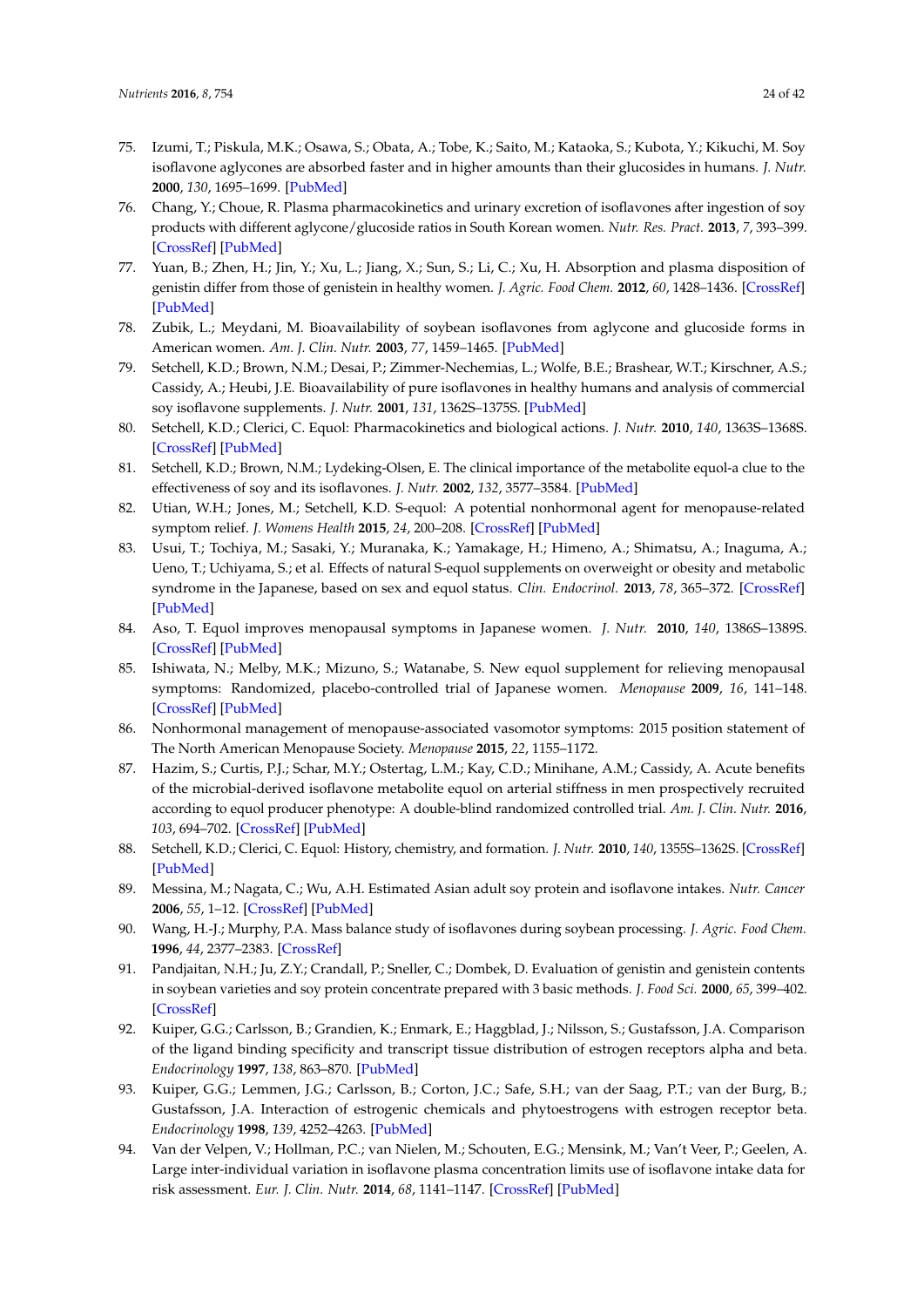- <span id="page-24-0"></span>95. An, J.; Tzagarakis-Foster, C.; Scharschmidt, T.C.; Lomri, N.; Leitman, D.C. Estrogen Receptor beta -Selective Transcriptional Activity and Recruitment of Coregulators by Phytoestrogens. *J. Biol. Chem.* **2001**, *276*, 17808–17814. [\[CrossRef\]](http://dx.doi.org/10.1074/jbc.M100953200) [\[PubMed\]](http://www.ncbi.nlm.nih.gov/pubmed/11279159)
- 96. Margeat, E.; Bourdoncle, A.; Margueron, R.; Poujol, N.; Cavailles, V.; Royer, C. Ligands Differentially Modulate the Protein Interactions of the Human Estrogen Receptors alpha and beta. *J. Mol. Biol.* **2003**, *326*, 77–92. [\[CrossRef\]](http://dx.doi.org/10.1016/S0022-2836(02)01355-4)
- 97. Kostelac, D.; Rechkemmer, G.; Briviba, K. Phytoestrogens modulate binding response of estrogen receptors alpha and beta to the estrogen response element. *J. Agric. Food Chem.* **2003**, *51*, 7632–7635. [\[CrossRef\]](http://dx.doi.org/10.1021/jf034427b) [\[PubMed\]](http://www.ncbi.nlm.nih.gov/pubmed/14664520)
- <span id="page-24-1"></span>98. Pike, A.C.; Brzozowski, A.M.; Hubbard, R.E.; Bonn, T.; Thorsell, A.G.; Engstrom, O.; Ljunggren, J.; Gustafsson, J.A.; Carlquist, M. Structure of the ligand-binding domain of oestrogen receptor beta in the presence of a partial agonist and a full antagonist. *EMBO J.* **1999**, *18*, 4608–4618. [\[CrossRef\]](http://dx.doi.org/10.1093/emboj/18.17.4608) [\[PubMed\]](http://www.ncbi.nlm.nih.gov/pubmed/10469641)
- <span id="page-24-2"></span>99. Speirs, V.; Carder, P.J.; Lane, S.; Dodwell, D.; Lansdown, M.R.; Hanby, A.M. Oestrogen receptor beta: What it means for patients with breast cancer. *Lancet Oncol.* **2004**, *5*, 174–181. [\[CrossRef\]](http://dx.doi.org/10.1016/S1470-2045(04)01413-5)
- <span id="page-24-3"></span>100. Pons, D.G.; Nadal-Serrano, M.; Torrens-Mas, M.; Oliver, J.; Roca, P. The phytoestrogen genistein affects breast cancer cells treatment depending on the ERalpha/ERbeta ratio. *J. Cell Biochem.* **2016**, *117*, 218–229. [\[CrossRef\]](http://dx.doi.org/10.1002/jcb.25268) [\[PubMed\]](http://www.ncbi.nlm.nih.gov/pubmed/26100284)
- <span id="page-24-4"></span>101. Brzezinski, A.; Adlercreutz, H.; Shaoul, R.; Rösler, R.; Shmueli, A.; Tanos, V.; Schenker, J.G. Short-term effect of phytoestrogen-rich diet on postmenopausal women. *Menopause* **1997**, *4*, 89–94. [\[CrossRef\]](http://dx.doi.org/10.1097/00042192-199704020-00005)
- 102. Diel, P.; Geis, R.B.; Caldarelli, A.; Schmidt, S.; Leschowsky, U.L.; Voss, A.; Vollmer, G. The differential ability of the phytoestrogen genistein and of estradiol to induce uterine weight and proliferation in the rat is associated with a substance specific modulation of uterine gene expression. *Mol. Cell Endocrinol.* **2004**, *221*, 21–32. [\[CrossRef\]](http://dx.doi.org/10.1016/j.mce.2004.04.006) [\[PubMed\]](http://www.ncbi.nlm.nih.gov/pubmed/15223129)
- <span id="page-24-5"></span>103. Yildiz, M.F.; Kumru, S.; Godekmerdan, A.; Kutlu, S. Effects of raloxifene, hormone therapy, and soy isoflavone on serum high-sensitive C-reactive protein in postmenopausal women. *Int. J. Gynaecol. Obstet.* **2005**, *90*, 128–133. [\[CrossRef\]](http://dx.doi.org/10.1016/j.ijgo.2005.05.005) [\[PubMed\]](http://www.ncbi.nlm.nih.gov/pubmed/15970291)
- <span id="page-24-6"></span>104. Schmidt, C. Third-generation SERMs may face uphill battle. *J. Natl. Cancer Inst.* **2010**, *102*, 1690–1692. [\[CrossRef\]](http://dx.doi.org/10.1093/jnci/djq477) [\[PubMed\]](http://www.ncbi.nlm.nih.gov/pubmed/21060064)
- <span id="page-24-7"></span>105. Jordan, V.C. Selective estrogen receptor modulation: Concept and consequences in cancer. *Cancer Cell* **2004**, *5*, 207–213. [\[CrossRef\]](http://dx.doi.org/10.1016/S1535-6108(04)00059-5)
- <span id="page-24-8"></span>106. Masilamani, M.; Wei, J.; Sampson, H.A. Regulation of the immune response by soybean isoflavones. *Immunol. Res.* **2012**, *54*, 95–110. [\[CrossRef\]](http://dx.doi.org/10.1007/s12026-012-8331-5) [\[PubMed\]](http://www.ncbi.nlm.nih.gov/pubmed/22484990)
- <span id="page-24-9"></span>107. Ryan-Borchers, T.A.; Park, J.S.; Chew, B.P.; McGuire, M.K.; Fournier, L.R.; Beerman, K.A. Soy isoflavones modulate immune function in healthy postmenopausal women. *Am. J. Clin. Nutr.* **2006**, *83*, 1118–1125. [\[PubMed\]](http://www.ncbi.nlm.nih.gov/pubmed/16685055)
- <span id="page-24-10"></span>108. Panel on Food Additives and Nutrient Sources added to Food. Scientific opinion on the risk assessment for peri- and post-menopausal women taking food supplements containing isolated isoflavones. *EFSA J.* **2015**, *13*, 4246.
- <span id="page-24-11"></span>109. Carmignani, L.O.; Pedro, A.O.; Costa-Paiva, L.H.; Pinto-Neto, A.M. The effect of dietary soy supplementation compared to estrogen and placebo on menopausal symptoms: A randomized controlled trial. *Maturitas* **2010**, *67*, 262–269. [\[CrossRef\]](http://dx.doi.org/10.1016/j.maturitas.2010.07.007) [\[PubMed\]](http://www.ncbi.nlm.nih.gov/pubmed/20833488)
- <span id="page-24-12"></span>110. Russo, M.; Russo, G.L.; Daglia, M.; Kasi, P.D.; Ravi, S.; Nabavi, S.F.; Nabavi, S.M. Understanding genistein in cancer: The "good" and the "bad" effects: A review. *Food Chem.* **2016**, *196*, 589–600. [\[CrossRef\]](http://dx.doi.org/10.1016/j.foodchem.2015.09.085) [\[PubMed\]](http://www.ncbi.nlm.nih.gov/pubmed/26593532)
- <span id="page-24-13"></span>111. Sarkar, F.H.; Li, Y. Soy isoflavones and cancer prevention. *Cancer Investig.* **2003**, *21*, 744–757. [\[CrossRef\]](http://dx.doi.org/10.1081/CNV-120023773)
- <span id="page-24-14"></span>112. Fang, N.; Yu, S.; Badger, T.M. Comprehensive phytochemical profile of soy protein isolate. *J. Agric. Food Chem.* **2004**, *52*, 4012–4020. [\[CrossRef\]](http://dx.doi.org/10.1021/jf049842y) [\[PubMed\]](http://www.ncbi.nlm.nih.gov/pubmed/15186131)
- <span id="page-24-15"></span>113. Baigent, C.; Keech, A.; Kearney, P.M.; Blackwell, L.; Buck, G.; Pollicino, C.; Kirby, A.; Sourjina, T.; Peto, R.; Collins, R.; et al. Efficacy and safety of cholesterol-lowering treatment: Prospective meta-analysis of data from 90,056 participants in 14 randomised trials of statins. *Lancet* **2005**, *366*, 1267–1278. [\[PubMed\]](http://www.ncbi.nlm.nih.gov/pubmed/16214597)
- <span id="page-24-16"></span>114. Jarcho, J.A.; Keaney, J.F., Jr. Proof that lower is better—LDL cholesterol and IMPROVE-IT. *N. Engl. J. Med.* **2015**, *372*, 2448–2450. [\[CrossRef\]](http://dx.doi.org/10.1056/NEJMe1507041) [\[PubMed\]](http://www.ncbi.nlm.nih.gov/pubmed/26039520)
- <span id="page-24-17"></span>115. Hodges, R.E.; Krehl, W.A.; Stone, D.B.; Lopez, A. Dietary carbohydrates and low cholesterol diets: Effects on serum lipids on man. *Am. J. Clin. Nutr.* **1967**, *20*, 198–208. [\[PubMed\]](http://www.ncbi.nlm.nih.gov/pubmed/6020521)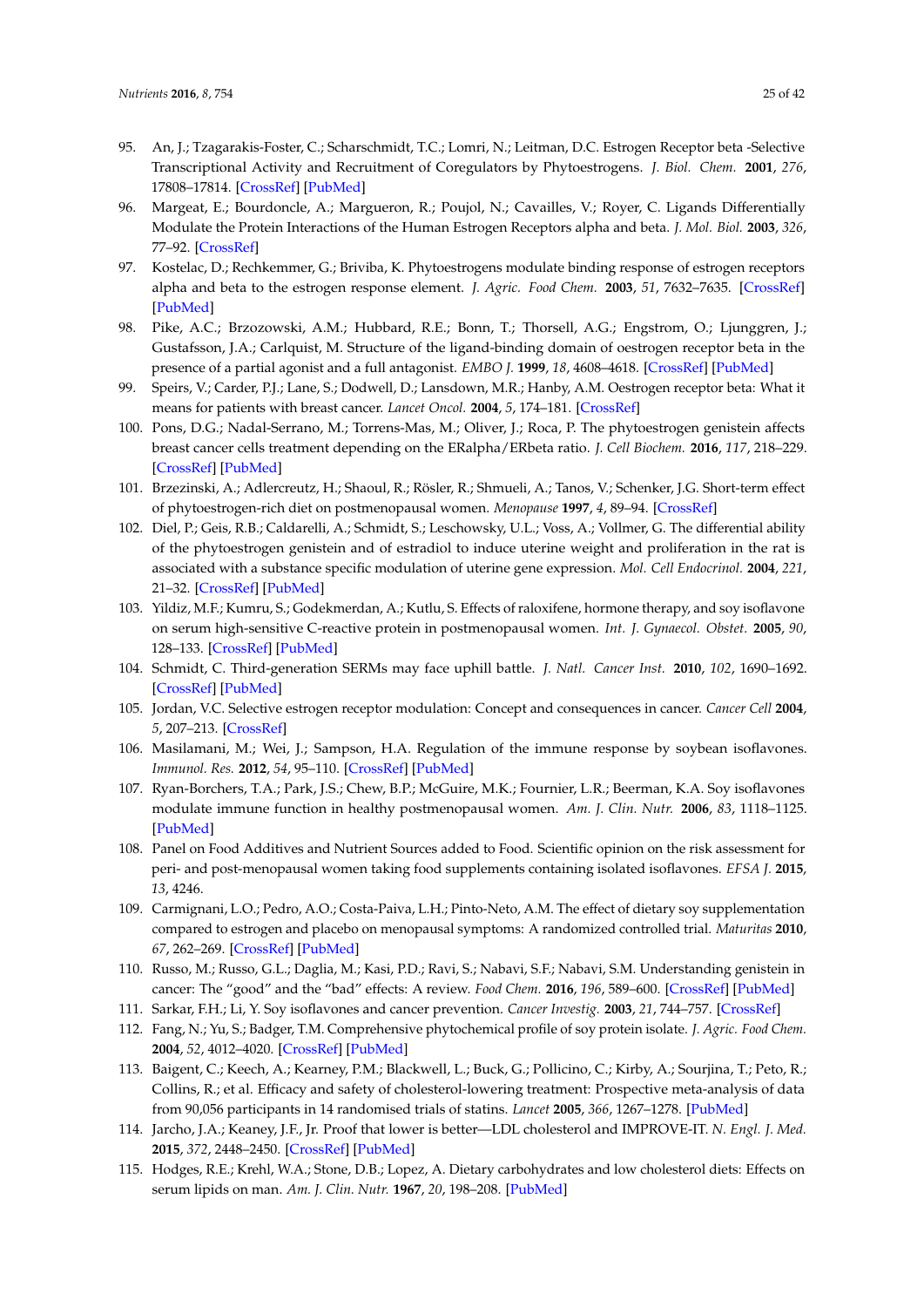- <span id="page-25-0"></span>116. Food labeling: Health claims; soy protein and coronary heart disease. Food and Drug Administration, HHS. Final rule. *Fed. Regist.* **1999**, *64*, 57700–57733.
- <span id="page-25-1"></span>117. Xiao, C.W. Health effects of soy protein and isoflavones in humans. *J. Nutr.* **2008**, *138*, 1244S–1249S.
- <span id="page-25-2"></span>118. Benkhedda, K.B.; Sinclair, S.E.; Marles, R.J.; Xiao, C.W.; Underhill, L. Food risk analysis communication. issued by health canada's food directorate. Health Canada's proposal to accept a health claim about soy products and cholesterol lowering. *Int. Food Risk Anal. J.* **2014**, *4*. [\[CrossRef\]](http://dx.doi.org/10.5772/59411)
- <span id="page-25-3"></span>119. Denke, M.A.; Adams-Huet, B.; Nguyen, A.T. Individual cholesterol variation in response to a margarine- or butter- based diet: A study in families. *JAMA* **2000**, *284*, 2740–2747. [\[CrossRef\]](http://dx.doi.org/10.1001/jama.284.21.2740) [\[PubMed\]](http://www.ncbi.nlm.nih.gov/pubmed/11105179)
- <span id="page-25-4"></span>120. Padhi, E.M.; Blewett, H.J.; Duncan, A.M.; Guzman, R.P.; Hawke, A.; Seetharaman, K.; Tsao, R.; Wolever, T.M.; Ramdath, D.D. Whole soy flour incorporated into a muffin and consumed at 2 doses of soy protein does not lower LDL cholesterol in a randomized, double-blind controlled trial of hypercholesterolemic adults. *J. Nutr.* **2015**, *145*, 2665–2674. [\[CrossRef\]](http://dx.doi.org/10.3945/jn.115.219873) [\[PubMed\]](http://www.ncbi.nlm.nih.gov/pubmed/26446482)
- <span id="page-25-5"></span>121. Sacks, F.M.; Lichtenstein, A.; Van Horn, L.; Harris, W.; Kris-Etherton, P.; Winston, M. Soy protein, isoflavones, and cardiovascular health: An American Heart Association Science Advisory for professionals from the Nutrition Committee. *Circulation* **2006**, *113*, 1034–1044. [\[CrossRef\]](http://dx.doi.org/10.1161/CIRCULATIONAHA.106.171052) [\[PubMed\]](http://www.ncbi.nlm.nih.gov/pubmed/16418439)
- <span id="page-25-6"></span>122. Jenkins, D.J.; Mirrahimi, A.; Srichaikul, K.; Berryman, C.E.; Wang, L.; Carleton, A.; Abdulnour, S.; Sievenpiper, J.L.; Kendall, C.W.; Kris-Etherton, P.M. Soy protein reduces serum cholesterol by both intrinsic and food displacement mechanisms. *J. Nutr.* **2010**, *140*, 2302S–2311S. [\[CrossRef\]](http://dx.doi.org/10.3945/jn.110.124958) [\[PubMed\]](http://www.ncbi.nlm.nih.gov/pubmed/20943954)
- <span id="page-25-8"></span>123. Zhan, S.; Ho, S.C. Meta-analysis of the effects of soy protein containing isoflavones on the lipid profile. *Am. J. Clin. Nutr.* **2005**, *81*, 397–408. [\[PubMed\]](http://www.ncbi.nlm.nih.gov/pubmed/15699227)
- <span id="page-25-12"></span>124. Harland, J.I.; Haffner, T.A. Systematic review, meta-analysis and regression of randomised controlled trials reporting an association between an intake of circa 25 g soya protein per day and blood cholesterol. *Atherosclerosis* **2008**, *200*, 13–27. [\[CrossRef\]](http://dx.doi.org/10.1016/j.atherosclerosis.2008.04.006) [\[PubMed\]](http://www.ncbi.nlm.nih.gov/pubmed/18534601)
- <span id="page-25-9"></span>125. Anderson, J.W.; Bush, H.M. Soy protein effects on serum lipoproteins: A quality assessment and meta-analysis of randomized, controlled studies. *J. Am. Coll. Nutr.* **2011**, *30*, 79–91. [\[CrossRef\]](http://dx.doi.org/10.1080/07315724.2011.10719947) [\[PubMed\]](http://www.ncbi.nlm.nih.gov/pubmed/21730216)
- <span id="page-25-10"></span>126. Tokede, O.A.; Onabanjo, T.A.; Yansane, A.; Gaziano, J.M.; Djousse, L. Soya products and serum lipids: A meta-analysis of randomised controlled trials. *Br. J. Nutr.* **2015**, *114*, 831–843. [\[CrossRef\]](http://dx.doi.org/10.1017/S0007114515002603) [\[PubMed\]](http://www.ncbi.nlm.nih.gov/pubmed/26268987)
- <span id="page-25-11"></span>127. Yang, B.; Chen, Y.; Xu, T.; Yu, Y.; Huang, T.; Hu, X.; Li, D. Systematic review and meta-analysis of soy products consumption in patients with type 2 diabetes mellitus. *Asia Pac. J. Clin. Nutr.* **2011**, *20*, 593–602. [\[PubMed\]](http://www.ncbi.nlm.nih.gov/pubmed/22094845)
- <span id="page-25-13"></span>128. Hooper, L.; Kroon, P.A.; Rimm, E.B.; Cohn, J.S.; Harvey, I.; Le Cornu, K.A.; Ryder, J.J.; Hall, W.L.; Cassidy, A. Flavonoids, flavonoid-rich foods, and cardiovascular risk: A meta-analysis of randomized controlled trials. *Am. J. Clin. Nutr.* **2008**, *88*, 38–50. [\[PubMed\]](http://www.ncbi.nlm.nih.gov/pubmed/18614722)
- <span id="page-25-14"></span>129. Reynolds, K.; Chin, A.; Lees, K.A.; Nguyen, A.; Bujnowski, D.; He, J. A meta-analysis of the effect of soy protein supplementation on serum lipids. *Am. J. Cardiol.* **2006**, *98*, 633–640. [\[CrossRef\]](http://dx.doi.org/10.1016/j.amjcard.2006.03.042) [\[PubMed\]](http://www.ncbi.nlm.nih.gov/pubmed/16923451)
- <span id="page-25-7"></span>130. Weggemans, R.M.; Trautwein, E.A. Relation between soy-associated isoflavones and LDL and HDL cholesterol concentrations in humans: A meta-analysis. *Eur. J. Clin. Nutr.* **2003**, *57*, 940–946. [\[CrossRef\]](http://dx.doi.org/10.1038/sj.ejcn.1601628) [\[PubMed\]](http://www.ncbi.nlm.nih.gov/pubmed/12879088)
- <span id="page-25-15"></span>131. Anderson, J.W.; Johnstone, B.M.; Cook-Newell, M.E. Meta-analysis of the effects of soy protein intake on serum lipids. *N. Engl. J. Med.* **1995**, *333*, 276–282. [\[CrossRef\]](http://dx.doi.org/10.1056/NEJM199508033330502) [\[PubMed\]](http://www.ncbi.nlm.nih.gov/pubmed/7596371)
- <span id="page-25-16"></span>132. Pedersen, T.R.; Olsson, A.G.; Faergeman, O.; Kjekshus, J.; Wedel, H.; Berg, K.; Wilhelmsen, L.; Haghfelt, T.; Thorgeirsson, G.; Pyorala, K.; et al. Lipoprotein changes and reduction in the incidence of major coronary heart disease events in the Scandinavian Simvastatin Survival Study (4S). *Circulation* **1998**, *97*, 1453–1460. [\[CrossRef\]](http://dx.doi.org/10.1161/01.CIR.97.15.1453) [\[PubMed\]](http://www.ncbi.nlm.nih.gov/pubmed/9576425)
- 133. Gotto, A.M., Jr.; Grundy, S.M. Lowering LDL cholesterol: Questions from recent meta-analyses and subset analyses of clinical trial DataIssues from the Interdisciplinary Council on Reducing the Risk for Coronary Heart Disease, ninth Council meeting. *Circulation* **1999**, *99*, E1–E7. [\[CrossRef\]](http://dx.doi.org/10.1161/01.CIR.99.8.e1) [\[PubMed\]](http://www.ncbi.nlm.nih.gov/pubmed/10051310)
- <span id="page-25-17"></span>134. Charland, S.L.; Malone, D.C. Prediction of cardiovascular event risk reduction from lipid changes associated with high potency dyslipidemia therapy. *Curr. Med. Res. Opin.* **2010**, *26*, 365–375. [\[CrossRef\]](http://dx.doi.org/10.1185/03007990903484802) [\[PubMed\]](http://www.ncbi.nlm.nih.gov/pubmed/19995326)
- <span id="page-25-18"></span>135. Toth, P.P.; Barter, P.J.; Rosenson, R.S.; Boden, W.E.; Chapman, M.J.; Cuchel, M.; D'Agostino, R.B.; Davidson, M.H.; Davidson, W.S.; Heinecke, J.W.; et al. High-density lipoproteins: A consensus statement from the National Lipid Association. *J. Clin. Lipidol.* **2013**, *7*, 484–525. [\[CrossRef\]](http://dx.doi.org/10.1016/j.jacl.2013.08.001) [\[PubMed\]](http://www.ncbi.nlm.nih.gov/pubmed/24079290)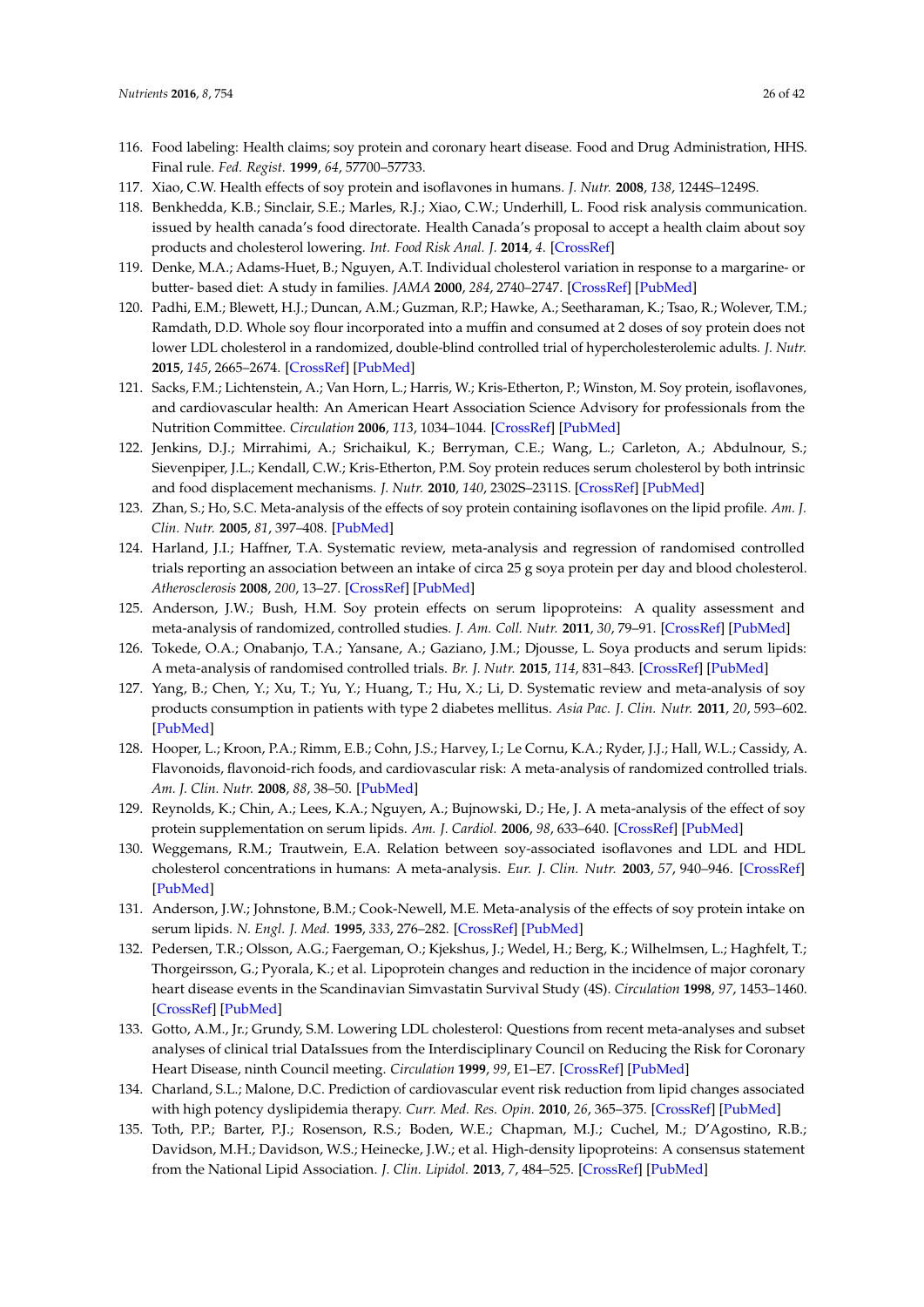- <span id="page-26-0"></span>136. Voight, B.F.; Peloso, G.M.; Orho-Melander, M.; Frikke-Schmidt, R.; Barbalic, M.; Jensen, M.K.; Hindy, G.; Holm, H.; Ding, E.L.; Johnson, T.; et al. Plasma HDL cholesterol and risk of myocardial infarction: A mendelian randomisation study. *Lancet* **2012**, *380*, 572–580. [\[CrossRef\]](http://dx.doi.org/10.1016/S0140-6736(12)60312-2)
- <span id="page-26-1"></span>137. Lammi, C.; Zanoni, C.; Arnoldi, A.; Vistoli, G. Two peptides from soy beta-conglycinin induce a hypocholesterolemic effect in HepG2 cells by a statin-like mechanism: Comparative in vitro and in silico modeling studies. *J. Agric. Food Chem.* **2015**, *63*, 7945–7951. [\[CrossRef\]](http://dx.doi.org/10.1021/acs.jafc.5b03497) [\[PubMed\]](http://www.ncbi.nlm.nih.gov/pubmed/26310992)
- <span id="page-26-2"></span>138. Lovati, M.R.; Manzoni, C.; Gianazza, E.; Arnoldi, A.; Kurowska, E.; Carroll, K.K.; Sirtori, C.R. Soy protein peptides regulate cholesterol homeostasis in Hep G2 cells. *J. Nutr.* **2000**, *130*, 2543–2549. [\[PubMed\]](http://www.ncbi.nlm.nih.gov/pubmed/11015487)
- <span id="page-26-3"></span>139. Santesso, N.; Akl, E.A.; Bianchi, M.; Mente, A.; Mustafa, R.; Heels-Ansdell, D.; Schunemann, H.J. Effects of higher- versus lower-protein diets on health outcomes: A systematic review and meta-analysis. *Eur. J. Clin. Nutr.* **2012**, *66*, 780–788. [\[CrossRef\]](http://dx.doi.org/10.1038/ejcn.2012.37) [\[PubMed\]](http://www.ncbi.nlm.nih.gov/pubmed/22510792)
- <span id="page-26-4"></span>140. Stamler, R. Implications of the INTERSALT study. *Hypertension* **1991**, *17*, 116–120. [\[CrossRef\]](http://dx.doi.org/10.1161/01.HYP.17.1_Suppl.I16)
- <span id="page-26-5"></span>141. Welty, F.K.; Lee, K.S.; Lew, N.S.; Zhou, J.R. Effect of soy nuts on blood pressure and lipid levels in hypertensive, prehypertensive, and normotensive postmenopausal women. *Arch. Intern. Med.* **2007**, *167*, 1060–1067. [\[CrossRef\]](http://dx.doi.org/10.1001/archinte.167.10.1060) [\[PubMed\]](http://www.ncbi.nlm.nih.gov/pubmed/17533209)
- <span id="page-26-6"></span>142. Rivas, M.; Garay, R.P.; Escanero, J.F.; Cia, P., Jr.; Cia, P.; Alda, J.O. Soy milk lowers blood pressure in men and women with mild to moderate essential hypertension. *J. Nutr.* **2002**, *132*, 1900–1902. [\[PubMed\]](http://www.ncbi.nlm.nih.gov/pubmed/12097666)
- <span id="page-26-7"></span>143. Dong, J.Y.; Tong, X.; Wu, Z.W.; Xun, P.C.; He, K.; Qin, L.Q. Effect of soya protein on blood pressure: A meta-analysis of randomised controlled trials. *Br. J. Nutr.* **2011**, *106*, 317–326. [\[CrossRef\]](http://dx.doi.org/10.1017/S0007114511000262) [\[PubMed\]](http://www.ncbi.nlm.nih.gov/pubmed/21342608)
- 144. Taku, K.; Lin, N.; Cai, D.; Hu, J.; Zhao, X.; Zhang, Y.; Wang, P.; Melby, M.K.; Hooper, L.; Kurzer, M.S.; et al. Effects of soy isoflavone extract supplements on blood pressure in adult humans: Systematic review and meta-analysis of randomized placebo-controlled trials. *J. Hypertens.* **2010**, *28*, 1971–1982. [\[CrossRef\]](http://dx.doi.org/10.1097/HJH.0b013e32833c6edb) [\[PubMed\]](http://www.ncbi.nlm.nih.gov/pubmed/20577121)
- <span id="page-26-8"></span>145. Liu, X.X.; Li, S.H.; Chen, J.Z.; Sun, K.; Wang, X.J.; Wang, X.G.; Hui, R.T. Effect of soy isoflavones on blood pressure: A meta-analysis of randomized controlled trials. *Nutr. Metab. Cardiovasc. Dis.* **2012**, *22*, 463–470. [\[CrossRef\]](http://dx.doi.org/10.1016/j.numecd.2010.09.006) [\[PubMed\]](http://www.ncbi.nlm.nih.gov/pubmed/21310599)
- <span id="page-26-9"></span>146. Versari, D.; Daghini, E.; Virdis, A.; Ghiadoni, L.; Taddei, S. Endothelial dysfunction as a target for prevention of cardiovascular disease. *Diabetes Care* **2009**, *32*, S314–S321. [\[CrossRef\]](http://dx.doi.org/10.2337/dc09-S330) [\[PubMed\]](http://www.ncbi.nlm.nih.gov/pubmed/19875572)
- <span id="page-26-10"></span>147. Li, S.H.; Liu, X.X.; Bai, Y.Y.; Wang, X.J.; Sun, K.; Chen, J.Z.; Hui, R.T. Effect of oral isoflavone supplementation on vascular endothelial function in postmenopausal women: A meta-analysis of randomized placebo-controlled trials. *Am. J. Clin. Nutr.* **2010**, *91*, 480–486. [\[CrossRef\]](http://dx.doi.org/10.3945/ajcn.2009.28203) [\[PubMed\]](http://www.ncbi.nlm.nih.gov/pubmed/19923372)
- <span id="page-26-11"></span>148. Beavers, D.P.; Beavers, K.M.; Miller, M.; Stamey, J.; Messina, M.J. Exposure to isoflavone-containing soy products and endothelial function: A Bayesian meta-analysis of randomized controlled trials. *Nutr. Metab. Cardiovasc. Dis.* **2012**, *22*, 182–191. [\[CrossRef\]](http://dx.doi.org/10.1016/j.numecd.2010.05.007) [\[PubMed\]](http://www.ncbi.nlm.nih.gov/pubmed/20709515)
- <span id="page-26-12"></span>149. Fuchs, D.; Vafeiadou, K.; Hall, W.L.; Daniel, H.; Williams, C.M.; Schroot, J.H.; Wenzel, U. Proteomic biomarkers of peripheral blood mononuclear cells obtained from postmenopausal women undergoing an intervention with soy isoflavones. *Am. J. Clin. Nutr.* **2007**, *86*, 1369–1375. [\[PubMed\]](http://www.ncbi.nlm.nih.gov/pubmed/17991648)
- <span id="page-26-13"></span>150. Hoshida, S.; Miki, T.; Nakagawa, T.; Shinoda, Y.; Inoshiro, N.; Terada, K.; Adachi, T. Different effects of isoflavones on vascular function in premenopausal and postmenopausal smokers and nonsmokers: NYMPH study. *Heart Vessels* **2011**, *26*, 590–595. [\[CrossRef\]](http://dx.doi.org/10.1007/s00380-010-0103-3) [\[PubMed\]](http://www.ncbi.nlm.nih.gov/pubmed/21221602)
- <span id="page-26-14"></span>151. Vlachopoulos, C.; Aznaouridis, K.; Stefanadis, C. Prediction of cardiovascular events and all-cause mortality with arterial stiffness: A systematic review and meta-analysis. *J. Am. Coll. Cardiol.* **2010**, *55*, 1318–1327. [\[CrossRef\]](http://dx.doi.org/10.1016/j.jacc.2009.10.061) [\[PubMed\]](http://www.ncbi.nlm.nih.gov/pubmed/20338492)
- <span id="page-26-15"></span>152. Pase, M.P.; Grima, N.A.; Sarris, J. The effects of dietary and nutrient interventions on arterial stiffness: A systematic review. *Am. J. Clin. Nutr.* **2011**, *93*, 446–454. [\[CrossRef\]](http://dx.doi.org/10.3945/ajcn.110.002725) [\[PubMed\]](http://www.ncbi.nlm.nih.gov/pubmed/21147858)
- <span id="page-26-16"></span>153. Teede, H.J.; Dalais, F.S.; Kotsopoulos, D.; Liang, Y.L.; Davis, S.; McGrath, B.P. Dietary soy has both beneficial and potentially adverse cardiovascular effects: A placebo-controlled study in men and postmenopausal women. *J. Clin. Endocrinol. Metab.* **2001**, *86*, 3053–3060. [\[CrossRef\]](http://dx.doi.org/10.1210/jc.86.7.3053) [\[PubMed\]](http://www.ncbi.nlm.nih.gov/pubmed/11443167)
- 154. Teede, H.J.; McGrath, B.P.; DeSilva, L.; Cehun, M.; Fassoulakis, A.; Nestel, P.J. Isoflavones reduce arterial stiffness: A placebo-controlled study in men and postmenopausal women. *Arterioscler. Thromb. Vasc. Biol.* **2003**, *23*, 1066–1071. [\[CrossRef\]](http://dx.doi.org/10.1161/01.ATV.0000072967.97296.4A) [\[PubMed\]](http://www.ncbi.nlm.nih.gov/pubmed/12714433)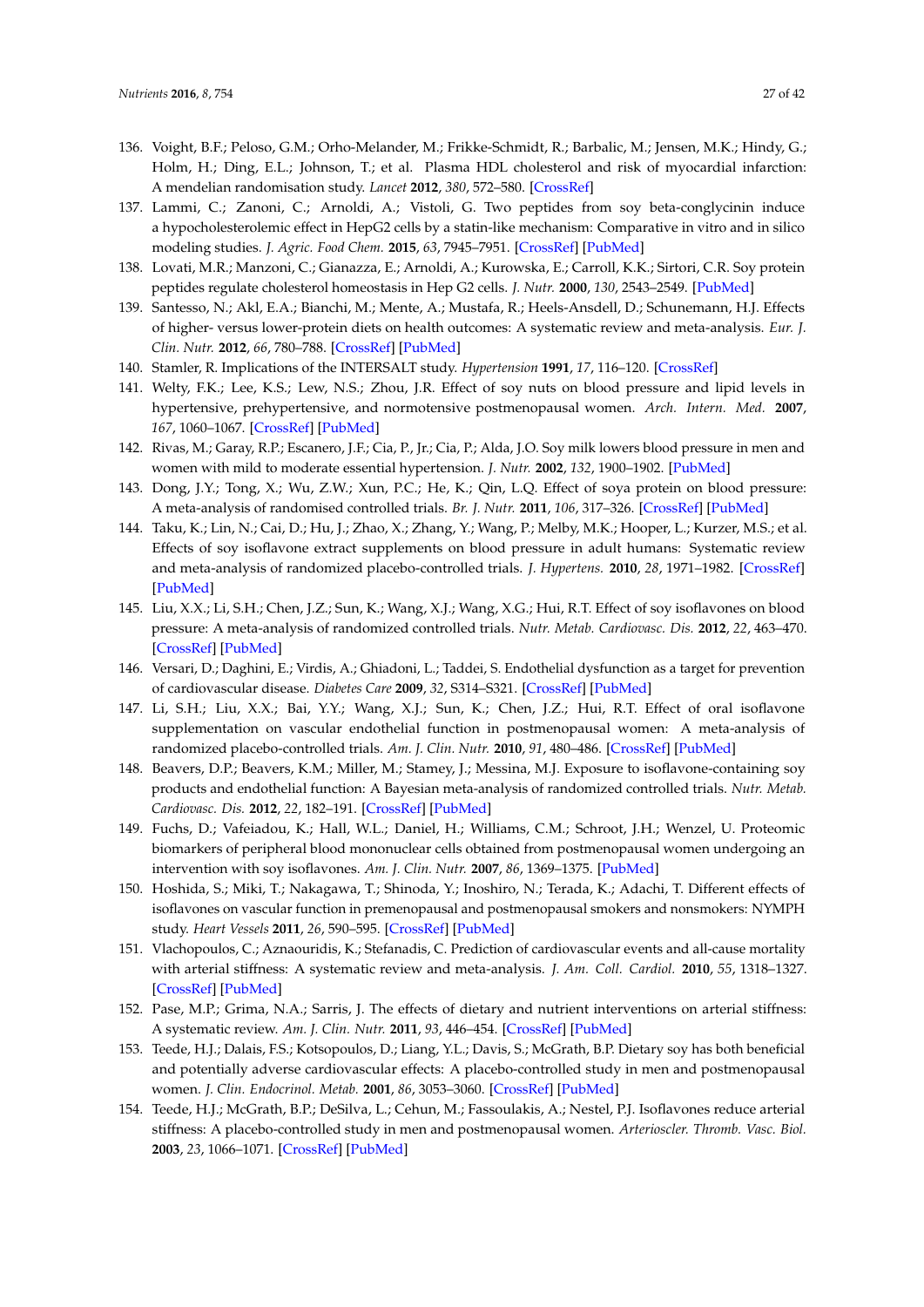- 155. Tormala, R.; Appt, S.; Clarkson, T.B.; Groop, P.H.; Ronnback, M.; Ylikorkala, O.; Mikkola, T.S. Equol production capability is associated with favorable vascular function in postmenopausal women using tibolone; no effect with soy supplementation. *Atherosclerosis* **2008**, *198*, 174–178. [\[CrossRef\]](http://dx.doi.org/10.1016/j.atherosclerosis.2007.09.010) [\[PubMed\]](http://www.ncbi.nlm.nih.gov/pubmed/17961576)
- 156. Nestel, P.J.; Yamashita, T.; Sasahara, T.; Pomeroy, S.; Dart, A.; Komesaroff, P.; Owen, A.; Abbey, M. Soy isoflavones improve systemic arterial compliance but not plasma lipids in menopausal and perimenopausal women. *Arterioscler. Thromb. Vasc. Biol.* **1997**, *17*, 3392–3398. [\[CrossRef\]](http://dx.doi.org/10.1161/01.ATV.17.12.3392) [\[PubMed\]](http://www.ncbi.nlm.nih.gov/pubmed/9437184)
- <span id="page-27-0"></span>157. Nestel, P.; Fujii, A.; Zhang, L. An isoflavone metabolite reduces arterial stiffness and blood pressure in overweight men and postmenopausal women. *Atherosclerosis* **2007**, *192*, 184–189. [\[CrossRef\]](http://dx.doi.org/10.1016/j.atherosclerosis.2006.04.033) [\[PubMed\]](http://www.ncbi.nlm.nih.gov/pubmed/16730732)
- <span id="page-27-1"></span>158. Nestel, P.J.; Pomeroy, S.; Kay, S.; Komesaroff, P.; Behrsing, J.; Cameron, J.D.; West, L. Isoflavones from red clover improve systemic arterial compliance but not plasma lipids in menopausal women. *J. Clin. Endocrinol. Metab.* **1999**, *84*, 895–898. [\[CrossRef\]](http://dx.doi.org/10.1210/jc.84.3.895) [\[PubMed\]](http://www.ncbi.nlm.nih.gov/pubmed/10084567)
- 159. Curtis, P.J.; Potter, J.; Kroon, P.A.; Wilson, P.; Dhatariya, K.; Sampson, M.; Cassidy, A. Vascular function and atherosclerosis progression after 1 y of flavonoid intake in statin-treated postmenopausal women with type 2 diabetes: A double-blind randomized controlled trial. *Am. J. Clin. Nutr.* **2013**, *97*, 936–942. [\[CrossRef\]](http://dx.doi.org/10.3945/ajcn.112.043745) [\[PubMed\]](http://www.ncbi.nlm.nih.gov/pubmed/23553151)
- <span id="page-27-2"></span>160. Reverri, E.J.; LaSalle, C.D.; Franke, A.A.; Steinberg, F.M. Soy provides modest benefits on endothelial function without affecting inflammatory biomarkers in adults at cardiometabolic risk. *Mol. Nutr. Food Res.* **2015**, *59*, 323–333. [\[CrossRef\]](http://dx.doi.org/10.1002/mnfr.201400270) [\[PubMed\]](http://www.ncbi.nlm.nih.gov/pubmed/25351805)
- <span id="page-27-3"></span>161. Meyer, B.J.; Larkin, T.A.; Owen, A.J.; Astheimer, L.B.; Tapsell, L.C.; Howe, P.R. Limited lipid-lowering effects of regular consumption of whole soybean foods. *Ann. Nutr. Metab.* **2004**, *48*, 67–78. [\[CrossRef\]](http://dx.doi.org/10.1159/000075592) [\[PubMed\]](http://www.ncbi.nlm.nih.gov/pubmed/14679315)
- <span id="page-27-4"></span>162. Buckley, D.I.; Fu, R.; Freeman, M.; Rogers, K.; Helfand, M. C-reactive protein as a risk factor for coronary heart disease: A systematic review and meta-analyses for the U.S. Preventive Services Task Force. *Ann. Intern. Med.* **2009**, *151*, 483–495. [\[CrossRef\]](http://dx.doi.org/10.7326/0003-4819-151-7-200910060-00009) [\[PubMed\]](http://www.ncbi.nlm.nih.gov/pubmed/19805771)
- <span id="page-27-5"></span>163. Kaptoge, S.; Di Angelantonio, E.; Lowe, G.; Pepys, M.B.; Thompson, S.G.; Collins, R.; Danesh, J. C-reactive protein concentration and risk of coronary heart disease, stroke, and mortality: An individual participant meta-analysis. *Lancet* **2010**, *375*, 132–140. [\[PubMed\]](http://www.ncbi.nlm.nih.gov/pubmed/20031199)
- <span id="page-27-6"></span>164. Dong, J.Y.; Wang, P.; He, K.; Qin, L.Q. Effect of soy isoflavones on circulating C-reactive protein in postmenopausal women: Meta-analysis of randomized controlled trials. *Menopause* **2011**, *18*, 1256–1262. [\[CrossRef\]](http://dx.doi.org/10.1097/gme.0b013e31821bfa24) [\[PubMed\]](http://www.ncbi.nlm.nih.gov/pubmed/21712733)
- <span id="page-27-7"></span>165. Kani, A.H.; Alavian, S.M.; Esmaillzadeh, A.; Adibi, P.; Azadbakht, L. Effects of a novel therapeutic diet on liver enzymes and coagulating factors in patients with non-alcoholic fatty liver disease: A parallel randomized trial. *Nutrition* **2014**, *30*, 814–821. [\[CrossRef\]](http://dx.doi.org/10.1016/j.nut.2013.11.008) [\[PubMed\]](http://www.ncbi.nlm.nih.gov/pubmed/24984998)
- <span id="page-27-8"></span>166. Sathyapalan, T.; Manuchehri, A.M.; Thatcher, N.J.; Rigby, A.S.; Chapman, T.; Kilpatrick, E.S.; Atkin, S.L. The effect of soy phytoestrogen supplementation on thyroid status and cardiovascular risk markers in patients with subclinical hypothyroidism: A randomized, double-blind, crossover study. *J. Clin. Endocrinol. Metab.* **2011**, *96*, 1442–1449. [\[CrossRef\]](http://dx.doi.org/10.1210/jc.2010-2255) [\[PubMed\]](http://www.ncbi.nlm.nih.gov/pubmed/21325465)
- <span id="page-27-9"></span>167. Zhang, X.M.; Zhang, Y.B.; Chi, M.H. Soy protein supplementation reduces clinical indices in type 2 diabetes and metabolic syndrome. *Yonsei Med. J.* **2016**, *57*, 681–689. [\[CrossRef\]](http://dx.doi.org/10.3349/ymj.2016.57.3.681) [\[PubMed\]](http://www.ncbi.nlm.nih.gov/pubmed/26996569)
- <span id="page-27-10"></span>168. Sathyapalan, T.; Rigby, A.S.; Bhasin, S.; Thatcher, N.J.; Kilpatrick, E.S.; Atkin, S.L. Effect of soy in men with type 2 diabetes mellitus and subclinical hypogonadism—A randomized controlled study. *J. Clin. Endocrinol. Metab.* **2016**. [\[CrossRef\]](http://dx.doi.org/10.1210/jc.2016-2875) [\[PubMed\]](http://www.ncbi.nlm.nih.gov/pubmed/27797674)
- <span id="page-27-11"></span>169. Tomayko, E.J.; Kistler, B.M.; Fitschen, P.J.; Wilund, K.R. Intradialytic protein supplementation reduces inflammation and improves physical function in maintenance hemodialysis patients. *J. Ren. Nutr.* **2015**, *25*, 276–283. [\[CrossRef\]](http://dx.doi.org/10.1053/j.jrn.2014.10.005) [\[PubMed\]](http://www.ncbi.nlm.nih.gov/pubmed/25455421)
- <span id="page-27-12"></span>170. Fanti, P.; Asmis, R.; Stephenson, T.J.; Sawaya, B.P.; Franke, A.A. Positive effect of dietary soy in ESRD patients with systemic inflammation—Correlation between blood levels of the soy isoflavones and the acute-phase reactants. *Nephrol. Dial. Transplant.* **2006**, *21*, 2239–2246. [\[CrossRef\]](http://dx.doi.org/10.1093/ndt/gfl169) [\[PubMed\]](http://www.ncbi.nlm.nih.gov/pubmed/16766544)
- <span id="page-27-13"></span>171. Ruscica, M.; Pavanello, C.; Gandini, S.; Gomaraschi, M.; Vitali, C.; Macchi, C.; Morlotti, B.; Aiello, G.; Bosisio, R.; Calabresi, L.; et al. Effect of soy on metabolic syndrome and cardiovascular risk factors: A randomized controlled trial. *Eur. J. Nutr.* **2016**. [\[CrossRef\]](http://dx.doi.org/10.1007/s00394-016-1333-7) [\[PubMed\]](http://www.ncbi.nlm.nih.gov/pubmed/27757595)
- 172. Bakhtiary, A.; Yassin, Z.; Hanachi, P.; Rahmat, A.; Ahmad, Z.; Jalali, F. Effects of soy on metabolic biomarkers of cardiovascular disease in elderly women with metabolic syndrome. *Arch. Iran. Med.* **2012**, *15*, 462–468. [\[PubMed\]](http://www.ncbi.nlm.nih.gov/pubmed/22827780)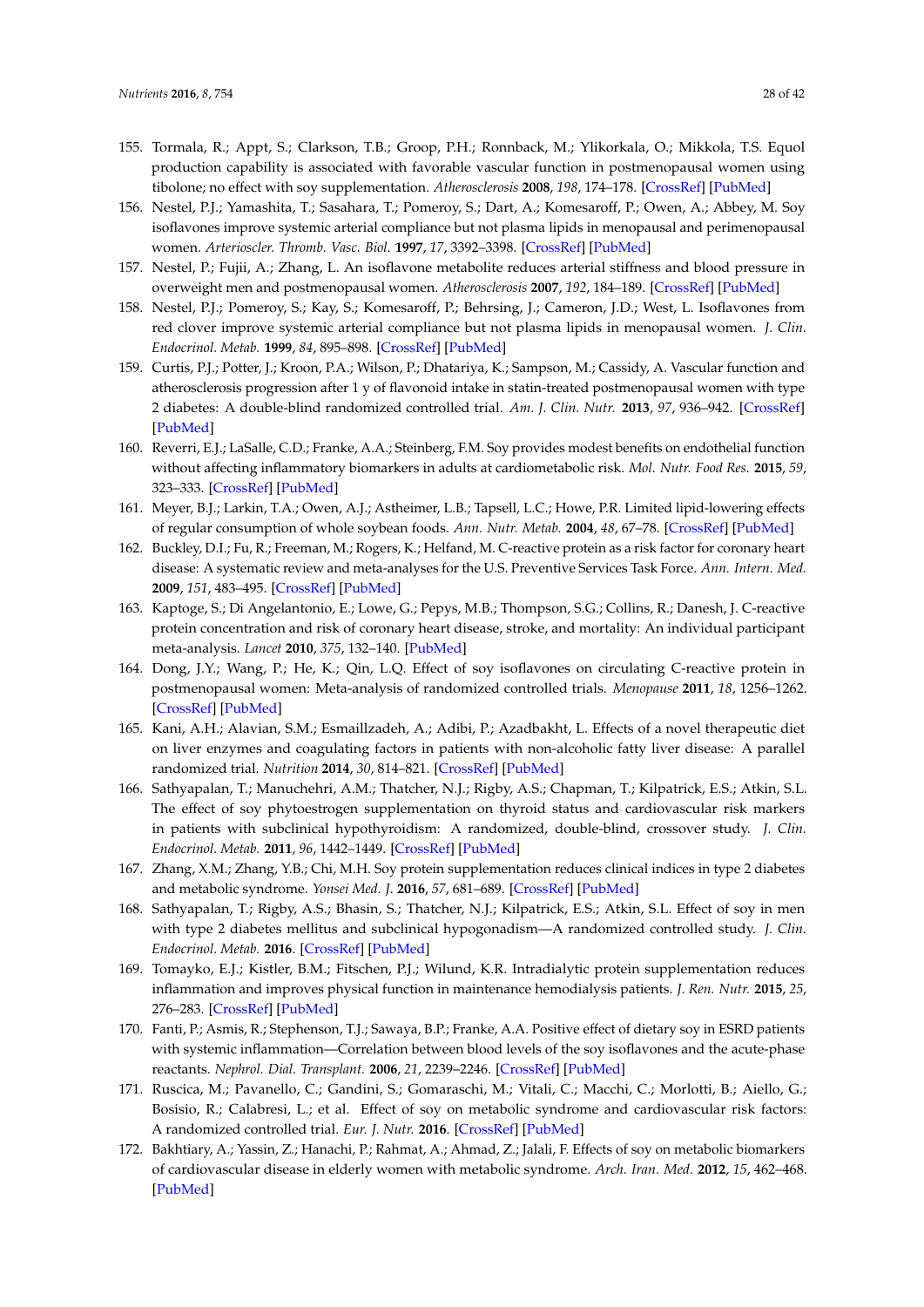- 173. Mangano, K.M.; Hutchins-Wiese, H.L.; Kenny, A.M.; Walsh, S.J.; Abourizk, R.H.; Bruno, R.S.; Lipcius, R.; Fall, P.; Kleppinger, A.; Kenyon-Pesce, L.; et al. Soy proteins and isoflavones reduce interleukin-6 but not serum lipids in older women: A randomized controlled trial. *Nutr. Res.* **2013**, *33*, 1026–1033. [\[CrossRef\]](http://dx.doi.org/10.1016/j.nutres.2013.08.009) [\[PubMed\]](http://www.ncbi.nlm.nih.gov/pubmed/24267042)
- 174. Rebholz, C.M.; Reynolds, K.; Wofford, M.R.; Chen, J.; Kelly, T.N.; Mei, H.; Whelton, P.K.; He, J. Effect of soybean protein on novel cardiovascular disease risk factors: A randomized controlled trial. *Eur. J. Clin. Nutr.* **2013**, *67*, 58–63. [\[CrossRef\]](http://dx.doi.org/10.1038/ejcn.2012.186) [\[PubMed\]](http://www.ncbi.nlm.nih.gov/pubmed/23187956)
- 175. Simao, A.N.; Lozovoy, M.A.; Dichi, I. Effect of soy product kinako and fish oil on serum lipids and glucose metabolism in women with metabolic syndrome. *Nutrition* **2014**, *30*, 112–115. [\[CrossRef\]](http://dx.doi.org/10.1016/j.nut.2013.05.024) [\[PubMed\]](http://www.ncbi.nlm.nih.gov/pubmed/24290606)
- <span id="page-28-0"></span>176. Riesco, E.; Choquette, S.; Audet, M.; Lebon, J.; Tessier, D.; Dionne, I.J. Effect of exercise training combined with phytoestrogens on adipokines and C-reactive protein in postmenopausal women: A randomized trial. *Metabolism* **2012**, *61*, 273–280. [\[CrossRef\]](http://dx.doi.org/10.1016/j.metabol.2011.06.025) [\[PubMed\]](http://www.ncbi.nlm.nih.gov/pubmed/21864865)
- <span id="page-28-1"></span>177. Hodis, H.N.; Mack, W.J.; Kono, N.; Azen, S.P.; Shoupe, D.; Hwang-Levine, J.; Petitti, D.; Whitfield-Maxwell, L.; Yan, M.; Franke, A.A.; et al. Isoflavone soy protein supplementation and atherosclerosis progression in healthy postmenopausal women: A randomized controlled trial. *Stroke* **2011**, *42*, 3168–3175. [\[CrossRef\]](http://dx.doi.org/10.1161/STROKEAHA.111.620831) [\[PubMed\]](http://www.ncbi.nlm.nih.gov/pubmed/21903957)
- <span id="page-28-2"></span>178. Hodis, H.N.; Mack, W.J. A "window of opportunity": The reduction of coronary heart disease and total mortality with menopausal therapies is age- and time-dependent. *Brain Res.* **2011**, *1379*, 244–252. [\[CrossRef\]](http://dx.doi.org/10.1016/j.brainres.2010.10.076) [\[PubMed\]](http://www.ncbi.nlm.nih.gov/pubmed/20977895)
- <span id="page-28-3"></span>179. Liu, Z.M.; Ho, S.C.; Chen, Y.M.; Ho, S.; To, K.; Tomlinson, B.; Woo, J. Whole soy, but not purified daidzein, had a favorable effect on improvement of cardiovascular risks: A 6-month randomized, double-blind, and placebo-controlled trial in equol-producing postmenopausal women. *Mol. Nutr. Food Res.* **2014**, *58*, 709–717. [\[CrossRef\]](http://dx.doi.org/10.1002/mnfr.201300499) [\[PubMed\]](http://www.ncbi.nlm.nih.gov/pubmed/24273218)
- <span id="page-28-4"></span>180. Mathers, C.D.; Loncar, D. Projections of global mortality and burden of disease from 2002 to 2030. *PLoS Med.* **2006**, *3*, e442. [\[CrossRef\]](http://dx.doi.org/10.1371/journal.pmed.0030442) [\[PubMed\]](http://www.ncbi.nlm.nih.gov/pubmed/17132052)
- <span id="page-28-5"></span>181. Benfante, R. Studies of cardiovascular disease and cause-specific mortality trends in Japanese-American men living in Hawaii and risk factor comparisons with other Japanese populations in the Pacific region: A review. *Hum. Biol.* **1992**, *64*, 791–805. [\[PubMed\]](http://www.ncbi.nlm.nih.gov/pubmed/1427739)
- <span id="page-28-6"></span>182. Lou, D.; Li, Y.; Yan, G.; Bu, J.; Wang, H. Soy consumption with risk of coronary heart disease and stroke: A meta-analysis of observational studies. *Neuroepidemiology* **2016**, *46*, 242–252. [\[CrossRef\]](http://dx.doi.org/10.1159/000444324) [\[PubMed\]](http://www.ncbi.nlm.nih.gov/pubmed/26974464)
- <span id="page-28-7"></span>183. Sasazuki, S. Case-control study of nonfatal myocardial infarction in relation to selected foods in Japanese men and women. *Jpn. Circ. J.* **2001**, *65*, 200–206. [\[CrossRef\]](http://dx.doi.org/10.1253/jcj.65.200) [\[PubMed\]](http://www.ncbi.nlm.nih.gov/pubmed/11266195)
- 184. Guo, J.; Li, W.; Wang, Y.; Al, E. Influence of dietary patterns on the risk of acute myocardial infarction in China population: The INTERHEART China study. *Chin. Med. J.* **2013**, *126*, 464–470. [\[PubMed\]](http://www.ncbi.nlm.nih.gov/pubmed/23422108)
- <span id="page-28-8"></span>185. Ho, S.Y.; Schooling, M.; Hui, L.L.; Al, E. Soy consumption and mortality in Hong Kong: Proxy reported case-control study of all older adult deaths in 1998. *Prev. Med.* **2006**, *43*, 20–26. [\[CrossRef\]](http://dx.doi.org/10.1016/j.ypmed.2006.03.007) [\[PubMed\]](http://www.ncbi.nlm.nih.gov/pubmed/16631248)
- <span id="page-28-9"></span>186. Zhang, X.; Shu, X.O.; Gao, Y.T.; Yang, G.; Li, Q.; Li, H.; Jin, F.; Zheng, W. Soy food consumption is associated with lower risk of coronary heart disease in Chinese women. *J. Nutr.* **2003**, *133*, 2874–2878. [\[PubMed\]](http://www.ncbi.nlm.nih.gov/pubmed/12949380)
- <span id="page-28-10"></span>187. Kokubo, Y.; Iso, H.; Ishihara, J.; Okada, K.; Inoue, M.; Tsugane, S. Association of dietary intake of soy, beans, and isoflavones with risk of cerebral and myocardial infarctions in Japanese populations: The Japan Public Health Center-based (JPHC) study cohort I. *Circulation* **2007**, *116*, 2553–2562. [\[CrossRef\]](http://dx.doi.org/10.1161/CIRCULATIONAHA.106.683755) [\[PubMed\]](http://www.ncbi.nlm.nih.gov/pubmed/18025534)
- <span id="page-28-11"></span>188. Talaei, M.; Koh, W.P.; van Dam, R.M.; Yuan, J.M.; Pan, A. Dietary soy intake is not associated with risk of cardiovascular disease mortality in Singapore Chinese adults. *J. Nutr.* **2014**, *144*, 921–928. [\[CrossRef\]](http://dx.doi.org/10.3945/jn.114.190454) [\[PubMed\]](http://www.ncbi.nlm.nih.gov/pubmed/24699802)
- <span id="page-28-12"></span>189. Yu, D.; Zhang, X.; Xiang, Y.B.; Yang, G.; Li, H.; Fazio, S.; Linton, M.; Cai, Q.; Zheng, W.; Gao, Y.T.; et al. Association of soy food intake with risk and biomarkers of coronary heart disease in Chinese men. *Int. J. Cardiol.* **2014**, *172*, e285–e287. [\[CrossRef\]](http://dx.doi.org/10.1016/j.ijcard.2013.12.200) [\[PubMed\]](http://www.ncbi.nlm.nih.gov/pubmed/24438928)
- <span id="page-28-13"></span>190. Fang, J.; Foo, S.H.; Fung, C.; Wylie-Rosett, J.; Alderman, M.H. Stroke risk among Chinese immigrants in New York City. *J. Immigr. Minor Health* **2006**, *8*, 387–393. [\[CrossRef\]](http://dx.doi.org/10.1007/s10903-006-9009-7) [\[PubMed\]](http://www.ncbi.nlm.nih.gov/pubmed/16732434)
- 191. Okamoto, K.; Horisawa, R. Soy products and risk of an aneurysmal rupture subarachnoid hemorrhage in Japan. *Eur. J. Cardiovasc. Prev. Rehabil.* **2006**, *13*, 284–287. [\[CrossRef\]](http://dx.doi.org/10.1097/01.hjr.0000194419.24261.5c) [\[PubMed\]](http://www.ncbi.nlm.nih.gov/pubmed/16575286)
- <span id="page-28-14"></span>192. Liang, W.; Lee, A.H.; Binns, C.W.; Huang, R.; Hu, D.; Shao, H. Soy consumption reduces risk of ischemic stroke: A case-control study in southern china. *Neuroepidemiology* **2009**, *33*, 111–116. [\[CrossRef\]](http://dx.doi.org/10.1159/000222093) [\[PubMed\]](http://www.ncbi.nlm.nih.gov/pubmed/19494552)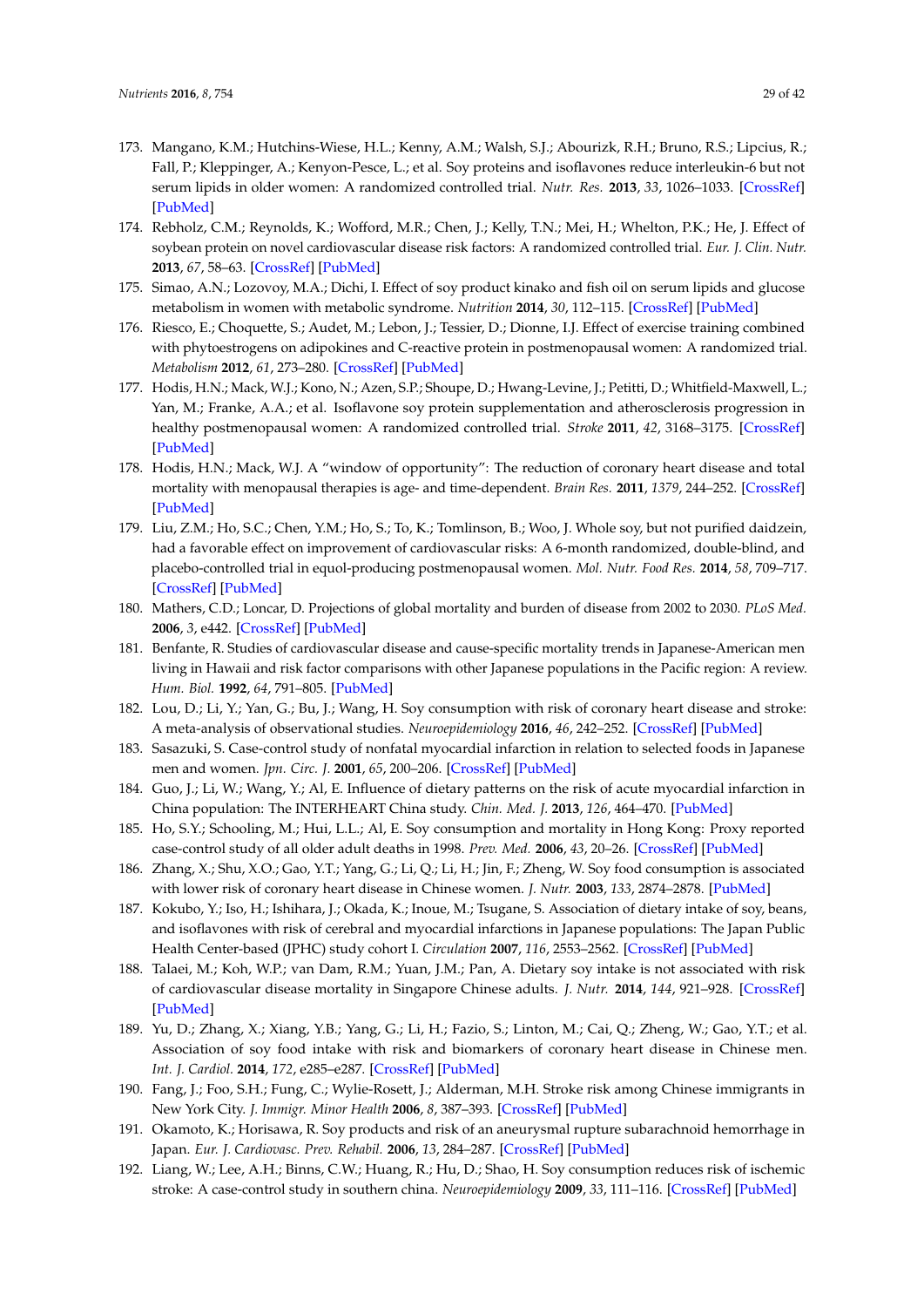- <span id="page-29-0"></span>193. Nabavi, S.F.; Daglia, M.; Tundis, R.; Loizzo, M.R.; Sobarzo-Sanchez, E.; Orhan, I.E.; Nabavi, S.M. Genistein: A boon for mitigating ischemic stroke. *Curr. Top. Med. Chem.* **2015**, *15*, 1714–1721. [\[CrossRef\]](http://dx.doi.org/10.2174/1568026615666150427122709) [\[PubMed\]](http://www.ncbi.nlm.nih.gov/pubmed/25915610)
- <span id="page-29-1"></span>194. Ravnskov, U.; DiNicolantonio, J.J.; Harcombe, Z.; Kummerow, F.A.; Okuyama, H.; Worm, N. The questionable benefits of exchanging saturated fat with polyunsaturated fat. *Mayo Clin. Proc.* **2014**, *89*, 451–453. [\[CrossRef\]](http://dx.doi.org/10.1016/j.mayocp.2013.11.006) [\[PubMed\]](http://www.ncbi.nlm.nih.gov/pubmed/24581756)
- <span id="page-29-2"></span>195. Ramsden, C.E.; Zamora, D.; Majchrzak-Hong, S.; Faurot, K.R.; Broste, S.K.; Frantz, R.P.; Davis, J.M.; Ringel, A.; Suchindran, C.M.; Hibbeln, J.R. Re-evaluation of the traditional diet-heart hypothesis: Analysis of recovered data from Minnesota Coronary Experiment (1968–1973). *BMJ* **2016**, *353*. [\[CrossRef\]](http://dx.doi.org/10.1136/bmj.i1246)
- <span id="page-29-3"></span>196. Panel on Dietetic Products, Nutrition and Allergies. Scientific Opinion on Dietary Reference Values for fats, including saturated fatty acids, polyunsaturated fatty acids, monounsaturated fatty acids, trans fatty acids, and cholesterol. *EFSA J.* **2010**, *8*, 1461.
- <span id="page-29-4"></span>197. Eckel, R.H.; Jakicic, J.M.; Ard, J.D.; de Jesus, J.M.; Houston Miller, N.; Hubbard, V.S.; Lee, I.M.; Lichtenstein, A.H.; Loria, C.M.; Millen, B.E.; et al. 2013 AHA/ACC guideline on lifestyle management to reduce cardiovascular risk: A report of the American College of Cardiology/American Heart Association Task Force on Practice Guidelines. *J. Am. Coll. Cardiol.* **2014**, *63*, 2960–2984. [\[CrossRef\]](http://dx.doi.org/10.1016/j.jacc.2013.11.003) [\[PubMed\]](http://www.ncbi.nlm.nih.gov/pubmed/24239922)
- <span id="page-29-5"></span>198. Li, Y.; Hruby, A.; Bernstein, A.M.; Ley, S.H.; Wang, D.D.; Chiuve, S.E.; Sampson, L.; Rexrode, K.M.; Rimm, E.B.; Willett, W.C.; et al. Saturated fats compared with unsaturated fats and sources of carbohydrates in relation to risk of coronary heart disease: A prospective cohort study. *J. Am. Coll. Cardiol.* **2015**, *66*, 1538–1548. [\[CrossRef\]](http://dx.doi.org/10.1016/j.jacc.2015.07.055) [\[PubMed\]](http://www.ncbi.nlm.nih.gov/pubmed/26429077)
- <span id="page-29-6"></span>199. Harris, W.S.; Mozaffarian, D.; Rimm, E.; Kris-Etherton, P.; Rudel, L.L.; Appel, L.J.; Engler, M.M.; Engler, M.B.; Sacks, F. Omega-6 fatty acids and risk for cardiovascular disease: A science advisory from the American Heart Association Nutrition Subcommittee of the Council on Nutrition, Physical Activity, and Metabolism; Council on Cardiovascular Nursing; and Council on Epidemiology and Prevention. *Circulation* **2009**, *119*, 902–907. [\[PubMed\]](http://www.ncbi.nlm.nih.gov/pubmed/19171857)
- 200. Johnson, G.H.; Fritsche, K. Effect of dietary linoleic acid on markers of inflammation in healthy persons: A systematic review of randomized controlled trials. *J. Acad. Nutr. Diet.* **2012**, *112*, 1029–1041. [\[CrossRef\]](http://dx.doi.org/10.1016/j.jand.2012.03.029) [\[PubMed\]](http://www.ncbi.nlm.nih.gov/pubmed/22889633)
- 201. Rett, B.S.; Whelan, J. Increasing dietary linoleic acid does not increase tissue arachidonic acid content in adults consuming Western-type diets: A systematic review. *Nutr. Metab.* **2011**, *8*, 36. [\[CrossRef\]](http://dx.doi.org/10.1186/1743-7075-8-36) [\[PubMed\]](http://www.ncbi.nlm.nih.gov/pubmed/21663641)
- <span id="page-29-7"></span>202. Harris, W.S.; Shearer, G.C. Omega-6 fatty acids and cardiovascular disease: Friend, not foe? *Circulation* **2014**, *130*, 1562–1564. [\[CrossRef\]](http://dx.doi.org/10.1161/CIRCULATIONAHA.114.012534) [\[PubMed\]](http://www.ncbi.nlm.nih.gov/pubmed/25161044)
- <span id="page-29-8"></span>203. Ramsden, C.E.; Hibbeln, J.R.; Majchrzak, S.F.; Davis, J.M. *n*-6 Fatty acid-specific and mixed polyunsaturate dietary interventions have different effects on CHD risk: A meta-analysis of randomised controlled trials. *Br. J. Nutr.* **2010**, *104*, 1586–1600. [\[CrossRef\]](http://dx.doi.org/10.1017/S0007114510004010) [\[PubMed\]](http://www.ncbi.nlm.nih.gov/pubmed/21118617)
- <span id="page-29-9"></span>204. Finkelstein, J.S.; Brockwell, S.E.; Mehta, V.; Greendale, G.A.; Sowers, M.R.; Ettinger, B.; Lo, J.C.; Johnston, J.M.; Cauley, J.A.; Danielson, M.E.; et al. Bone mineral density changes during the menopause transition in a multiethnic cohort of women. *J. Clin. Endocrinol. Metab.* **2008**, *93*, 861–868. [\[CrossRef\]](http://dx.doi.org/10.1210/jc.2007-1876) [\[PubMed\]](http://www.ncbi.nlm.nih.gov/pubmed/18160467)
- <span id="page-29-10"></span>205. Rossouw, J.E.; Anderson, G.L.; Prentice, R.L.; LaCroix, A.Z.; Kooperberg, C.; Stefanick, M.L.; Jackson, R.D.; Beresford, S.A.; Howard, B.V.; Johnson, K.C.; et al. Risks and benefits of estrogen plus progestin in healthy postmenopausal women: Principal results From the Women's Health Initiative randomized controlled trial. *JAMA* **2002**, *288*, 321–333. [\[PubMed\]](http://www.ncbi.nlm.nih.gov/pubmed/12117397)
- <span id="page-29-11"></span>206. Brandi, M.L.; Gennari, C. Ipriflavone: New insights into its mechanisms of action on bone remodeling. *Calcif. Tissue Int.* **1993**, *52*, 151–152. [\[CrossRef\]](http://dx.doi.org/10.1007/BF00308326) [\[PubMed\]](http://www.ncbi.nlm.nih.gov/pubmed/8443693)
- <span id="page-29-12"></span>207. Zhang, X.; Shu, X.O.; Li, H.; Yang, G.; Li, Q.; Gao, Y.T.; Zheng, W. Prospective cohort study of soy food consumption and risk of bone fracture among postmenopausal women. *Arch. Intern. Med.* **2005**, *165*, 1890–1895. [\[CrossRef\]](http://dx.doi.org/10.1001/archinte.165.16.1890) [\[PubMed\]](http://www.ncbi.nlm.nih.gov/pubmed/16157834)
- <span id="page-29-13"></span>208. Koh, W.P.; Wu, A.H.; Wang, R.; Ang, L.W.; Heng, D.; Yuan, J.M.; Yu, M.C. Gender-specific associations between soy and risk of hip fracture in the Singapore Chinese Health Study. *Am. J. Epidemiol.* **2009**, *170*, 901–909. [\[CrossRef\]](http://dx.doi.org/10.1093/aje/kwp220) [\[PubMed\]](http://www.ncbi.nlm.nih.gov/pubmed/19720865)
- <span id="page-29-14"></span>209. Matthews, V.L.; Knutsen, S.F.; Beeson, W.L.; Fraser, G.E. Soy milk and dairy consumption is independently associated with ultrasound attenuation of the heel bone among postmenopausal women: The Adventist Health Study-2. *Nutr. Res.* **2011**, *31*, 766–775. [\[CrossRef\]](http://dx.doi.org/10.1016/j.nutres.2011.09.016) [\[PubMed\]](http://www.ncbi.nlm.nih.gov/pubmed/22074801)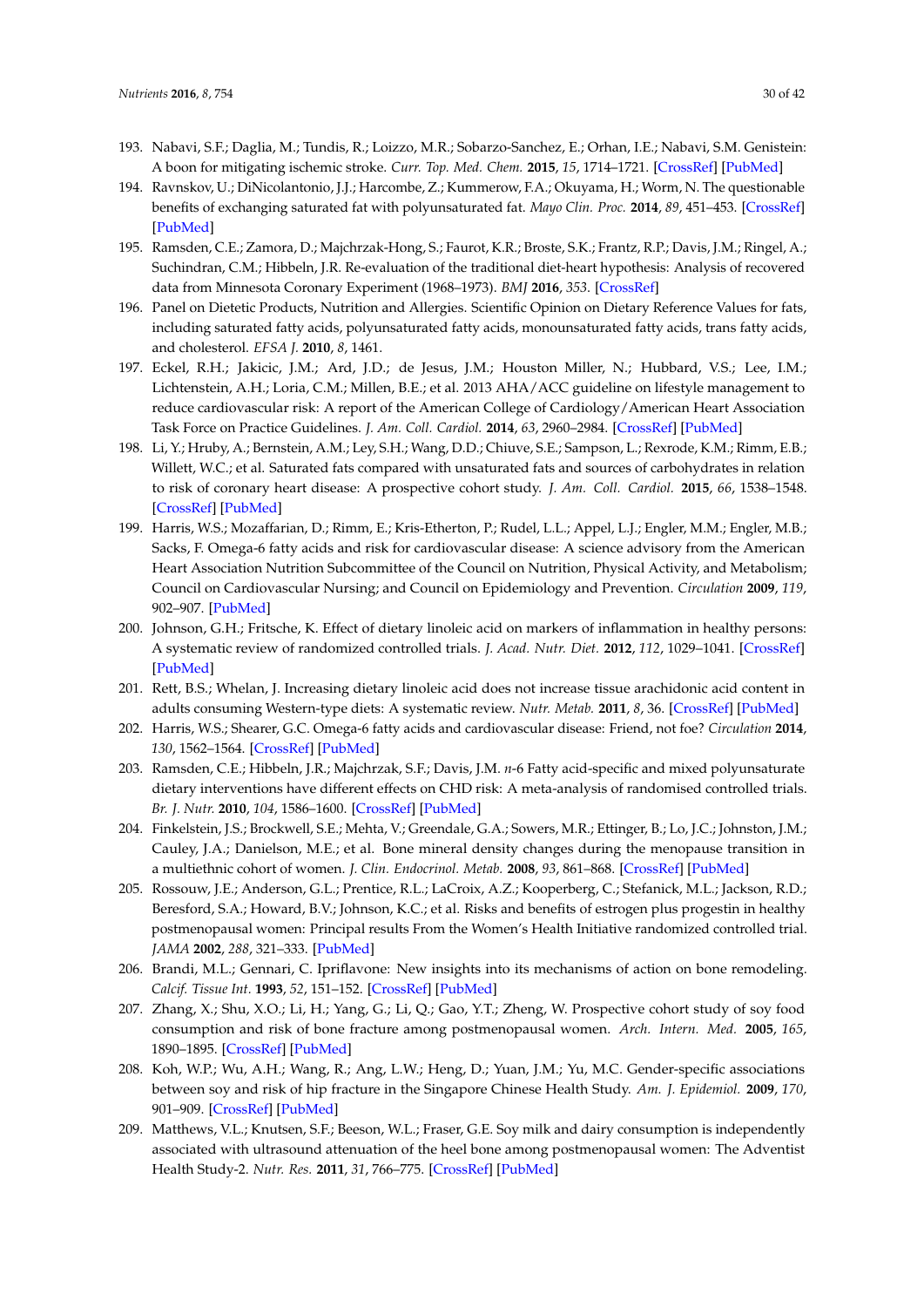- <span id="page-30-0"></span>210. Ma, D.F.; Qin, L.Q.; Wang, P.Y.; Katoh, R. Soy isoflavone intake increases bone mineral density in the spine of menopausal women: Meta-analysis of randomized controlled trials. *Clin. Nutr.* **2008**, *27*, 57–64. [\[CrossRef\]](http://dx.doi.org/10.1016/j.clnu.2007.10.012) [\[PubMed\]](http://www.ncbi.nlm.nih.gov/pubmed/18063230)
- 211. Ma, D.F.; Qin, L.Q.; Wang, P.Y.; Katoh, R. Soy isoflavone intake inhibits bone resorption and stimulates bone formation in menopausal women: Meta-analysis of randomized controlled trials. *Eur. J. Clin. Nutr.* **2008**, *62*, 155–161. [\[CrossRef\]](http://dx.doi.org/10.1038/sj.ejcn.1602748) [\[PubMed\]](http://www.ncbi.nlm.nih.gov/pubmed/17392695)
- <span id="page-30-1"></span>212. Taku, K.; Melby, M.K.; Takebayashi, J.; Mizuno, S.; Ishimi, Y.; Omori, T.; Watanabe, S. Effect of soy isoflavone extract supplements on bone mineral density in menopausal women: Meta-analysis of randomized controlled trials. *Asia Pac. J. Clin. Nutr.* **2010**, *19*, 33–42. [\[PubMed\]](http://www.ncbi.nlm.nih.gov/pubmed/20199985)
- <span id="page-30-2"></span>213. Marini, H.; Bitto, A.; Altavilla, D.; Burnett, B.P.; Polito, F.; Di Stefano, V.; Minutoli, L.; Atteritano, M.; Levy, R.M.; D'Anna, R.; et al. Breast safety and efficacy of genistein aglycone for postmenopausal bone loss: A follow-up study. *J. Clin. Endocrinol. Metab.* **2008**, *93*, 4787–4796. [\[CrossRef\]](http://dx.doi.org/10.1210/jc.2008-1087) [\[PubMed\]](http://www.ncbi.nlm.nih.gov/pubmed/18796517)
- 214. Alekel, D.L.; Van Loan, M.D.; Koehler, K.J.; Hanson, L.N.; Stewart, J.W.; Hanson, K.B.; Kurzer, M.S.; Peterson, C.T. The soy isoflavones for reducing bone loss (SIRBL) study: A 3-year randomized controlled trial in postmenopausal women. *Am. J. Clin. Nutr.* **2010**, *91*, 218–230. [\[CrossRef\]](http://dx.doi.org/10.3945/ajcn.2009.28306) [\[PubMed\]](http://www.ncbi.nlm.nih.gov/pubmed/19906801)
- <span id="page-30-6"></span>215. Levis, S.; Strickman-Stein, N.; Ganjei-Azar, P.; Xu, P.; Doerge, D.R.; Krischer, J. Soy isoflavones in the prevention of menopausal bone loss and menopausal symptoms: A randomized, double-blind trial. *Arch. Intern. Med.* **2011**, *171*, 1363–1369. [\[CrossRef\]](http://dx.doi.org/10.1001/archinternmed.2011.330) [\[PubMed\]](http://www.ncbi.nlm.nih.gov/pubmed/21824950)
- <span id="page-30-3"></span>216. Tai, T.Y.; Tsai, K.S.; Tu, S.T.; Wu, J.S.; Chang, C.I.; Chen, C.L.; Shaw, N.S.; Peng, H.Y.; Wang, S.Y.; Wu, C.H. The effect of soy isoflavone on bone mineral density in postmenopausal Taiwanese women with bone loss: A 2-year randomized double-blind placebo-controlled study. *Osteoporos. Int.* **2012**, *23*, 1571–1580. [\[CrossRef\]](http://dx.doi.org/10.1007/s00198-011-1750-7) [\[PubMed\]](http://www.ncbi.nlm.nih.gov/pubmed/21901480)
- <span id="page-30-4"></span>217. Pawlowski, J.W.; Martin, B.R.; McCabe, G.P.; McCabe, L.; Jackson, G.S.; Peacock, M.; Barnes, S.; Weaver, C.M. Impact of equol-producing capacity and soy-isoflavone profiles of supplements on bone calcium retention in postmenopausal women: A randomized crossover trial. *Am. J. Clin. Nutr.* **2015**, *102*, 695–703. [\[CrossRef\]](http://dx.doi.org/10.3945/ajcn.114.093906) [\[PubMed\]](http://www.ncbi.nlm.nih.gov/pubmed/26245807)
- <span id="page-30-5"></span>218. Adachi, J.D.; Rizzoli, R.; Boonen, S.; Li, Z.; Meredith, M.P.; Chesnut, C.H., III. Vertebral fracture risk reduction with risedronate in post-menopausal women with osteoporosis: A meta-analysis of individual patient data. *Aging Clin. Exp. Res.* **2005**, *17*, 150–156. [\[CrossRef\]](http://dx.doi.org/10.1007/BF03324588) [\[PubMed\]](http://www.ncbi.nlm.nih.gov/pubmed/15977464)
- <span id="page-30-7"></span>219. Pisani, P.; Parkin, D.M.; Bray, F.; Ferlay, J. Estimates of the worldwide mortality from 25 cancers in 1990. *Int. J. Cancer* **1999**, *83*, 18–29. [\[CrossRef\]](http://dx.doi.org/10.1002/(SICI)1097-0215(19990924)83:1<18::AID-IJC5>3.0.CO;2-M)
- <span id="page-30-8"></span>220. Zhang, J.; Dhakal, I.B.; Zhao, Z.; Li, L. Trends in mortality from cancers of the breast, colon, prostate, esophagus, and stomach in East Asia: Role of nutrition transition. *Eur. J. Cancer Prev.* **2012**, *21*, 480–489. [\[CrossRef\]](http://dx.doi.org/10.1097/CEJ.0b013e328351c732) [\[PubMed\]](http://www.ncbi.nlm.nih.gov/pubmed/22357483)
- <span id="page-30-9"></span>221. Chen, M.; Rao, Y.; Zheng, Y.; Wei, S.; Li, Y.; Guo, T.; Yin, P. Association between soy isoflavone intake and breast cancer risk for pre- and post-menopausal women: A meta-analysis of epidemiological studies. *PLoS ONE* **2014**, *9*, e89288. [\[CrossRef\]](http://dx.doi.org/10.1371/journal.pone.0089288) [\[PubMed\]](http://www.ncbi.nlm.nih.gov/pubmed/24586662)
- <span id="page-30-10"></span>222. Lamartiniere, C.A.; Moore, J.; Holland, M.; Barnes, S. Neonatal genistein chemoprevents mammary cancer. *Proc. Soc. Exp. Biol. Med.* **1995**, *208*, 120–123. [\[CrossRef\]](http://dx.doi.org/10.3181/00379727-208-43843) [\[PubMed\]](http://www.ncbi.nlm.nih.gov/pubmed/7892285)
- <span id="page-30-12"></span>223. Lamartiniere, C.A.; Moore, J.B.; Brown, N.M.; Thompson, R.; Hardin, M.J.; Barnes, S. Genistein suppresses mammary cancer in rats. *Carcinogenesis* **1995**, *16*, 2833–2840. [\[CrossRef\]](http://dx.doi.org/10.1093/carcin/16.11.2833) [\[PubMed\]](http://www.ncbi.nlm.nih.gov/pubmed/7586206)
- 224. Lamartiniere, C.A.; Zhao, Y.X.; Fritz, W.A. Genistein: Mammary cancer chemoprevention, in vivo mechanisms of action, potential for toxicity and bioavailability in rats. *J. Women's Cancer* **2000**, *2*, 11–19.
- <span id="page-30-11"></span>225. Korde, L.A.; Wu, A.H.; Fears, T.; Nomura, A.M.; West, D.W.; Kolonel, L.N.; Pike, M.C.; Hoover, R.N.; Ziegler, R.G. Childhood soy intake and breast cancer risk in Asian American women. *Cancer Epidemiol. Biomark. Prev.* **2009**, *18*, 1050–1059. [\[CrossRef\]](http://dx.doi.org/10.1158/1055-9965.EPI-08-0405) [\[PubMed\]](http://www.ncbi.nlm.nih.gov/pubmed/19318430)
- 226. Wu, A.H.; Wan, P.; Hankin, J.; Tseng, C.C.; Yu, M.C.; Pike, M.C. Adolescent and adult soy intake and risk of breast cancer in Asian-Americans. *Carcinogenesis* **2002**, *23*, 1491–1496. [\[CrossRef\]](http://dx.doi.org/10.1093/carcin/23.9.1491) [\[PubMed\]](http://www.ncbi.nlm.nih.gov/pubmed/12189192)
- 227. Shu, X.O.; Jin, F.; Dai, Q.; Wen, W.; Potter, J.D.; Kushi, L.H.; Ruan, Z.; Gao, Y.T.; Zheng, W. Soyfood intake during adolescence and subsequent risk of breast cancer among Chinese women. *Cancer Epidemiol. Biomark. Prev.* **2001**, *10*, 483–488.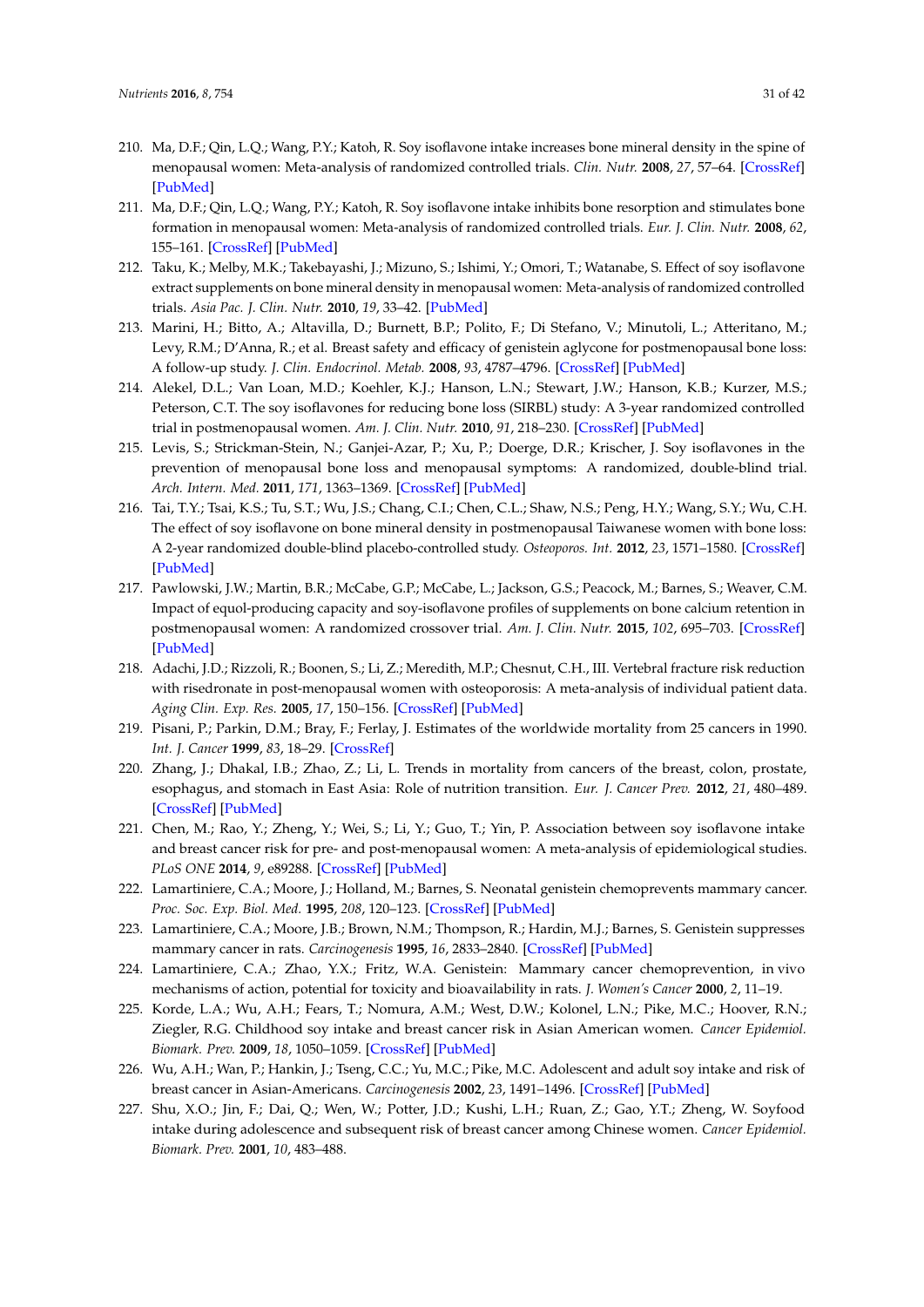- <span id="page-31-0"></span>228. Lee, S.A.; Shu, X.O.; Li, H.; Yang, G.; Cai, H.; Wen, W.; Ji, B.T.; Gao, J.; Gao, Y.T.; Zheng, W. Adolescent and adult soy food intake and breast cancer risk: Results from the Shanghai Women's Health Study. *Am. J. Clin. Nutr.* **2009**, *89*, 1920–1926. [\[CrossRef\]](http://dx.doi.org/10.3945/ajcn.2008.27361) [\[PubMed\]](http://www.ncbi.nlm.nih.gov/pubmed/19403632)
- <span id="page-31-1"></span>229. Hooper, L.; Madhavan, G.; Tice, J.A.; Leinster, S.J.; Cassidy, A. Effects of isoflavones on breast density in pre- and post-menopausal women: A systematic review and meta-analysis of randomized controlled trials. *Hum. Reprod. Update* **2010**, *16*, 745–760. [\[CrossRef\]](http://dx.doi.org/10.1093/humupd/dmq011) [\[PubMed\]](http://www.ncbi.nlm.nih.gov/pubmed/20511398)
- <span id="page-31-2"></span>230. Wu, A.H.; Spicer, D.; Garcia, A.; Tseng, C.C.; Hovanessian-Larsen, L.; Sheth, P.; Martin, S.E.; Hawes, D.; Russell, C.; MacDonald, H.; et al. Double-blind randomized 12-month soy intervention had no effects on breast MRI fibroglandular tissue density or mammographic density. *Cancer Prev. Res.* **2015**, *8*, 942–951. [\[CrossRef\]](http://dx.doi.org/10.1158/1940-6207.CAPR-15-0125) [\[PubMed\]](http://www.ncbi.nlm.nih.gov/pubmed/26276750)
- <span id="page-31-3"></span>231. Hargreaves, D.F.; Potten, C.S.; Harding, C.; Shaw, L.E.; Morton, M.S.; Roberts, S.A.; Howell, A.; Bundred, N.J. Two-week dietary soy supplementation has an estrogenic effect on normal premenopausal breast. *J. Clin. Endocrinol. Metab.* **1999**, *84*, 4017–4024. [\[CrossRef\]](http://dx.doi.org/10.1210/jc.84.11.4017) [\[PubMed\]](http://www.ncbi.nlm.nih.gov/pubmed/10566643)
- 232. Sartippour, M.R.; Rao, J.Y.; Apple, S.; Wu, D.; Henning, S.; Wang, H.; Elashoff, R.; Rubio, R.; Heber, D.; Brooks, M.N. A pilot clinical study of short-term isoflavone supplements in breast cancer patients. *Nutr. Cancer* **2004**, *49*, 59–65. [\[CrossRef\]](http://dx.doi.org/10.1207/s15327914nc4901_8) [\[PubMed\]](http://www.ncbi.nlm.nih.gov/pubmed/15456636)
- 233. Palomares, M.R.; Hopper, L.; Goldstein, L.; Lehman, C.D.; Storer, B.E.; Gralow, J.R. Effect of soy isoflavones on breast proliferation in postmenopausal breast cancer survivors. *Breast Cancer Res. Treat.* **2004**, *88*, 4002.
- 234. Cheng, G.; Wilczek, B.; Warner, M.; Gustafsson, J.A.; Landgren, B.M. Isoflavone treatment for acute menopausal symptoms. *Menopause* **2007**, *14*, 468–473. [\[CrossRef\]](http://dx.doi.org/10.1097/GME.0b013e31802cc7d0) [\[PubMed\]](http://www.ncbi.nlm.nih.gov/pubmed/17290160)
- 235. Khan, S.A.; Chatterton, R.T.; Michel, N.; Bryk, M.; Lee, O.; Ivancic, D.; Heinz, R.; Zalles, C.M.; Helenowski, I.B.; Jovanovic, B.D.; et al. Soy isoflavone supplementation for breast cancer risk reduction: A randomized phase II trial. *Cancer Prev. Res.* **2012**, *5*, 309–319. [\[CrossRef\]](http://dx.doi.org/10.1158/1940-6207.CAPR-11-0251) [\[PubMed\]](http://www.ncbi.nlm.nih.gov/pubmed/22307566)
- <span id="page-31-4"></span>236. Shike, M.; Doane, A.S.; Russo, L.; Cabal, R.; Reis-Filo, J.; Gerald, W.; Cody, H.; Khanin, R.; Bromberg, J.; Norton, L. The effects of soy supplementation on gene expression in breast cancer: A randomized placebo-controlled study. *J. Natl. Cancer Inst.* **2014**, *106*. [\[CrossRef\]](http://dx.doi.org/10.1093/jnci/dju189) [\[PubMed\]](http://www.ncbi.nlm.nih.gov/pubmed/25190728)
- <span id="page-31-5"></span>237. Potischman, N.; Linet, M.S. Invited commentary: Are dietary intakes and other exposures in childhood and adolescence important for adult cancers? *Am. J. Epidemiol.* **2013**, *178*, 184–189. [\[CrossRef\]](http://dx.doi.org/10.1093/aje/kwt101) [\[PubMed\]](http://www.ncbi.nlm.nih.gov/pubmed/23792894)
- <span id="page-31-6"></span>238. Baglia, M.L.; Zheng, W.; Li, H.; Yang, G.; Gao, J.; Gao, Y.T.; Shu, X.O. The association of soy food consumption with the risk of subtype of breast cancers defined by hormone receptor and HER2 status. *Int. J. Cancer* **2016**, *139*, 742–748. [\[CrossRef\]](http://dx.doi.org/10.1002/ijc.30117) [\[PubMed\]](http://www.ncbi.nlm.nih.gov/pubmed/27038352)
- <span id="page-31-7"></span>239. Messina, M. Western soy intake is too low to produce health effects. *Am. J. Clin. Nutr.* **2004**, *80*, 528–529. [\[PubMed\]](http://www.ncbi.nlm.nih.gov/pubmed/15277184)
- <span id="page-31-8"></span>240. Travis, R.C.; Allen, N.E.; Appleby, P.N.; Spencer, E.A.; Roddam, A.W.; Key, T.J. A prospective study of vegetarianism and isoflavone intake in relation to breast cancer risk in British women. *Int. J. Cancer.* **2008**, *122*, 705–710. [\[CrossRef\]](http://dx.doi.org/10.1002/ijc.23141) [\[PubMed\]](http://www.ncbi.nlm.nih.gov/pubmed/17943732)
- <span id="page-31-9"></span>241. Messina, M.; Wu, A.H. Perspectives on the soy-breast cancer relation. *Am. J. Clin. Nutr.* **2009**, *89*, 1673S–1679S. [\[CrossRef\]](http://dx.doi.org/10.3945/ajcn.2009.26736V) [\[PubMed\]](http://www.ncbi.nlm.nih.gov/pubmed/19339397)
- <span id="page-31-10"></span>242. Russo, J.; Mailo, D.; Hu, Y.F.; Balogh, G.; Sheriff, F.; Russo, I.H. Breast differentiation and its implication in cancer prevention. *Clin. Cancer Res.* **2005**, *11*, 931s–936s. [\[PubMed\]](http://www.ncbi.nlm.nih.gov/pubmed/15701889)
- 243. Brown, N.M.; Belles, C.A.; Lindley, S.L.; Zimmer-Nechemias, L.D.; Zhao, X.; Witte, D.P.; Kim, M.O.; Setchell, K.D. The chemopreventive action of equol enantiomers in a chemically induced animal model of breast cancer. *Carcinogenesis* **2010**, *31*, 886–893. [\[CrossRef\]](http://dx.doi.org/10.1093/carcin/bgq025) [\[PubMed\]](http://www.ncbi.nlm.nih.gov/pubmed/20110282)
- 244. De Assis, S.; Warri, A.; Benitez, C.; Helferich, W.; Hilakivi-Clarke, L. Protective effects of prepubertal genistein exposure on mammary tumorigenesis are dependent on BRCA1 expression. *Cancer Prev. Res.* **2011**, *4*, 1436–1448. [\[CrossRef\]](http://dx.doi.org/10.1158/1940-6207.CAPR-10-0346) [\[PubMed\]](http://www.ncbi.nlm.nih.gov/pubmed/21680703)
- 245. Rahal, O.M.; Simmen, R.C. Paracrine-acting adiponectin promotes mammary epithelial differentiation and synergizes with genistein to enhance transcriptional response to estrogen receptor beta signaling. *Endocrinology* **2011**, *152*, 3409–3421. [\[CrossRef\]](http://dx.doi.org/10.1210/en.2011-1085) [\[PubMed\]](http://www.ncbi.nlm.nih.gov/pubmed/21712365)
- <span id="page-31-11"></span>246. Mishra, P.; Kar, A.; Kale, R.K. Prepubertal daidzein exposure enhances mammary gland differentiation and regulates the expression of estrogen receptor-alpha and apoptotic proteins. *ISRN Oncol.* **2011**, *2011*, 896826. [\[CrossRef\]](http://dx.doi.org/10.5402/2011/896826) [\[PubMed\]](http://www.ncbi.nlm.nih.gov/pubmed/22091435)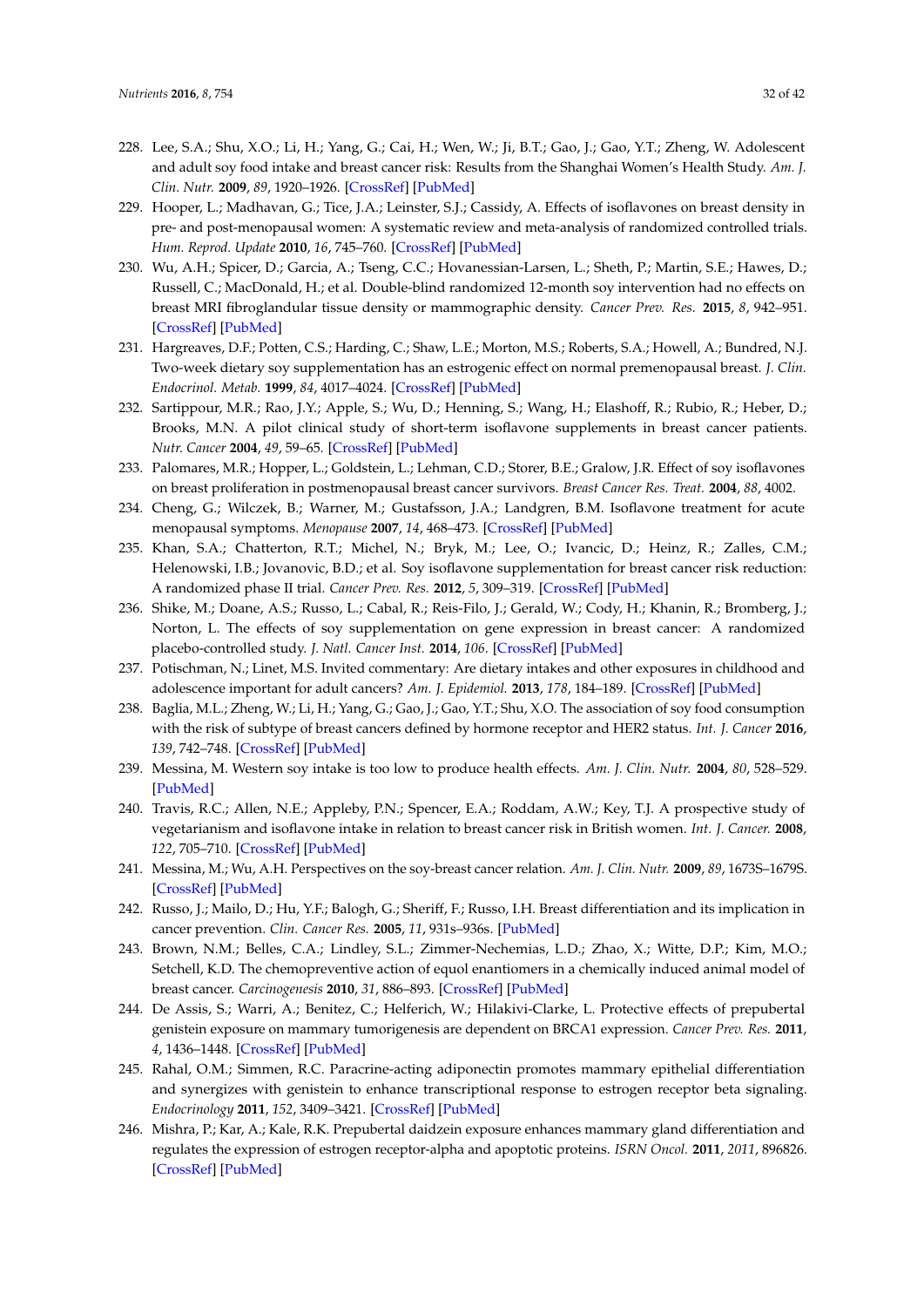- <span id="page-32-0"></span>247. Manson, J.E.; Chlebowski, R.T.; Stefanick, M.L.; Aragaki, A.K.; Rossouw, J.E.; Prentice, R.L.; Anderson, G.; Howard, B.V.; Thomson, C.A.; LaCroix, A.Z.; et al. Menopausal hormone therapy and health outcomes during the intervention and extended poststopping phases of the Women's Health Initiative randomized trials. *JAMA* **2013**, *310*, 1353–1368. [\[CrossRef\]](http://dx.doi.org/10.1001/jama.2013.278040) [\[PubMed\]](http://www.ncbi.nlm.nih.gov/pubmed/24084921)
- <span id="page-32-1"></span>248. Ju, Y.H.; Allred, C.D.; Allred, K.F.; Karko, K.L.; Doerge, D.R.; Helferich, W.G. Physiological concentrations of dietary genistein dose-dependently stimulate growth of estrogen-dependent human breast cancer (MCF-7) tumors implanted in athymic nude mice. *J. Nutr.* **2001**, *131*, 2957–2962. [\[PubMed\]](http://www.ncbi.nlm.nih.gov/pubmed/11694625)
- <span id="page-32-2"></span>249. Allred, C.D.; Ju, Y.H.; Allred, K.F.; Chang, J.; Helferich, W.G. Dietary genistin stimulates growth of estrogen-dependent breast cancer tumors similar to that observed with genistein. *Carcinogenesis* **2001**, *22*, 1667–1673. [\[CrossRef\]](http://dx.doi.org/10.1093/carcin/22.10.1667) [\[PubMed\]](http://www.ncbi.nlm.nih.gov/pubmed/11577007)
- <span id="page-32-3"></span>250. Kang, X.; Jin, S.; Zhang, Q. Antitumor and antiangiogenic activity of soy phytoestrogen on 7,12-dimethylbenz[alpha]anthracene-induced mammary tumors following ovariectomy in Sprague-Dawley rats. *J. Food Sci.* **2009**, *74*, H237–H242. [\[CrossRef\]](http://dx.doi.org/10.1111/j.1750-3841.2009.01278.x) [\[PubMed\]](http://www.ncbi.nlm.nih.gov/pubmed/19895476)
- <span id="page-32-6"></span>251. Onoda, A.; Ueno, T.; Uchiyama, S.; Hayashi, S.; Kato, K.; Wake, N. Effects of S-equol and natural S-equol supplement (SE5-OH) on the growth of MCF-7 in vitro and as tumors implanted into ovariectomized athymic mice. *Food Chem. Toxicol.* **2011**, *49*, 2279–2284. [\[CrossRef\]](http://dx.doi.org/10.1016/j.fct.2011.06.027) [\[PubMed\]](http://www.ncbi.nlm.nih.gov/pubmed/21703324)
- <span id="page-32-4"></span>252. Mishra, R.; Bhadauria, S.; Murthy, P.K.; Murthy, P.S. Glycine soya diet synergistically enhances the suppressive effect of tamoxifen and inhibits tamoxifen-promoted hepatocarcinogenesis in 7,12-dimethylbenz[alpha]anthracene-induced rat mammary tumor model. *Food Chem. Toxicol.* **2011**, *49*, 434–440. [\[CrossRef\]](http://dx.doi.org/10.1016/j.fct.2010.11.020) [\[PubMed\]](http://www.ncbi.nlm.nih.gov/pubmed/21092749)
- <span id="page-32-5"></span>253. Allred, C.D.; Allred, K.F.; Ju, Y.H.; Goeppinger, T.S.; Doerge, D.R.; Helferich, W.G. Soy processing influences growth of estrogen-dependent breast cancer tumors. *Carcinogenesis* **2004**, *25*, 1649–1657. [\[CrossRef\]](http://dx.doi.org/10.1093/carcin/bgh178) [\[PubMed\]](http://www.ncbi.nlm.nih.gov/pubmed/15131010)
- <span id="page-32-7"></span>254. Hooper, L.; Ryder, J.J.; Kurzer, M.S.; Lampe, J.W.; Messina, M.J.; Phipps, W.R.; Cassidy, A. Effects of soy protein and isoflavones on circulating hormone concentrations in pre- and post-menopausal women: A systematic review and meta-analysis. *Hum. Reprod. Update* **2009**, *15*, 423–440. [\[CrossRef\]](http://dx.doi.org/10.1093/humupd/dmp010) [\[PubMed\]](http://www.ncbi.nlm.nih.gov/pubmed/19299447)
- <span id="page-32-8"></span>255. Guha, N.; Kwan, M.L.; Quesenberry, C.P., Jr.; Weltzien, E.K.; Castillo, A.L.; Caan, B.J. Soy isoflavones and risk of cancer recurrence in a cohort of breast cancer survivors: The Life After Cancer Epidemiology study. *Breast Cancer Res. Treat.* **2009**, *118*, 395–405. [\[CrossRef\]](http://dx.doi.org/10.1007/s10549-009-0321-5) [\[PubMed\]](http://www.ncbi.nlm.nih.gov/pubmed/19221874)
- <span id="page-32-9"></span>256. Caan, B.J.; Natarajan, L.; Parker, B.; Gold, E.B.; Thomson, C.; Newman, V.; Rock, C.L.; Pu, M.; Al-Delaimy, W.; Pierce, J.P. Soy food consumption and breast cancer prognosis. *Cancer Epidemiol. Biomark. Prev.* **2011**, *20*, 854–858. [\[CrossRef\]](http://dx.doi.org/10.1158/1055-9965.EPI-10-1041) [\[PubMed\]](http://www.ncbi.nlm.nih.gov/pubmed/21357380)
- <span id="page-32-10"></span>257. Shu, X.O.; Zheng, Y.; Cai, H.; Gu, K.; Chen, Z.; Zheng, W.; Lu, W. Soy food intake and breast cancer survival. *JAMA* **2009**, *302*, 2437–2443. [\[CrossRef\]](http://dx.doi.org/10.1001/jama.2009.1783) [\[PubMed\]](http://www.ncbi.nlm.nih.gov/pubmed/19996398)
- <span id="page-32-17"></span>258. Kang, X.; Zhang, Q.; Wang, S.; Huang, X.; Jin, S. Effect of soy isoflavones on breast cancer recurrence and death for patients receiving adjuvant endocrine therapy. *CMAJ* **2010**, *182*, 1857–1862. [\[CrossRef\]](http://dx.doi.org/10.1503/cmaj.091298) [\[PubMed\]](http://www.ncbi.nlm.nih.gov/pubmed/20956506)
- <span id="page-32-11"></span>259. Zhang, Y.F.; Kang, H.B.; Li, B.L.; Zhang, R.M. Positive effects of soy isoflavone food on survival of breast cancer patients in China. *Asian Pac. J. Cancer Prev.* **2012**, *13*, 479–482. [\[CrossRef\]](http://dx.doi.org/10.7314/APJCP.2012.13.2.479) [\[PubMed\]](http://www.ncbi.nlm.nih.gov/pubmed/22524810)
- <span id="page-32-12"></span>260. Chi, F.; Wu, R.; Zeng, Y.C.; Xing, R.; Liu, Y.; Xu, Z.G. Post-diagnosis soy food intake and breast cancer survival: A meta-analysis of cohort studies. *Asian Pac. J. Cancer Prev.* **2013**, *14*, 2407–2412. [\[CrossRef\]](http://dx.doi.org/10.7314/APJCP.2013.14.4.2407) [\[PubMed\]](http://www.ncbi.nlm.nih.gov/pubmed/23725149)
- <span id="page-32-13"></span>261. Nechuta, S.J.; Caan, B.J.; Chen, W.Y.; Lu, W.; Chen, Z.; Kwan, M.L.; Flatt, S.W.; Zheng, Y.; Zheng, W.; Pierce, J.P.; et al. Soy food intake after diagnosis of breast cancer and survival: An in-depth analysis of combined evidence from cohort studies of US and Chinese women. *Am. J. Clin. Nutr.* **2012**, *96*, 123–132. [\[CrossRef\]](http://dx.doi.org/10.3945/ajcn.112.035972) [\[PubMed\]](http://www.ncbi.nlm.nih.gov/pubmed/22648714)
- <span id="page-32-14"></span>262. Du, M.; Yang, X.; Hartman, J.A.; Cooke, P.S.; Doerge, D.R.; Ju, Y.H.; Helferich, W.G. Low-dose dietary genistein negates the therapeutic effect of tamoxifen in athymic nude mice. *Carcinogenesis* **2012**, *33*, 895–901. [\[CrossRef\]](http://dx.doi.org/10.1093/carcin/bgs017) [\[PubMed\]](http://www.ncbi.nlm.nih.gov/pubmed/22266527)
- <span id="page-32-15"></span>263. Ju, Y.H.; Doerge, D.R.; Allred, K.F.; Allred, C.D.; Helferich, W.G. Dietary genistein negates the inhibitory effect of tamoxifen on growth of estrogen-dependent human breast cancer (MCF-7) cells implanted in athymic mice. *Cancer Res.* **2002**, *62*, 2474–2477. [\[PubMed\]](http://www.ncbi.nlm.nih.gov/pubmed/11980635)
- <span id="page-32-16"></span>264. Ju, Y.H.; Doerge, D.R.; Woodling, K.A.; Hartman, J.A.; Kwak, J.; Helferich, W.G. Dietary genistein negates the inhibitory effect of letrozole on the growth of aromatase-expressing estrogen-dependent human breast cancer cells (MCF-7Ca) in vivo. *Carcinogenesis* **2008**, *29*, 2162–2168. [\[CrossRef\]](http://dx.doi.org/10.1093/carcin/bgn161) [\[PubMed\]](http://www.ncbi.nlm.nih.gov/pubmed/18632754)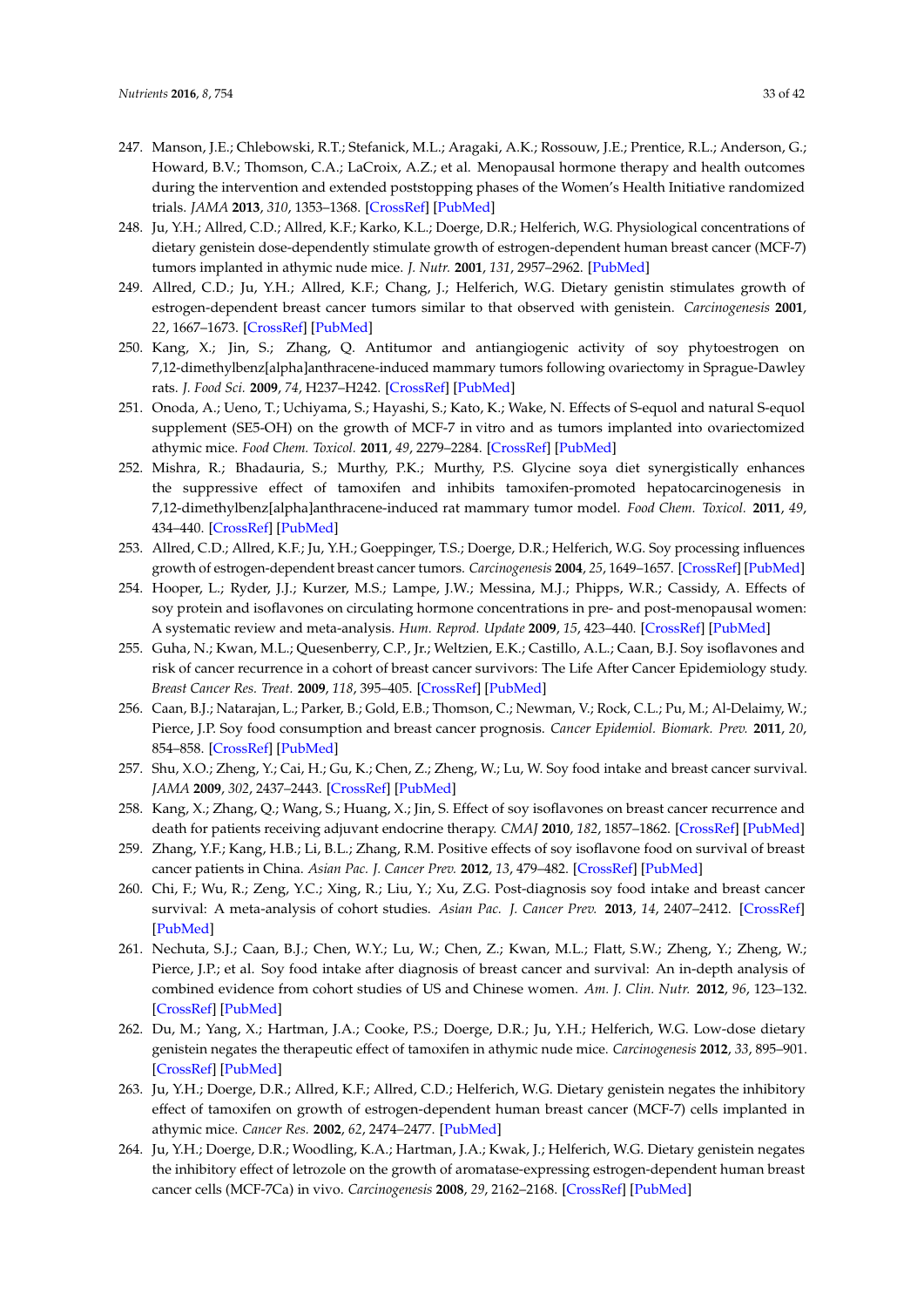- <span id="page-33-0"></span>265. Rock, C.L.; Doyle, C.; Demark-Wahnefried, W.; Meyerhardt, J.; Courneya, K.S.; Schwartz, A.L.; Bandera, E.V.; Hamilton, K.K.; Grant, B.; McCullough, M.; et al. Nutrition and physical activity guidelines for cancer survivors. *CA Cancer J. Clin.* **2012**, *62*, 242–274. [\[CrossRef\]](http://dx.doi.org/10.3322/caac.21142) [\[PubMed\]](http://www.ncbi.nlm.nih.gov/pubmed/22539238)
- <span id="page-33-1"></span>266. American Institute for Cancer Research. Soy is Safe for Breast Cancer Survivors. 2012. Available online: [http://www.aicr.org/cancer-research-update/november\\_21\\_2012/cru-soy-safe.html](http://www.aicr.org/cancer-research-update/november_21_2012/cru-soy-safe.html) (accessed on 5 Feburary 2013).
- <span id="page-33-2"></span>267. Eakin, A.; Kelsberg, G.; Safranek, S. Clinical inquiry: Does high dietary soy intake affect a woman's risk of primary or recurrent breast cancer? *J. Fam. Pract.* **2015**, *64*, 660–662.
- <span id="page-33-3"></span>268. World Cancer Research Fund International. Continuous Update Project Report: Diet, Nutrition, Physical Activity, and Breast Cancer Survivors. 2014. Available online: [www.wcrf.org/sites/default/files/Breast-](www.wcrf.org/sites/default/files/Breast-Cancer-Survivors-2014-Report.pdf)[Cancer-Survivors-2014-Report.pdf](www.wcrf.org/sites/default/files/Breast-Cancer-Survivors-2014-Report.pdf) (accessed on 10 December 2014).
- <span id="page-33-4"></span>269. Bray, F.; Ren, J.S.; Masuyer, E.; Ferlay, J. Global estimates of cancer prevalence for 27 sites in the adult population in 2008. *Int. J. Cancer* **2013**, *132*, 1133–1145. [\[CrossRef\]](http://dx.doi.org/10.1002/ijc.27711) [\[PubMed\]](http://www.ncbi.nlm.nih.gov/pubmed/22752881)
- <span id="page-33-5"></span>270. Haas, G.P.; Delongchamps, N.; Brawley, O.W.; Wang, C.Y.; de la Roza, G. The worldwide epidemiology of prostate cancer: Perspectives from autopsy studies. *Can. J. Urol.* **2008**, *15*, 3866–3871. [\[PubMed\]](http://www.ncbi.nlm.nih.gov/pubmed/18304396)
- <span id="page-33-6"></span>271. Yan, L.; Spitznagel, E.L. Soy consumption and prostate cancer risk in men: A revisit of a meta-analysis. *Am. J. Clin. Nutr.* **2009**, *89*, 1155–1163. [\[CrossRef\]](http://dx.doi.org/10.3945/ajcn.2008.27029) [\[PubMed\]](http://www.ncbi.nlm.nih.gov/pubmed/19211820)
- 272. Hwang, Y.W.; Kim, S.Y.; Jee, S.H.; Kim, Y.N.; Nam, C.M. Soy food consumption and risk of prostate cancer: A meta-analysis of observational studies. *Nutr. Cancer* **2009**, *61*, 598–606. [\[CrossRef\]](http://dx.doi.org/10.1080/01635580902825639) [\[PubMed\]](http://www.ncbi.nlm.nih.gov/pubmed/19838933)
- 273. He, J.; Wang, S.; Zhou, M.; Yu, W.; Zhang, Y.; He, X. Phytoestrogens and risk of prostate cancer: A meta-analysis of observational studies. *World J. Surg. Oncol.* **2015**, *13*, 231. [\[CrossRef\]](http://dx.doi.org/10.1186/s12957-015-0648-9) [\[PubMed\]](http://www.ncbi.nlm.nih.gov/pubmed/26228387)
- <span id="page-33-7"></span>274. Zhang, Q.; Feng, H.; Qluwakemi, B.; Wang, J.; Yao, S.; Cheng, G.; Xu, H.; Qiu, H.; Zhu, L.; Yuan, M. Phytoestrogens and risk of prostate cancer: An updated meta-analysis of epidemiologic studies. *Int. J. Food Sci. Nutr.* **2016**, 1–15. [\[CrossRef\]](http://dx.doi.org/10.1080/09637486.2016.1216525) [\[PubMed\]](http://www.ncbi.nlm.nih.gov/pubmed/27687296)
- <span id="page-33-8"></span>275. Pendleton, J.M.; Tan, W.W.; Anai, S.; Chang, M.; Hou, W.; Shiverick, K.T.; Rosser, C.J. Phase II Trial of Isoflavone in prostate specific antigen recurrent prostate cancer after previous local therapy. *BMC Cancer* **2008**, *8*, 132. [\[CrossRef\]](http://dx.doi.org/10.1186/1471-2407-8-132) [\[PubMed\]](http://www.ncbi.nlm.nih.gov/pubmed/18471323)
- 276. Messina, M.; Kucuk, O.; Lampe, J.W. An overview of the health effects of isoflavones with an emphasis on prostate cancer risk and prostate-specific antigen levels. *J. AOAC Int.* **2006**, *89*, 1121–1134. [\[PubMed\]](http://www.ncbi.nlm.nih.gov/pubmed/16915855)
- 277. Kwan, W.; Duncan, G.; Van Patten, C.; Liu, M.; Lim, J. A phase II trial of a soy beverage for subjects without clinical disease with rising prostate-specific antigen after radical radiation for prostate cancer. *Nutr. Cancer* **2010**, *62*, 198–207. [\[CrossRef\]](http://dx.doi.org/10.1080/01635580903305318) [\[PubMed\]](http://www.ncbi.nlm.nih.gov/pubmed/20099194)
- <span id="page-33-9"></span>278. Ide, H.; Tokiwa, S.; Sakamaki, K.; Nishio, K.; Isotani, S.; Muto, S.; Hama, T.; Masuda, H.; Horie, S. Combined inhibitory effects of soy isoflavones and curcumin on the production of prostate-specific antigen. *Prostate* **2010**, *70*, 1127–1133. [\[CrossRef\]](http://dx.doi.org/10.1002/pros.21147) [\[PubMed\]](http://www.ncbi.nlm.nih.gov/pubmed/20503397)
- <span id="page-33-10"></span>279. Bosland, M.C.; Kato, I.; Zeleniuch-Jacquotte, A.; Schmoll, J.; Enk Rueter, E.; Melamed, J.; Kong, M.X.; Macias, V.; Kajdacsy-Balla, A.; Lumey, L.H.; et al. Effect of soy protein isolate supplementation on biochemical recurrence of prostate cancer after radical prostatectomy: A randomized trial. *JAMA* **2013**, *310*, 170–178. [\[CrossRef\]](http://dx.doi.org/10.1001/jama.2013.7842) [\[PubMed\]](http://www.ncbi.nlm.nih.gov/pubmed/23839751)
- <span id="page-33-11"></span>280. Fleshner, N.E.; Kapusta, L.; Donnelly, B.; Tanguay, S.; Chin, J.; Hersey, K.; Farley, A.; Jansz, K.; Siemens, D.R.; Trpkov, K.; et al. Progression from high-grade prostatic intraepithelial neoplasia to cancer: A randomized trial of combination vitamin-E, soy, and selenium. *J. Clin. Oncol.* **2011**, *29*, 2386–2390. [\[CrossRef\]](http://dx.doi.org/10.1200/JCO.2010.32.0994) [\[PubMed\]](http://www.ncbi.nlm.nih.gov/pubmed/21537051)
- <span id="page-33-12"></span>281. Kristal, A.R.; Darke, A.K.; Morris, J.S.; Tangen, C.M.; Goodman, P.J.; Thompson, I.M.; Meyskens, F.L., Jr.; Goodman, G.E.; Minasian, L.M.; Parnes, H.L.; et al. Baseline selenium status and effects of selenium and vitamin e supplementation on prostate cancer risk. *J. Natl. Cancer Inst.* **2014**, *106*, djt456. [\[CrossRef\]](http://dx.doi.org/10.1093/jnci/djt456) [\[PubMed\]](http://www.ncbi.nlm.nih.gov/pubmed/24563519)
- <span id="page-33-13"></span>282. Key, T.J.; Appleby, P.N.; Travis, R.C.; Albanes, D.; Alberg, A.J.; Barricarte, A.; Black, A.; Boeing, H.; Bueno-de-Mesquita, H.B.; Chan, J.M.; et al. Carotenoids, retinol, tocopherols, and prostate cancer risk: Pooled analysis of 15 studies. *Am. J. Clin. Nutr.* **2015**, *102*, 1142–1157. [\[CrossRef\]](http://dx.doi.org/10.3945/ajcn.115.114306) [\[PubMed\]](http://www.ncbi.nlm.nih.gov/pubmed/26447150)
- <span id="page-33-14"></span>283. Hamilton-Reeves, J.M.; Vazquez, G.; Duval, S.J.; Phipps, W.R.; Kurzer, M.S.; Messina, M.J. Clinical studies show no effects of soy protein or isoflavones on reproductive hormones in men: Results of a meta-analysis. *Fertil Steril.* **2010**, *94*, 997–1007. [\[CrossRef\]](http://dx.doi.org/10.1016/j.fertnstert.2009.04.038) [\[PubMed\]](http://www.ncbi.nlm.nih.gov/pubmed/19524224)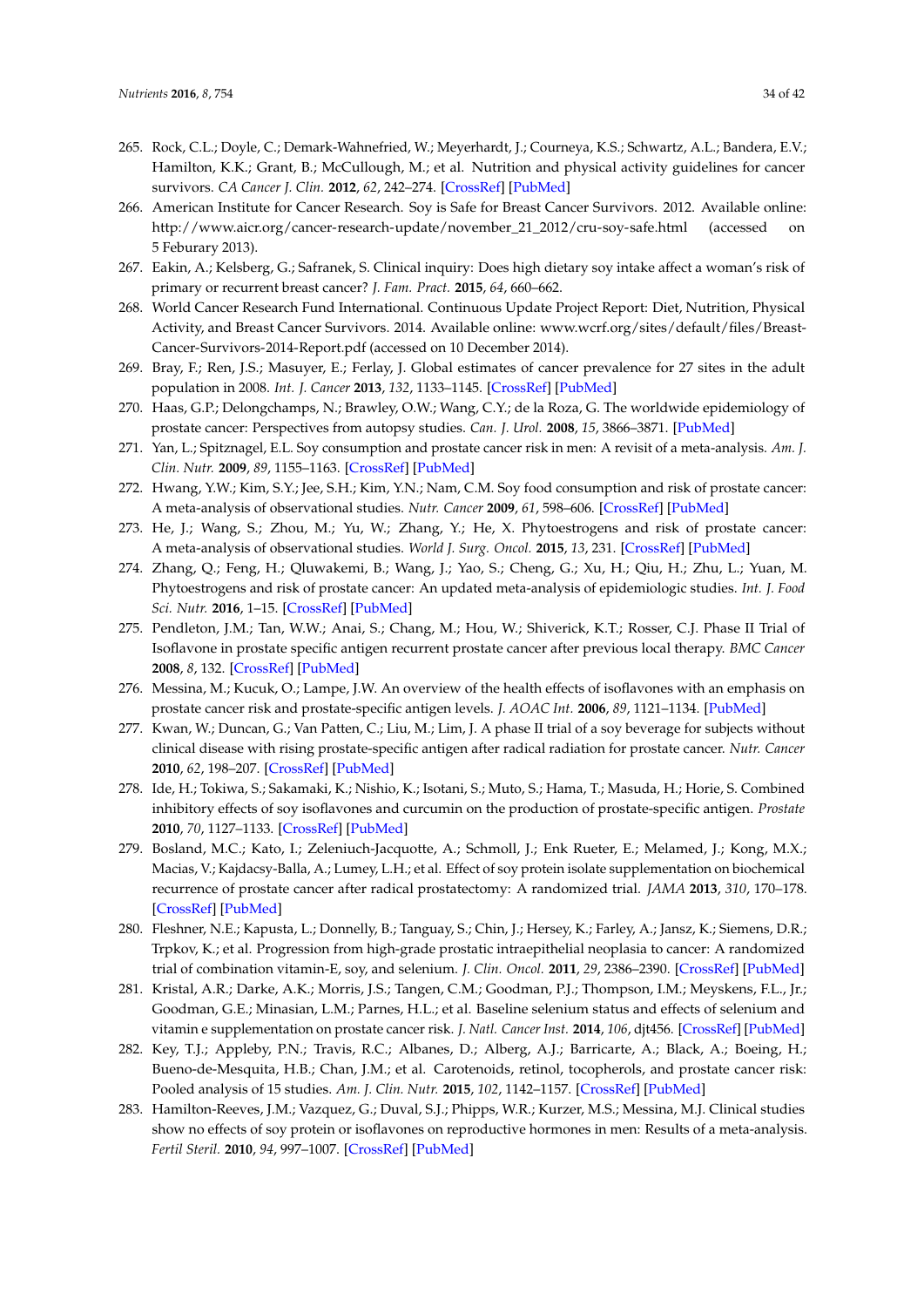- <span id="page-34-0"></span>284. Xu, L.; Ding, Y.; Catalona, W.J.; Yang, X.J.; Anderson, W.F.; Jovanovic, B.; Wellman, K.; Killmer, J.; Huang, X.; Scheidt, K.A.; et al. MEK4 function, genistein treatment, and invasion of human prostate cancer cells. *J. Natl. Cancer Inst.* **2009**, *101*, 1141–1155. [\[CrossRef\]](http://dx.doi.org/10.1093/jnci/djp227) [\[PubMed\]](http://www.ncbi.nlm.nih.gov/pubmed/19638505)
- <span id="page-34-1"></span>285. Jin, Y.; Qu, S.; Tesikova, M.; Wang, L.; Kristian, A.; Maelandsmo, G.M.; Kong, H.; Zhang, T.; Jeronimo, C.; Teixeira, M.R.; et al. Molecular circuit involving KLK4 integrates androgen and mTOR signaling in prostate cancer. *Proc. Natl. Acad. Sci. USA* **2013**, *110*, E2572–E2581. [\[CrossRef\]](http://dx.doi.org/10.1073/pnas.1304318110) [\[PubMed\]](http://www.ncbi.nlm.nih.gov/pubmed/23798432)
- <span id="page-34-2"></span>286. Bektic, J.; Berger, A.P.; Pfeil, K.; Dobler, G.; Bartsch, G.; Klocker, H. Androgen receptor regulation by physiological concentrations of the isoflavonoid genistein in androgen-dependent LNCaP cells is mediated by estrogen receptor beta. *Eur. Urol.* **2004**, *45*, 245–251. [\[CrossRef\]](http://dx.doi.org/10.1016/j.eururo.2003.09.001) [\[PubMed\]](http://www.ncbi.nlm.nih.gov/pubmed/14734014)
- <span id="page-34-3"></span>287. Zhang, W.; Makela, S.; Andersson, L.C.; Salmi, S.; Saji, S.; Webster, J.I.; Jensen, E.V.; Nilsson, S.; Warner, M.; Gustafsson, J.A. A role for estrogen receptor beta in the regulation of growth of the ventral prostate. *Proc. Natl. Acad. Sci. USA* **2001**, *98*, 6330–6335.
- <span id="page-34-4"></span>288. Imamov, O.; Morani, A.; Shim, G.J.; Omoto, Y.; Warner, M.; Gustafsson, J.A. Estrogen receptor-beta regulates epithelial cell differentiation in the mouse ventral prostate. *Proc. Natl. Acad. Sci. USA* **2004**, *101*, 9375–9380. [\[CrossRef\]](http://dx.doi.org/10.1073/pnas.0403041101) [\[PubMed\]](http://www.ncbi.nlm.nih.gov/pubmed/15187231)
- <span id="page-34-5"></span>289. McPherson, S.J.; Hussain, S.; Balanathan, P.; Hedwards, S.L.; Niranjan, B.; Grant, M.; Chandrasiri, U.P.; Toivanen, R.; Wang, Y.; Taylor, R.A.; et al. Estrogen receptor-beta activated apoptosis in benign hyperplasia and cancer of the prostate is androgen independent and TNFalpha mediated. *Proc. Natl. Acad. Sci. USA* **2010**, *107*, 3123–3128. [\[CrossRef\]](http://dx.doi.org/10.1073/pnas.0905524107) [\[PubMed\]](http://www.ncbi.nlm.nih.gov/pubmed/20133657)
- <span id="page-34-6"></span>290. Coresh, J.; Selvin, E.; Stevens, L.A.; Manzi, J.; Kusek, J.W.; Eggers, P.; Van Lente, F.; Levey, A.S. Prevalence of chronic kidney disease in the United States. *JAMA* **2007**, *298*, 2038–2047. [\[CrossRef\]](http://dx.doi.org/10.1001/jama.298.17.2038) [\[PubMed\]](http://www.ncbi.nlm.nih.gov/pubmed/17986697)
- <span id="page-34-7"></span>291. Anderson, J.W. Beneficial effects of soy protein consumption for renal function. *Asia Pac. J. Clin. Nutr.* **2008**, *17*, 324–328. [\[PubMed\]](http://www.ncbi.nlm.nih.gov/pubmed/18296369)
- <span id="page-34-8"></span>292. Azadbakht, L.; Esmaillzadeh, A. Soy-protein consumption and kidney-related biomarkers among type 2 diabetics: A crossover, randomized clinical trial. *J. Ren. Nutr.* **2009**, *19*, 479–486. [\[CrossRef\]](http://dx.doi.org/10.1053/j.jrn.2009.06.002) [\[PubMed\]](http://www.ncbi.nlm.nih.gov/pubmed/19758824)
- <span id="page-34-9"></span>293. Anderson, J.W.; Blake, J.E.; Turner, J.; Smith, B.M. Effects of soy protein on renal function and proteinuria in patients with type 2 diabetes. *Am. J. Clin. Nutr.* **1998**, *68*, 1347S–1353S. [\[PubMed\]](http://www.ncbi.nlm.nih.gov/pubmed/9848497)
- <span id="page-34-10"></span>294. Zhou, J.; Yuan, W.-J. Effects of soy protein containing isoflavones in patients with chronic kidney disease: A systematic review and meta-analysis. *Clin. Nutr.* **2015**, *35*, 117–124.
- <span id="page-34-11"></span>295. Fourtounas, C. Phosphorus metabolism in chronic kidney disease. *Hippokratia* **2011**, *15*, 50–52. [\[PubMed\]](http://www.ncbi.nlm.nih.gov/pubmed/21897759)
- <span id="page-34-12"></span>296. McGraw, N.J.; Krul, E.S.; Grunz-Borgmann, E.; Parrish, A.R. Soy-based renoprotection. *World J. Nephrol.* **2016**, *5*, 233–257. [\[CrossRef\]](http://dx.doi.org/10.5527/wjn.v5.i3.233) [\[PubMed\]](http://www.ncbi.nlm.nih.gov/pubmed/27152261)
- <span id="page-34-13"></span>297. Kronenberg, F. Hot flashes: Epidemiology and physiology. *Ann. N. Y. Acad. Sci.* **1990**, *592*, 52–86. [\[CrossRef\]](http://dx.doi.org/10.1111/j.1749-6632.1990.tb30316.x) [\[PubMed\]](http://www.ncbi.nlm.nih.gov/pubmed/2197954)
- <span id="page-34-14"></span>298. Berg, G.; Gottwall, T.; Hammar, M.; Lindgren, R.; Gottgall, T. Climacteric symptoms among women aged 60–62 in Linkoping, Sweden, in 1986. *Maturitas* **1988**, *10*, 193–199. [\[CrossRef\]](http://dx.doi.org/10.1016/0378-5122(88)90022-9)
- <span id="page-34-15"></span>299. Rodstrom, K.; Bengtsson, C.; Lissner, L.; Milsom, I.; Sundh, V.; Bjorkelund, C. A longitudinal study of the treatment of hot flushes: The population study of women in Gothenburg during a quarter of a century. *Menopause* **2002**, *9*, 156–161. [\[CrossRef\]](http://dx.doi.org/10.1097/00042192-200205000-00003) [\[PubMed\]](http://www.ncbi.nlm.nih.gov/pubmed/11973438)
- <span id="page-34-16"></span>300. Avis, N.E.; Crawford, S.L.; Greendale, G.; Bromberger, J.T.; Everson-Rose, S.A.; Gold, E.B.; Hess, R.; Joffe, H.; Kravitz, H.M.; Tepper, P.G.; et al. Duration of menopausal vasomotor symptoms over the menopause transition. *JAMA Intern. Med.* **2015**, *175*, 531–539. [\[CrossRef\]](http://dx.doi.org/10.1001/jamainternmed.2014.8063) [\[PubMed\]](http://www.ncbi.nlm.nih.gov/pubmed/25686030)
- <span id="page-34-17"></span>301. Adlercreutz, H.; Hamalainen, E.; Gorbach, S.; Goldin, B. Dietary phyto-oestrogens and the menopause in Japan. *Lancet* **1992**, *339*, 1233. [\[CrossRef\]](http://dx.doi.org/10.1016/0140-6736(92)91174-7)
- <span id="page-34-18"></span>302. Murkies, A.L.; Lombard, C.; Strauss, B.J.; Wilcox, G.; Burger, H.G.; Morton, M.S. Dietary flour supplementation decreases post-menopausal hot flushes: Effect of soy and wheat. *Maturitas* **1995**, *21*, 189–195. [\[CrossRef\]](http://dx.doi.org/10.1016/0378-5122(95)00899-V)
- <span id="page-34-19"></span>303. Lethaby, A.; Brown, J.; Marjoribanks, J.; Kronenberg, F.; Roberts, H.; Eden, J. Phytoestrogens for vasomotor menopausal symptoms. *Cochrane Database Syst. Rev.* **2007**, *17*, CD001395.
- <span id="page-34-20"></span>304. Lethaby, A.; Marjoribanks, J.; Kronenberg, F.; Roberts, H.; Eden, J.; Brown, J. Phytoestrogens for menopausal vasomotor symptoms. *Cochrane Database Syst. Rev.* **2013**, *12*, CD001395.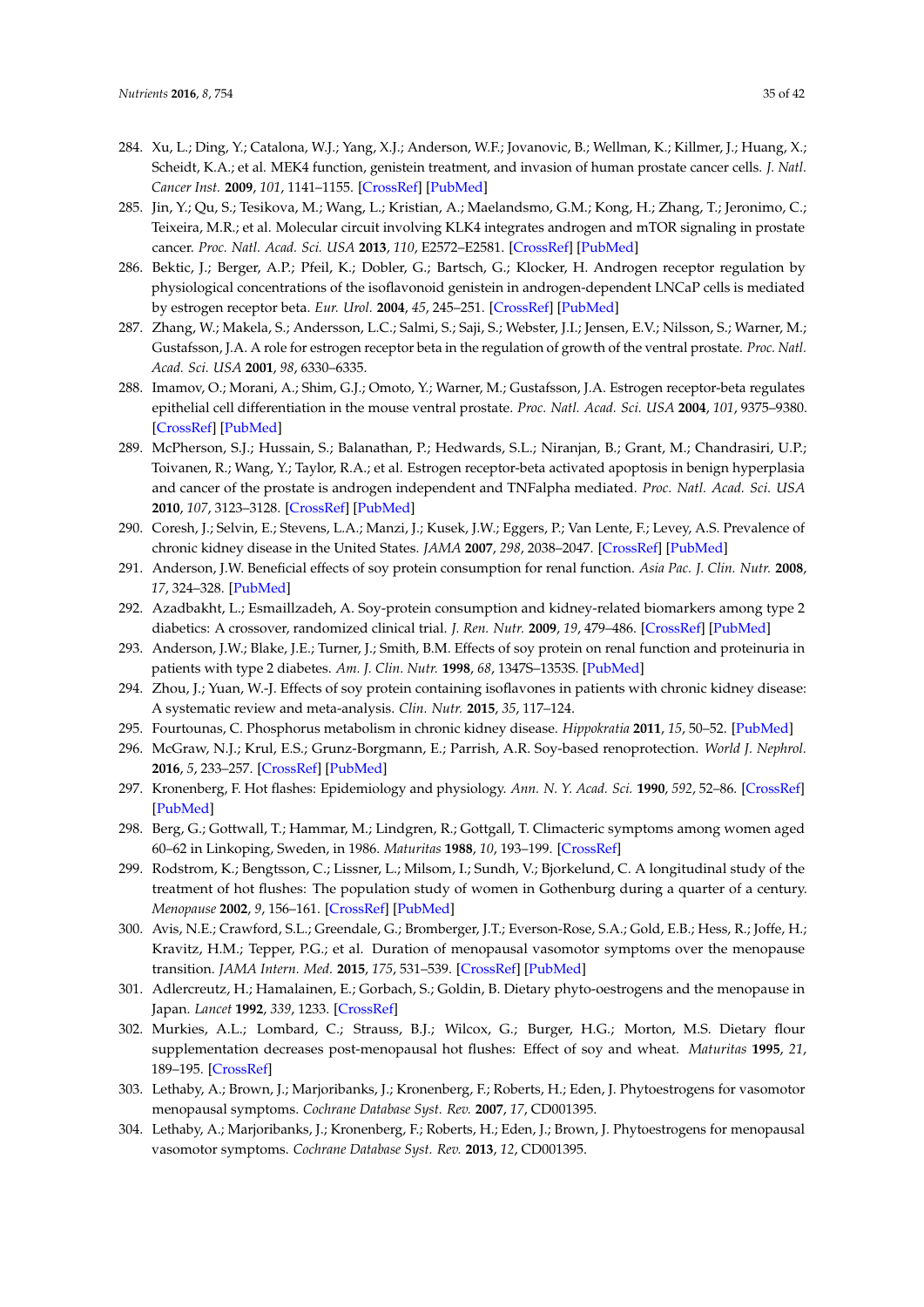- <span id="page-35-0"></span>305. Taku, K.; Melby, M.K.; Kronenberg, F.; Kurzer, M.S.; Messina, M. Extracted or synthesized soybean isoflavones reduce menopausal hot flash frequency and severity: Systematic review and meta-analysis of randomized controlled trials. *Menopause* **2012**, *19*, 776–790. [\[CrossRef\]](http://dx.doi.org/10.1097/gme.0b013e3182410159) [\[PubMed\]](http://www.ncbi.nlm.nih.gov/pubmed/22433977)
- <span id="page-35-1"></span>306. Williamson-Hughes, P.S.; Flickinger, B.D.; Messina, M.J.; Empie, M.W. Isoflavone supplements containing predominantly genistein reduce hot flash symptoms: A critical review of published studies. *Menopause* **2006**, *13*, 831–839. [\[CrossRef\]](http://dx.doi.org/10.1097/01.gme.0000227330.49081.9e) [\[PubMed\]](http://www.ncbi.nlm.nih.gov/pubmed/16932241)
- <span id="page-35-2"></span>307. LeBlanc, E.S.; Janowsky, J.; Chan, B.K.; Nelson, H.D. Hormone replacement therapy and cognition: Systematic review and meta-analysis. *JAMA* **2001**, *285*, 1489–1499. [\[CrossRef\]](http://dx.doi.org/10.1001/jama.285.11.1489) [\[PubMed\]](http://www.ncbi.nlm.nih.gov/pubmed/11255426)
- 308. O'Brien, J.; Jackson, J.W.; Grodstein, F.; Blacker, D.; Weuve, J. Postmenopausal hormone therapy is not associated with risk of all-cause dementia and Alzheimer's disease. *Epidemiol. Rev.* **2014**, *36*, 83–103. [\[CrossRef\]](http://dx.doi.org/10.1093/epirev/mxt008) [\[PubMed\]](http://www.ncbi.nlm.nih.gov/pubmed/24042430)
- 309. Marjoribanks, J.; Farquhar, C.; Roberts, H.; Lethaby, A. Long term hormone therapy for perimenopausal and postmenopausal women. *Cochrane Database Syst. Rev.* **2012**, *7*, CD004143.
- <span id="page-35-3"></span>310. Fox, M.; Berzuini, C.; Knapp, L.A. Cumulative estrogen exposure, number of menstrual cycles, and Alzheimer's risk in a cohort of British women. *Psychoneuroendocrinology* **2013**, *38*, 2973–2982. [\[CrossRef\]](http://dx.doi.org/10.1016/j.psyneuen.2013.08.005) [\[PubMed\]](http://www.ncbi.nlm.nih.gov/pubmed/24064221)
- <span id="page-35-4"></span>311. White, L.R.; Petrovitch, H.; Ross, G.W.; Masaki, K.; Hardman, J.; Nelson, J.; Davis, D.; Markesbery, W. Brain aging and midlife tofu consumption. *J. Am. Coll. Nutr.* **2000**, *19*, 242–255. [\[CrossRef\]](http://dx.doi.org/10.1080/07315724.2000.10718923) [\[PubMed\]](http://www.ncbi.nlm.nih.gov/pubmed/10763906)
- <span id="page-35-5"></span>312. Hogervorst, E.; Sadjimim, T.; Yesufu, A.; Kreager, P.; Rahardjo, T.B. High tofu intake is associated with worse memory in elderly Indonesian men and women. *Dement. Geriatr. Cogn. Disord.* **2008**, *26*, 50–57. [\[CrossRef\]](http://dx.doi.org/10.1159/000141484) [\[PubMed\]](http://www.ncbi.nlm.nih.gov/pubmed/18583909)
- <span id="page-35-6"></span>313. Hogervorst, E.; Mursjid, F.; Priandini, D.; Setyawan, H.; Ismael, R.I.; Bandelow, S.; Rahardjo, T.B. Borobudur revisited: Soy consumption may be associated with better recall in younger, but not in older, rural Indonesian elderly. *Brain Res.* **2011**, *1379*, 206–212. [\[CrossRef\]](http://dx.doi.org/10.1016/j.brainres.2010.10.083) [\[PubMed\]](http://www.ncbi.nlm.nih.gov/pubmed/21035431)
- <span id="page-35-7"></span>314. Woo, J.; Lynn, H.; Lau, W.Y.; Leung, J.; Lau, E.; Wong, S.Y.; Kwok, T. Nutrient intake and psychological health in an elderly Chinese population. *Int. J. Geriatr. Psychiatr.* **2006**, *21*, 1036–1043. [\[CrossRef\]](http://dx.doi.org/10.1002/gps.1603) [\[PubMed\]](http://www.ncbi.nlm.nih.gov/pubmed/16955432)
- 315. Xu, X.; Xiao, S.; Rahardjo, T.B.; Hogervorst, E. Tofu intake is associated with poor cognitive performance among community-dwelling elderly in China. *J. Alzheimers Dis.* **2015**, *43*, 669–675. [\[PubMed\]](http://www.ncbi.nlm.nih.gov/pubmed/25114086)
- 316. Huang, M.H.; Luetters, C.; Buckwalter, G.J.; Seeman, T.E.; Gold, E.B.; Sternfeld, B.; Greendale, G.A. Dietary genistein intake and cognitive performance in a multiethnic cohort of midlife women. *Menopause* **2006**, *13*, 621–630. [\[CrossRef\]](http://dx.doi.org/10.1097/01.gme.0000227336.35620.8f) [\[PubMed\]](http://www.ncbi.nlm.nih.gov/pubmed/16837884)
- <span id="page-35-8"></span>317. Ozawa, M.; Ninomiya, T.; Ohara, T.; Doi, Y.; Uchida, K.; Shirota, T.; Yonemoto, K.; Kitazono, T.; Kiyohara, Y. Dietary patterns and risk of dementia in an elderly Japanese population: The Hisayama Study. *Am. J. Clin. Nutr.* **2013**, *97*, 1076–1082. [\[CrossRef\]](http://dx.doi.org/10.3945/ajcn.112.045575) [\[PubMed\]](http://www.ncbi.nlm.nih.gov/pubmed/23553168)
- <span id="page-35-9"></span>318. Cheng, P.F.; Chen, J.J.; Zhou, X.Y.; Ren, Y.F.; Huang, W.; Zhou, J.J.; Xie, P. Do soy isoflavones improve cognitive function in postmenopausal women? *A meta-analysis. Menopause* **2015**, *22*, 198–206. [\[CrossRef\]](http://dx.doi.org/10.1097/GME.0000000000000290) [\[PubMed\]](http://www.ncbi.nlm.nih.gov/pubmed/25003621)
- <span id="page-35-10"></span>319. St John, J.A.; Henderson, V.W.; Hodis, H.N.; Kono, N.; McCleary, C.A.; Franke, A.A.; Mack, W.J. Associations between urine excretion of isoflavonoids and cognition in postmenopausal women in the Women's Isoflavone Soy Health clinical trial. *J. Am. Geriatr. Soc.* **2014**, *62*, 629–635. [\[CrossRef\]](http://dx.doi.org/10.1111/jgs.12752) [\[PubMed\]](http://www.ncbi.nlm.nih.gov/pubmed/24617349)
- <span id="page-35-11"></span>320. Gleason, C.E.; Fischer, B.L.; Dowling, N.M.; Setchell, K.D.; Atwood, C.S.; Carlsson, C.M.; Asthana, S. Cognitive effects of soy isoflavones in patients with Alzheimer's disease. *J. Alzheimer's Dis.* **2015**, *47*, 1009–1019. [\[CrossRef\]](http://dx.doi.org/10.3233/JAD-142958) [\[PubMed\]](http://www.ncbi.nlm.nih.gov/pubmed/26401779)
- <span id="page-35-12"></span>321. Soni, M.; Rahardjo, T.B.; Soekardi, R.; Sulistyowati, Y.; Lestariningsih; Yesufu-Udechuku, A.; Irsan, A.; Hogervorst, E. Phytoestrogens and cognitive function: A review. *Maturitas* **2014**, *77*, 209–220. [\[CrossRef\]](http://dx.doi.org/10.1016/j.maturitas.2013.12.010) [\[PubMed\]](http://www.ncbi.nlm.nih.gov/pubmed/24486046)
- <span id="page-35-13"></span>322. Spijker, J.; Graaf, R.; Bijl, R.V.; Beekman, A.T.; Ormel, J.; Nolen, W.A. Functional disability and depression in the general population. Results from the Netherlands Mental Health Survey and Incidence Study (NEMESIS). *Acta Psychiatr. Scand.* **2004**, *110*, 208–214. [\[CrossRef\]](http://dx.doi.org/10.1111/j.1600-0447.2004.00335.x) [\[PubMed\]](http://www.ncbi.nlm.nih.gov/pubmed/15283741)
- <span id="page-35-14"></span>323. Ustun, T.B.; Ayuso-Mateos, J.L.; Chatterji, S.; Mathers, C.; Murray, C.J. Global burden of depressive disorders in the year 2000. *Br. J. Psychiatry* **2004**, *184*, 386–392. [\[CrossRef\]](http://dx.doi.org/10.1192/bjp.184.5.386) [\[PubMed\]](http://www.ncbi.nlm.nih.gov/pubmed/15123501)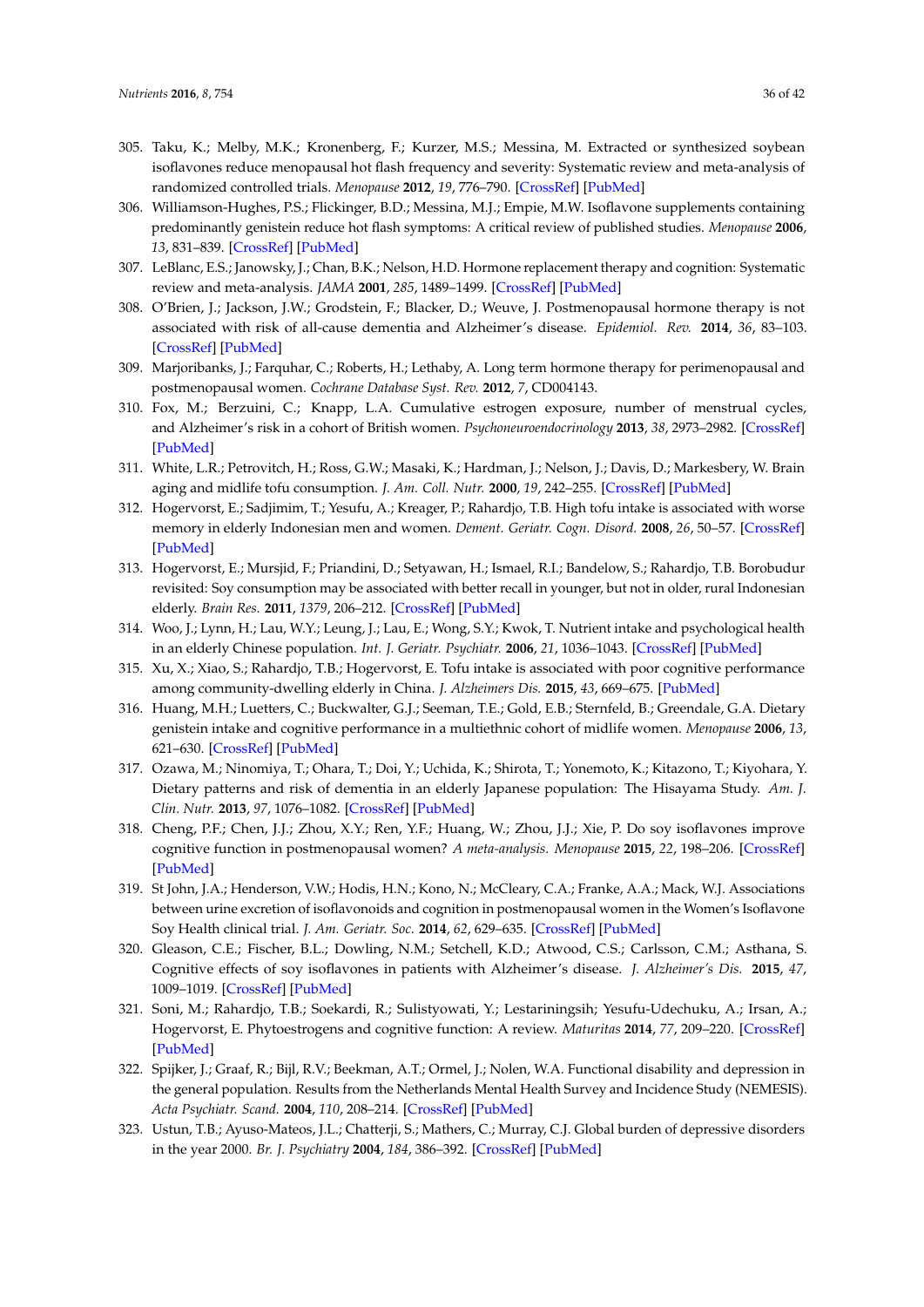- <span id="page-36-0"></span>324. Van de Velde, S.; Bracke, P.; Levecque, K. Gender differences in depression in 23 European countries. Cross-national variation in the gender gap in depression. *Soc. Sci. Med.* **2010**, *71*, 305–313. [\[CrossRef\]](http://dx.doi.org/10.1016/j.socscimed.2010.03.035) [\[PubMed\]](http://www.ncbi.nlm.nih.gov/pubmed/20483518)
- <span id="page-36-1"></span>325. Bromberger, J.T.; Kravitz, H.M.; Chang, Y.F.; Cyranowski, J.M.; Brown, C.; Matthews, K.A. Major depression during and after the menopausal transition: Study of Women's Health Across the Nation (SWAN). *Psychol. Med.* **2011**, *41*, 1879–1888. [\[CrossRef\]](http://dx.doi.org/10.1017/S003329171100016X) [\[PubMed\]](http://www.ncbi.nlm.nih.gov/pubmed/21306662)
- 326. Freeman, E.W.; Sammel, M.D.; Lin, H.; Nelson, D.B. Associations of hormones and menopausal status with depressed mood in women with no history of depression. *Arch. Gen. Psychiatr.* **2006**, *63*, 375–382. [\[CrossRef\]](http://dx.doi.org/10.1001/archpsyc.63.4.375) [\[PubMed\]](http://www.ncbi.nlm.nih.gov/pubmed/16585466)
- <span id="page-36-2"></span>327. Cohen, L.S.; Soares, C.N.; Vitonis, A.F.; Otto, M.W.; Harlow, B.L. Risk for new onset of depression during the menopausal transition: The Harvard study of moods and cycles. *Arch. Gen. Psychiatr.* **2006**, *63*, 385–390. [\[CrossRef\]](http://dx.doi.org/10.1001/archpsyc.63.4.385) [\[PubMed\]](http://www.ncbi.nlm.nih.gov/pubmed/16585467)
- <span id="page-36-3"></span>328. Sarris, J.; Logan, A.C.; Akbaraly, T.N.; Amminger, G.P.; Balanza-Martinez, V.; Freeman, M.P.; Hibbeln, J.; Matsuoka, Y.; Mischoulon, D.; Mizoue, T.; et al. Nutritional medicine as mainstream in psychiatry. *Lancet Psychiatr.* **2015**, *2*, 271–274. [\[CrossRef\]](http://dx.doi.org/10.1016/S2215-0366(14)00051-0)
- <span id="page-36-4"></span>329. Messina, M.; Gleason, C. Evaluation of the potential antidepressant effects of soybean isoflavones. *Menopause* **2016**, *23*, 1348–1360. [\[CrossRef\]](http://dx.doi.org/10.1097/GME.0000000000000709) [\[PubMed\]](http://www.ncbi.nlm.nih.gov/pubmed/27552470)
- <span id="page-36-5"></span>330. Atteritano, M.; Mazzaferro, S.; Bitto, A.; Cannata, M.L.; D'Anna, R.; Squadrito, F.; Macri, I.; Frisina, A.; Frisina, N.; Bagnato, G. Genistein effects on quality of life and depression symptoms in osteopenic postmenopausal women: A 2-year randomized, double-blind, controlled study. *Osteoporos. Int.* **2014**, *25*, 1123–1129. [\[CrossRef\]](http://dx.doi.org/10.1007/s00198-013-2512-5) [\[PubMed\]](http://www.ncbi.nlm.nih.gov/pubmed/24114397)
- <span id="page-36-6"></span>331. Hirose, A.; Terauchi, M.; Akiyoshi, M.; Owa, Y.; Kato, K.; Kubota, T. Low-dose isoflavone aglycone alleviates psychological symptoms of menopause in Japanese women: A randomized, double-blind, placebo-controlled study. *Arch. Gynecol. Obstet.* **2016**, *293*, 609–615. [\[CrossRef\]](http://dx.doi.org/10.1007/s00404-015-3849-0) [\[PubMed\]](http://www.ncbi.nlm.nih.gov/pubmed/26294070)
- <span id="page-36-7"></span>332. Estrella, R.E.; Landa, A.I.; Lafuente, J.V.; Gargiulo, P.A. Effects of antidepressants and soybean association in depressive menopausal women. *Acta Pol. Pharm.* **2014**, *71*, 323–327. [\[PubMed\]](http://www.ncbi.nlm.nih.gov/pubmed/25272653)
- <span id="page-36-8"></span>333. Thornton, M.J.; Taylor, A.H.; Mulligan, K.; Al-Azzawi, F.; Lyon, C.C.; O'Driscoll, J.; Messenger, A.G. The distribution of estrogen receptor beta is distinct to that of estrogen receptor alpha and the androgen receptor in human skin and the pilosebaceous unit. *J. Investig. Dermatol. Symp. Proc.* **2003**, *8*, 100–103. [\[CrossRef\]](http://dx.doi.org/10.1046/j.1523-1747.2003.12181.x) [\[PubMed\]](http://www.ncbi.nlm.nih.gov/pubmed/12895004)
- <span id="page-36-9"></span>334. Thornton, M.J.; Taylor, A.H.; Mulligan, K.; Al-Azzawi, F.; Lyon, C.C.; O'Driscoll, J.; Messenger, A.G. Oestrogen receptor beta is the predominant oestrogen receptor in human scalp skin. *Exp. Dermatol.* **2003**, *12*, 181–190. [\[CrossRef\]](http://dx.doi.org/10.1034/j.1600-0625.2003.120209.x) [\[PubMed\]](http://www.ncbi.nlm.nih.gov/pubmed/12702147)
- <span id="page-36-10"></span>335. Hall, G.; Phillips, T.J. Estrogen and skin: The effects of estrogen, menopause, and hormone replacement therapy on the skin. *J. Am. Acad. Dermatol.* **2005**, *53*, 555–568. [\[CrossRef\]](http://dx.doi.org/10.1016/j.jaad.2004.08.039) [\[PubMed\]](http://www.ncbi.nlm.nih.gov/pubmed/16198774)
- 336. Hall, G.K.; Phillips, T.J. Skin and hormone therapy. *Clin. Obstet. Gynecol.* **2004**, *47*, 437–449. [\[CrossRef\]](http://dx.doi.org/10.1097/00003081-200406000-00020) [\[PubMed\]](http://www.ncbi.nlm.nih.gov/pubmed/15166870)
- 337. Schmidt, J.B.; Binder, M.; Macheiner, W.; Kainz, C.; Gitsch, G.; Bieglmayer, C. Treatment of skin ageing symptoms in perimenopausal females with estrogen compounds. A pilot study. *Maturitas* **1994**, *20*, 25–30. [\[CrossRef\]](http://dx.doi.org/10.1016/0378-5122(94)90097-3)
- <span id="page-36-11"></span>338. Sator, P.G.; Schmidt, J.B.; Rabe, T.; Zouboulis, C.C. Skin aging and sex hormones in women—Clinical perspectives for intervention by hormone replacement therapy. *Exp. Dermatol.* **2004**, *13*, 36–40. [\[CrossRef\]](http://dx.doi.org/10.1111/j.1600-0625.2004.00259.x) [\[PubMed\]](http://www.ncbi.nlm.nih.gov/pubmed/15507111)
- <span id="page-36-12"></span>339. Pierard, G.E.; Letawe, C.; Dowlati, A.; Pierard-Franchimont, C. Effect of hormone replacement therapy for menopause on the mechanical properties of skin. *J. Am. Geriatr. Soc.* **1995**, *43*, 662–665. [\[CrossRef\]](http://dx.doi.org/10.1111/j.1532-5415.1995.tb07202.x) [\[PubMed\]](http://www.ncbi.nlm.nih.gov/pubmed/7775726)
- <span id="page-36-13"></span>340. Pierard-Franchimont, C.; Letawe, C.; Goffin, V.; Pierard, G.E. Skin water-holding capacity and transdermal estrogen therapy for menopause: A pilot study. *Maturitas* **1995**, *22*, 151–154. [\[CrossRef\]](http://dx.doi.org/10.1016/0378-5122(95)00924-A)
- <span id="page-36-14"></span>341. Snell, R.S.; Turner, R. Skin pigmentation in relation to the menstrual cycle. *J. Investig. Dermatol.* **1966**, *47*, 147–155. [\[CrossRef\]](http://dx.doi.org/10.1038/jid.1966.119) [\[PubMed\]](http://www.ncbi.nlm.nih.gov/pubmed/5916127)
- <span id="page-36-15"></span>342. Harvell, J.; Hussona-Saeed, I.; Maibach, H.I. Changes in transepidermal water loss and cutaneous blood flow during the menstrual cycle. *Contact Dermat.* **1992**, *27*, 294–301. [\[CrossRef\]](http://dx.doi.org/10.1111/j.1600-0536.1992.tb03283.x)
- <span id="page-36-16"></span>343. Thornton, M.J. Oestrogen functions in skin and skin appendages. *Expert Opin. Ther. Targets* **2005**, *9*, 617–629. [\[CrossRef\]](http://dx.doi.org/10.1517/14728222.9.3.617) [\[PubMed\]](http://www.ncbi.nlm.nih.gov/pubmed/15948678)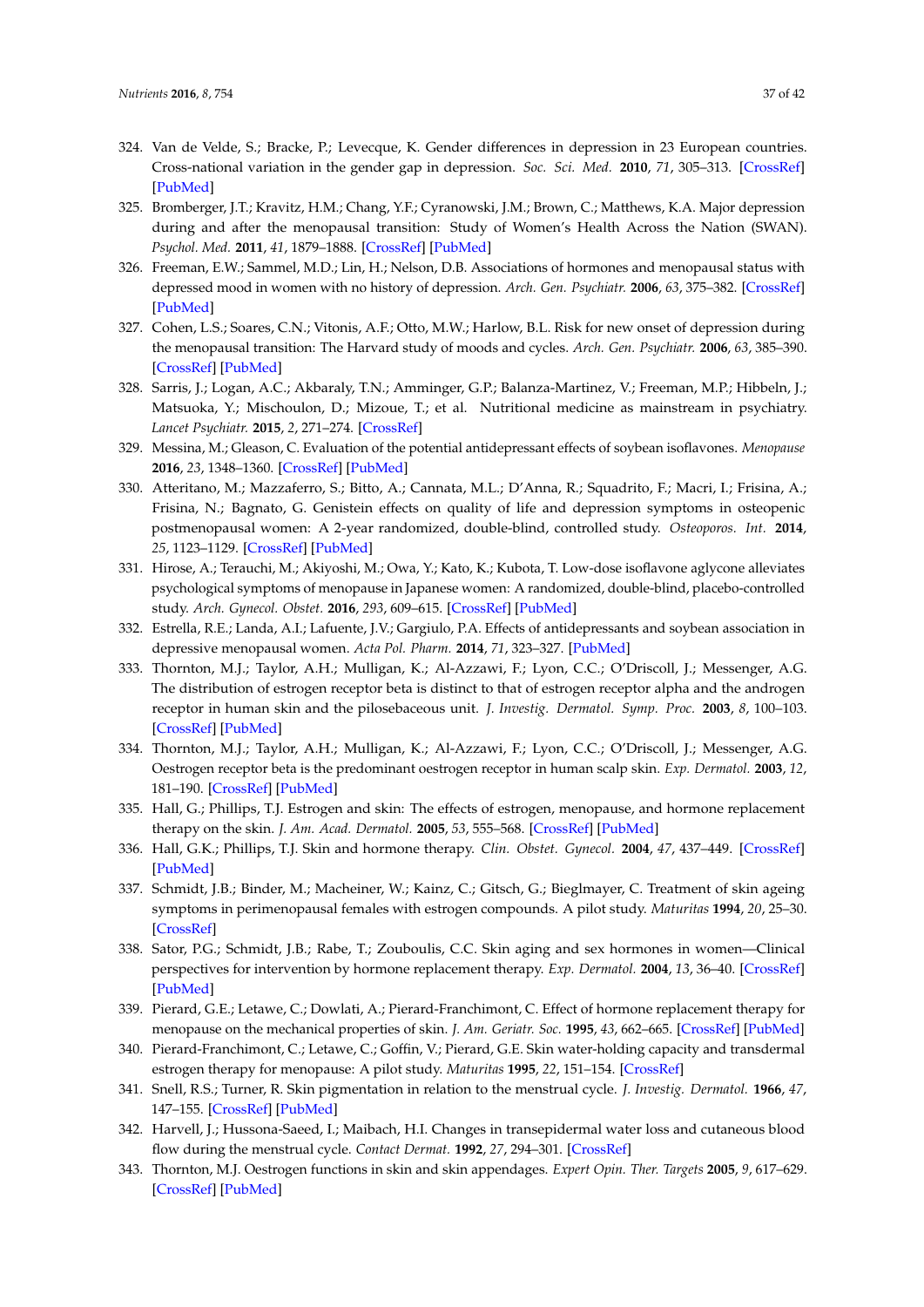- <span id="page-37-0"></span>344. Draelos, Z.D.; Blair, R.; Tabor, A. Oral soy supplementation and dermatology. *Cosmet. Dermatol.* **2007**, *20*, 202–204.
- <span id="page-37-1"></span>345. Izumi, T.; Makoto, S.; Obata, A.; Masayuki, A.; Yamaguchi, H.; Matsuyama, A. Oral intake of soy isoflavone aglycone improves the aged skin of adult women. *J. Nutr. Sci. Vitaminol.* **2007**, *53*, 57–62. [\[CrossRef\]](http://dx.doi.org/10.3177/jnsv.53.57) [\[PubMed\]](http://www.ncbi.nlm.nih.gov/pubmed/17484381)
- <span id="page-37-2"></span>346. Jenkins, G.; Wainwright, L.J.; Holland, R.; Barrett, K.E.; Casey, J. Wrinkle reduction in post-menopausal women consuming a novel oral supplement: A double-blind placebo-controlled randomised study. *Int. J. Cosmet. Sci.* **2013**, *36*, 22–31. [\[CrossRef\]](http://dx.doi.org/10.1111/ics.12087) [\[PubMed\]](http://www.ncbi.nlm.nih.gov/pubmed/23927381)
- <span id="page-37-3"></span>347. Mikkila, V.; Rasanen, L.; Raitakari, O.T.; Pietinen, P.; Viikari, J. Consistent dietary patterns identified from childhood to adulthood: The cardiovascular risk in Young Finns Study. *Br. J. Nutr.* **2005**, *93*, 923–931. [\[CrossRef\]](http://dx.doi.org/10.1079/BJN20051418) [\[PubMed\]](http://www.ncbi.nlm.nih.gov/pubmed/16022763)
- 348. Mennella, J.A.; Griffin, C.E.; Beauchamp, G.K. Flavor programming during infancy. *Pediatrics* **2004**, *113*, 840–845. [\[CrossRef\]](http://dx.doi.org/10.1542/peds.113.4.840) [\[PubMed\]](http://www.ncbi.nlm.nih.gov/pubmed/15060236)
- 349. Mennella, J.A.; Beauchamp, G.K. Flavor experiences during formula feeding are related to preferences during childhood. *Early Hum. Dev.* **2002**, *68*, 71–82. [\[CrossRef\]](http://dx.doi.org/10.1016/S0378-3782(02)00008-7)
- 350. Birch, L.L. Development of food acceptance patterns in the first years of life. *Proc. Nutr. Soc.* **1998**, *57*, 617–624. [\[CrossRef\]](http://dx.doi.org/10.1079/PNS19980090) [\[PubMed\]](http://www.ncbi.nlm.nih.gov/pubmed/10096125)
- <span id="page-37-4"></span>351. Anonymous. Guidelines for school health programs to promote lifelong healthy eating. Centers for Disease Control and Prevention. *MMWR Recomm. Rep.* **1996**, *45*, 1–41.
- <span id="page-37-5"></span>352. Adair, L.S.; Prentice, A.M. A critical evaluation of the fetal origins hypothesis and its implications for developing countries. *J. Nutr.* **2004**, *134*, 191–193. [\[PubMed\]](http://www.ncbi.nlm.nih.gov/pubmed/14704317)
- 353. McCormack, V.A.; dos Santos Silva, I.; De Stavola, B.L.; Mohsen, R.; Leon, D.A.; Lithell, H.O. Fetal growth and subsequent risk of breast cancer: Results from long term follow up of Swedish cohort. *BMJ* **2003**, *326*, 248. [\[CrossRef\]](http://dx.doi.org/10.1136/bmj.326.7383.248) [\[PubMed\]](http://www.ncbi.nlm.nih.gov/pubmed/12560272)
- 354. Robinson, R. The fetal origins of adult disease. *BMJ* **2001**, *322*, 375–376. [\[CrossRef\]](http://dx.doi.org/10.1136/bmj.322.7283.375) [\[PubMed\]](http://www.ncbi.nlm.nih.gov/pubmed/11179140)
- <span id="page-37-6"></span>355. Van der Pols, J.C.; Gunnell, D.; Williams, G.M.; Holly, J.M.; Bain, C.; Martin, R.M. Childhood dairy and calcium intake and cardiovascular mortality in adulthood: 65-year follow-up of the Boyd Orr cohort. *Heart* **2009**, *95*, 1600–1606. [\[CrossRef\]](http://dx.doi.org/10.1136/hrt.2009.168716) [\[PubMed\]](http://www.ncbi.nlm.nih.gov/pubmed/19643770)
- <span id="page-37-7"></span>356. Laurin, D.; Jacques, H.; Moorjani, S.; Steinke, F.H.; Gagne, C.; Brun, D.; Lupien, P.J. Effects of a soy-protein beverage on plasma lipoproteins in children with familial hypercholesterolemia. *Am. J. Clin. Nutr.* **1991**, *54*, 98–103. [\[PubMed\]](http://www.ncbi.nlm.nih.gov/pubmed/2058593)
- 357. Widhalm, K.; Brazda, G.; Schneider, B.; Kohl, S. Effect of soy protein diet versus standard low fat, low cholesterol diet on lipid and lipoprotein levels in children with familial or polygenic hypercholesterolemia. *J. Pediatr.* **1993**, *123*, 30–34. [\[CrossRef\]](http://dx.doi.org/10.1016/S0022-3476(05)81533-1)
- 358. Gaddi, A.; Descovich, G.C.; Noseda, G.; Fragiacomo, C.; Nicolini, A.; Montanari, G.; Vanetti, G.; Sirtori, M.; Gatti, E.; Sirtori, C.R. Hypercholesterolaemia treated by soybean protein diet. *Arch. Dis. Child.* **1987**, *62*, 274–278. [\[CrossRef\]](http://dx.doi.org/10.1136/adc.62.3.274) [\[PubMed\]](http://www.ncbi.nlm.nih.gov/pubmed/3566319)
- 359. Blumenschein, S.; Torres, E.; Kushmaul, E.; Crawford, J.; Fixler, D. Effect of oat bran/soy protein in hypercholesterolemic children. *Ann. N. Y. Acad. Sci.* **1991**, *623*, 413–415. [\[CrossRef\]](http://dx.doi.org/10.1111/j.1749-6632.1991.tb43752.x) [\[PubMed\]](http://www.ncbi.nlm.nih.gov/pubmed/2042851)
- <span id="page-37-8"></span>360. Weghuber, D.; Widhalm, K. Effect of 3-month treatment of children and adolescents with familial and polygenic hypercholesterolaemia with a soya-substituted diet. *Br. J. Nutr.* **2008**, *99*, 281–286. [\[CrossRef\]](http://dx.doi.org/10.1017/S0007114507807999) [\[PubMed\]](http://www.ncbi.nlm.nih.gov/pubmed/17697400)
- <span id="page-37-9"></span>361. Dwyer, T.; Hynes, K.L.; Fryer, J.L.; Blizzard, C.L.; Dalais, F.S. The lack of effect of isoflavones on high-density lipoprotein cholesterol concentrations in adolescent boys: A 6-week randomised trial. *Public Health Nutr.* **2008**, *11*, 955–962. [\[CrossRef\]](http://dx.doi.org/10.1017/S1368980007000869) [\[PubMed\]](http://www.ncbi.nlm.nih.gov/pubmed/17767800)
- 362. Zung, A.; Shachar, S.; Zadik, Z.; Kerem, Z. Soy-derived isoflavones treatment in children with hypercholesterolemia: A pilot study. *J. Pediatr. Endocrinol. Metab.* **2010**, *23*, 133–141. [\[CrossRef\]](http://dx.doi.org/10.1515/JPEM.2010.23.1-2.133) [\[PubMed\]](http://www.ncbi.nlm.nih.gov/pubmed/20432816)
- <span id="page-37-10"></span>363. Maskarinec, G.; Morimoto, Y.; Novotny, R.; Nordt, F.J.; Stanczyk, F.Z.; Franke, A.A. Urinary sex steroid excretion levels during a soy intervention among young girls: A pilot study. *Nutr. Cancer* **2005**, *52*, 22–28. [\[CrossRef\]](http://dx.doi.org/10.1207/s15327914nc5201_3) [\[PubMed\]](http://www.ncbi.nlm.nih.gov/pubmed/16091000)
- <span id="page-37-11"></span>364. Euling, S.Y.; Herman-Giddens, M.E.; Lee, P.A.; Selevan, S.G.; Juul, A.; Sorensen, T.I.; Dunkel, L.; Himes, J.H.; Teilmann, G.; Swan, S.H. Examination of US puberty-timing data from 1940 to 1994 for secular trends: Panel findings. *Pediatrics* **2008**, *121*, S172–S191. [\[CrossRef\]](http://dx.doi.org/10.1542/peds.2007-1813D) [\[PubMed\]](http://www.ncbi.nlm.nih.gov/pubmed/18245511)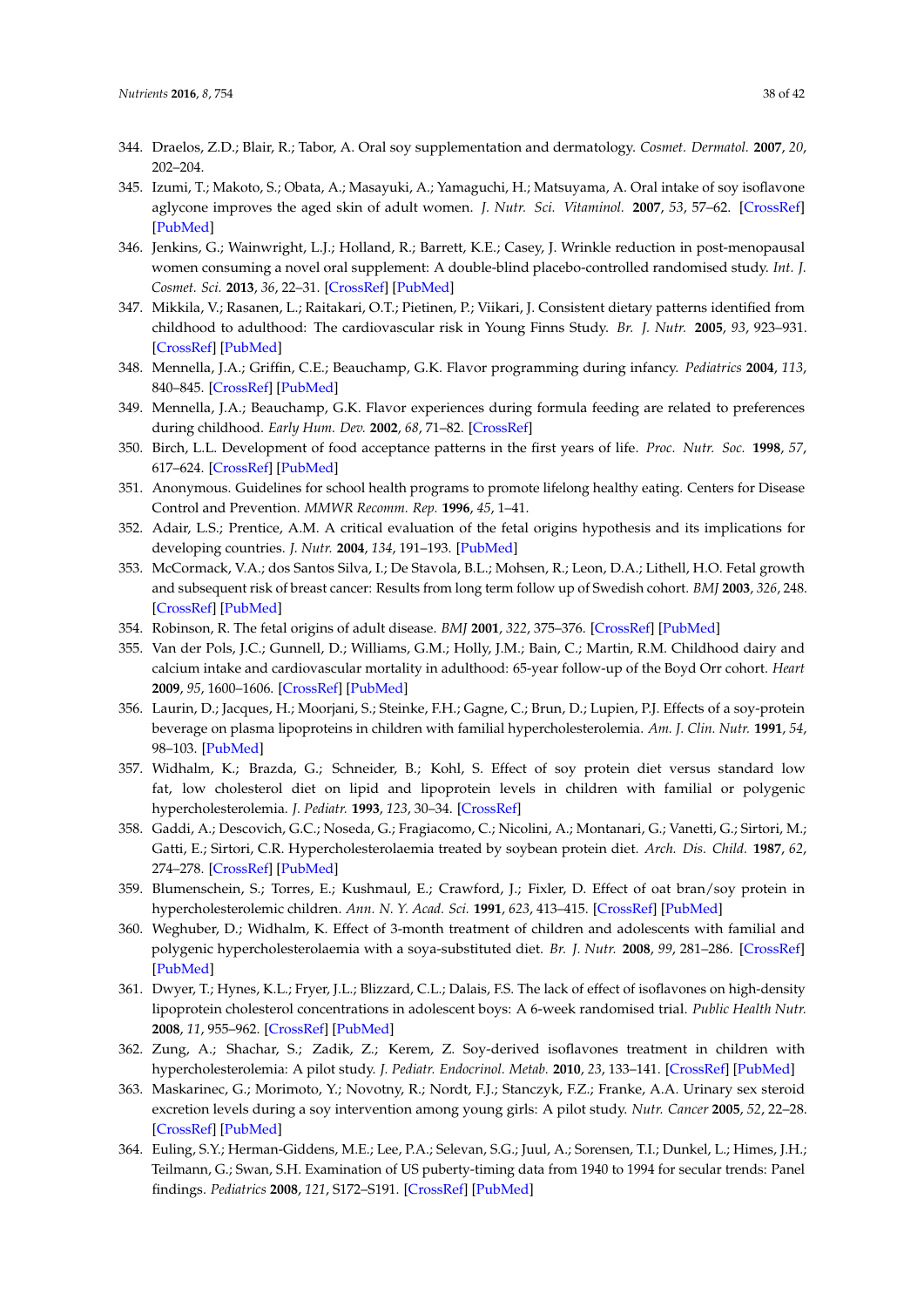- <span id="page-38-0"></span>365. Biro, F.M.; Galvez, M.P.; Greenspan, L.C.; Succop, P.A.; Vangeepuram, N.; Pinney, S.M.; Teitelbaum, S.; Windham, G.C.; Kushi, L.H.; Wolff, M.S. Pubertal assessment method and baseline characteristics in a mixed longitudinal study of girls. *Pediatrics* **2010**, *126*, e583–e590. [\[CrossRef\]](http://dx.doi.org/10.1542/peds.2009-3079) [\[PubMed\]](http://www.ncbi.nlm.nih.gov/pubmed/20696727)
- <span id="page-38-1"></span>366. Gunther, A.L.; Karaolis-Danckert, N.; Kroke, A.; Remer, T.; Buyken, A.E. Dietary protein intake throughout childhood is associated with the timing of puberty. *J. Nutr.* **2010**, *140*, 565–571. [\[CrossRef\]](http://dx.doi.org/10.3945/jn.109.114934) [\[PubMed\]](http://www.ncbi.nlm.nih.gov/pubmed/20042466)
- <span id="page-38-2"></span>367. Rogers, I.S.; Northstone, K.; Dunger, D.B.; Cooper, A.R.; Ness, A.R.; Emmett, P.M. Diet throughout childhood and age at menarche in a contemporary cohort of British girls. *Public Health Nutr.* **2010**, *13*, 2052–2063. [\[CrossRef\]](http://dx.doi.org/10.1017/S1368980010001461) [\[PubMed\]](http://www.ncbi.nlm.nih.gov/pubmed/20529402)
- <span id="page-38-3"></span>368. Kim, J.; Kim, S.; Huh, K.; Kim, Y.; Joung, H.; Park, M. High serum isoflavone concentrations are associated with the risk of precocious puberty in Korean girls. *Clin. Endocrinol.* **2011**, *75*, 831–835. [\[CrossRef\]](http://dx.doi.org/10.1111/j.1365-2265.2011.04127.x) [\[PubMed\]](http://www.ncbi.nlm.nih.gov/pubmed/21623856)
- <span id="page-38-4"></span>369. Yum, T.; Lee, S.; Kim, Y. Association between precocious puberty and some endocrine disruptors in human plasma. *J. Environ. Sci. Health A Tox Hazard Subst. Environ. Eng.* **2013**, *48*, 912–917. [\[CrossRef\]](http://dx.doi.org/10.1080/10934529.2013.762734) [\[PubMed\]](http://www.ncbi.nlm.nih.gov/pubmed/23485241)
- <span id="page-38-5"></span>370. Segovia-Siapco, G.; Pribis, P.; Messina, M.; Oda, K.; Sabate, J. Is soy intake related to age at onset of menarche? A cross-sectional study among adolescents with a wide range of soy food consumption. *Nutr. J.* **2014**, *13*, 54. [\[CrossRef\]](http://dx.doi.org/10.1186/1475-2891-13-54) [\[PubMed\]](http://www.ncbi.nlm.nih.gov/pubmed/24889551)
- <span id="page-38-6"></span>371. Bennetts, H.W.; Underwood, E.J.; Shier, F.L. A specific breeding problem of sheep on subterranean clover pastures in Western Australia. *Aust. J. Agric. Res.* **1946**, *22*, 131–138. [\[CrossRef\]](http://dx.doi.org/10.1111/j.1751-0813.1946.tb15473.x)
- 372. Bradbury, R.B.; White, D.R. Estrogen and Related Substances in Plants. In *Vitamins and Hormones*; Harris, R.S., Marrian, G.F., Thimann, K.V., Eds.; Academic Press: New York, NY, USA, 1954; pp. 207–230.
- 373. Lundh, T.J.-O.; Petterson, H.L.; Martinsson, K.A. Comparative levels of free and conjugated plant estrogens in blood plasma of sheep and cattle fed estrogenic silage. *J. Agric. Food Chem.* **1990**, *38*, 1530–1534. [\[CrossRef\]](http://dx.doi.org/10.1021/jf00097a022)
- <span id="page-38-7"></span>374. Setchell, K.D.; Gosselin, S.J.; Welsh, M.B.; Johnston, J.O.; Balistreri, W.F.; Kramer, L.W.; Dresser, B.L.; Tarr, M.J. Dietary estrogens—A probable cause of infertility and liver disease in captive cheetahs. *Gastroenterology* **1987**, *93*, 225–233. [\[CrossRef\]](http://dx.doi.org/10.1016/0016-5085(87)91006-7)
- <span id="page-38-8"></span>375. Urpi-Sarda, M.; Morand, C.; Besson, C.; Kraft, G.; Viala, D.; Scalbert, A.; Besle, J.M.; Manach, C. Tissue distribution of isoflavones in ewes after consumption of red clover silage. *Arch. Biochem. Biophys.* **2008**, *476*, 205–210. [\[CrossRef\]](http://dx.doi.org/10.1016/j.abb.2008.05.002) [\[PubMed\]](http://www.ncbi.nlm.nih.gov/pubmed/18513488)
- <span id="page-38-9"></span>376. Rowland, I.R.; Wiseman, H.; Sanders, T.A.; Adlercreutz, H.; Bowey, E.A. Interindividual variation in metabolism of soy isoflavones and lignans: Influence of habitual diet on equol production by the gut microflora. *Nutr. Cancer* **2000**, *36*, 27–32. [\[CrossRef\]](http://dx.doi.org/10.1207/S15327914NC3601_5) [\[PubMed\]](http://www.ncbi.nlm.nih.gov/pubmed/10798213)
- <span id="page-38-10"></span>377. Redmon, J.M.; Shrestha, B.; Cerundolo, R.; Court, M.H. Soy isoflavone metabolism in cats compared with other species: Urinary metabolite concentrations and glucuronidation by liver microsomes. *Xenobiotica* **2016**, *46*, 406–415. [\[CrossRef\]](http://dx.doi.org/10.3109/00498254.2015.1086038) [\[PubMed\]](http://www.ncbi.nlm.nih.gov/pubmed/26366946)
- <span id="page-38-11"></span>378. Kurzer, M.S. Hormonal effects of soy in premenopausal women and men. *J. Nutr.* **2002**, *132*, 570S–573S. [\[PubMed\]](http://www.ncbi.nlm.nih.gov/pubmed/11880595)
- <span id="page-38-12"></span>379. Vanegas, J.C.; Afeiche, M.C.; Gaskins, A.J.; Minguez-Alarcon, L.; Williams, P.L.; Wright, D.L.; Toth, T.L.; Hauser, R.; Chavarro, J.E. Soy food intake and treatment outcomes of women undergoing assisted reproductive technology. *Fertil. Steril.* **2015**, *103*, 749–755. [\[CrossRef\]](http://dx.doi.org/10.1016/j.fertnstert.2014.12.104) [\[PubMed\]](http://www.ncbi.nlm.nih.gov/pubmed/25577465)
- <span id="page-38-13"></span>380. Chavarro, J.E.; Minguez-Alarcon, L.; Chiu, Y.H.; Gaskins, A.J.; Souter, I.; Williams, P.L.; Calafat, A.M.; Hauser, R. Soy intake modifies the relation between urinary bisphenol A concentrations and pegnancy outcomes among women undergoing assisted reproduction. *J. Clin. Endocrinol. Metab.* **2016**, *101*, 1082–1090. [\[CrossRef\]](http://dx.doi.org/10.1210/jc.2015-3473) [\[PubMed\]](http://www.ncbi.nlm.nih.gov/pubmed/26815879)
- <span id="page-38-14"></span>381. Muhlhauser, A.; Susiarjo, M.; Rubio, C.; Griswold, J.; Gorence, G.; Hassold, T.; Hunt, P.A. Bisphenol A effects on the growing mouse oocyte are influenced by diet. *Biol. Reprod.* **2009**, *80*, 1066–1071. [\[CrossRef\]](http://dx.doi.org/10.1095/biolreprod.108.074815) [\[PubMed\]](http://www.ncbi.nlm.nih.gov/pubmed/19164168)
- <span id="page-38-15"></span>382. Dolinoy, D.C.; Huang, D.; Jirtle, R.L. Maternal nutrient supplementation counteracts bisphenol A-induced DNA hypomethylation in early development. *Proc. Natl. Acad. Sci. USA* **2007**, *104*, 13056–13061. [\[CrossRef\]](http://dx.doi.org/10.1073/pnas.0703739104) [\[PubMed\]](http://www.ncbi.nlm.nih.gov/pubmed/17670942)
- <span id="page-38-16"></span>383. Chavarro, J.E.; Toth, T.L.; Sadio, S.M.; Hauser, R. Soy food and isoflavone intake in relation to semen quality parameters among men from an infertility clinic. *Hum. Reprod.* **2008**, *23*, 2584–2590. [\[CrossRef\]](http://dx.doi.org/10.1093/humrep/den243) [\[PubMed\]](http://www.ncbi.nlm.nih.gov/pubmed/18650557)
- <span id="page-38-17"></span>384. Minguez-Alarcon, L.; Afeiche, M.C.; Chiu, Y.H.; Vanegas, J.C.; Williams, P.L.; Tanrikut, C.; Toth, T.L.; Hauser, R.; Chavarro, J.E. Male soy food intake was not associated with in vitro fertilization outcomes among couples attending a fertility center. *Andrology* **2015**, *3*, 702–708. [\[CrossRef\]](http://dx.doi.org/10.1111/andr.12046) [\[PubMed\]](http://www.ncbi.nlm.nih.gov/pubmed/26097060)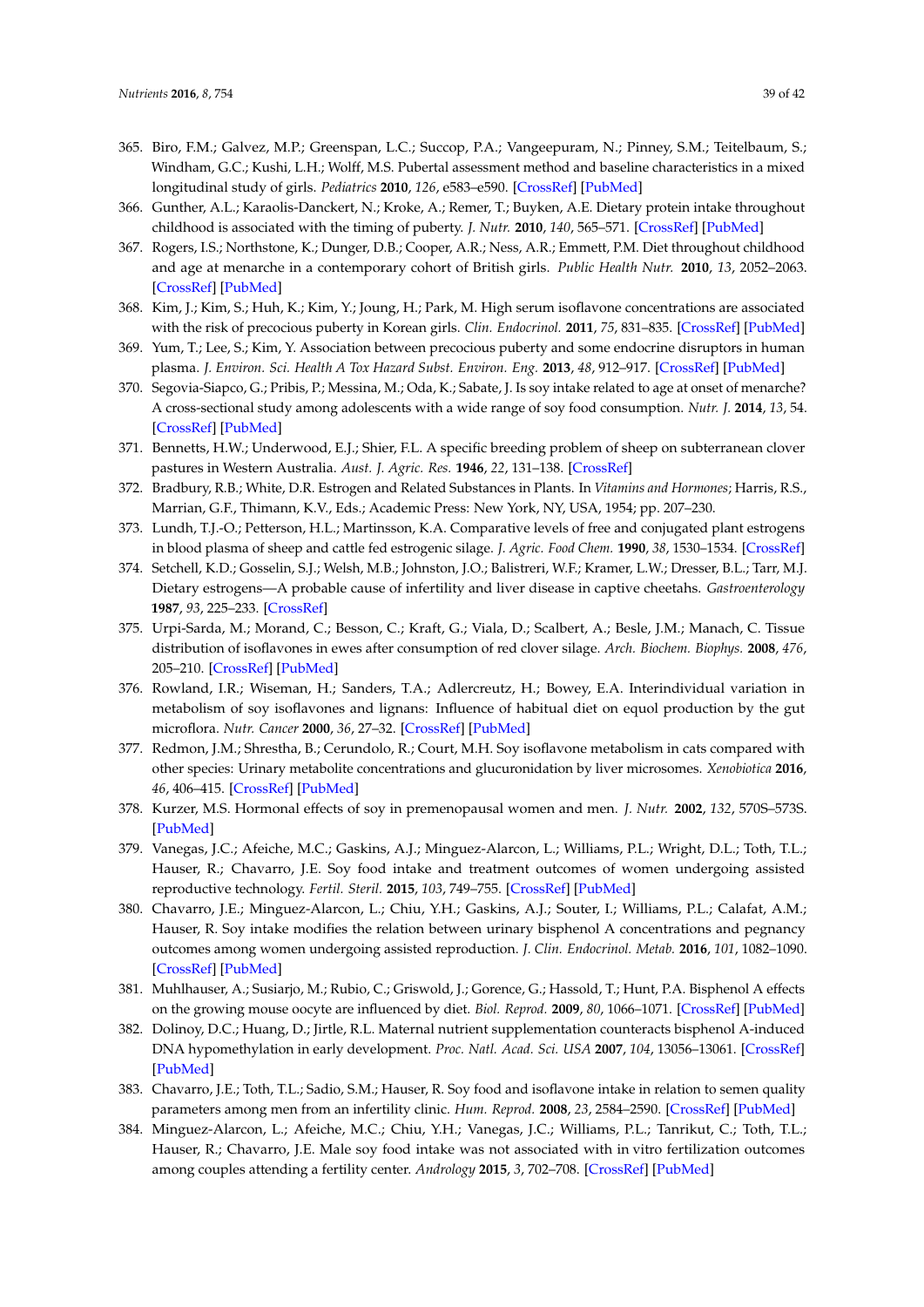- <span id="page-39-0"></span>385. Mitchell, J.H.; Cawood, E.; Kinniburgh, D.; Provan, A.; Collins, A.R.; Irvine, D.S. Effect of a phytoestrogen food supplement on reproductive health in normal males. *Clin. Sci.* **2001**, *100*, 613–618. [\[CrossRef\]](http://dx.doi.org/10.1042/cs1000613) [\[PubMed\]](http://www.ncbi.nlm.nih.gov/pubmed/11352776)
- 386. Messina, M.; Watanabe, S.; Setchell, K.D. Report on the 8th International Symposium on the Role of Soy in Health Promotion and Chronic Disease Prevention and Treatment. *J. Nutr.* **2009**, *139*, 796S–802S. [\[CrossRef\]](http://dx.doi.org/10.3945/jn.108.104182) [\[PubMed\]](http://www.ncbi.nlm.nih.gov/pubmed/19225130)
- <span id="page-39-1"></span>387. Beaton, L.K.; McVeigh, B.L.; Dillingham, B.L.; Lampe, J.W.; Duncan, A.M. Soy protein isolates of varying isoflavone content do not adversely affect semen quality in healthy young men. *Fertil. Steril.* **2010**, *94*, 1717–1722. [\[CrossRef\]](http://dx.doi.org/10.1016/j.fertnstert.2009.08.055) [\[PubMed\]](http://www.ncbi.nlm.nih.gov/pubmed/19819436)
- <span id="page-39-2"></span>388. Casini, M.L.; Gerli, S.; Unfer, V. An infertile couple suffering from oligospermia by partial sperm maturation arrest: can phytoestrogens play a therapeutic role? A case report study. *Gynecol. Endocrinol.* **2006**, *22*, 399–401. [\[CrossRef\]](http://dx.doi.org/10.1080/09513590600858691) [\[PubMed\]](http://www.ncbi.nlm.nih.gov/pubmed/16864151)
- <span id="page-39-3"></span>389. Martinez, J.; Lewi, J.E. An unusual case of gynecomastia associated with soy product consumption. *Endocr. Pract.* **2008**, *14*, 415–418. [\[CrossRef\]](http://dx.doi.org/10.4158/EP.14.4.415) [\[PubMed\]](http://www.ncbi.nlm.nih.gov/pubmed/18558591)
- <span id="page-39-4"></span>390. Siepmann, T.; Roofeh, J.; Kiefer, F.W.; Edelson, D.G. Hypogonadism and erectile dysfunction associated with soy product consumption. *Nutrition* **2011**, *27*, 859–862. [\[CrossRef\]](http://dx.doi.org/10.1016/j.nut.2010.10.018) [\[PubMed\]](http://www.ncbi.nlm.nih.gov/pubmed/21353476)
- <span id="page-39-5"></span>391. Messina, M. Soybean isoflavone exposure does not have feminizing effects on men: A critical examination of the clinical evidence. *Fertil. Steril.* **2010**, *93*, 2095–2104. [\[CrossRef\]](http://dx.doi.org/10.1016/j.fertnstert.2010.03.002) [\[PubMed\]](http://www.ncbi.nlm.nih.gov/pubmed/20378106)
- <span id="page-39-6"></span>392. Deibert, P.; Solleder, F.; Konig, D.; Vitolins, M.Z.; Dickhuth, H.H.; Gollhofer, A.; Berg, A. Soy protein based supplementation supports metabolic effects of resistance training in previously untrained middle aged males. *Aging Male* **2011**, *14*, 273–279. [\[CrossRef\]](http://dx.doi.org/10.3109/13685538.2011.565091) [\[PubMed\]](http://www.ncbi.nlm.nih.gov/pubmed/22066824)
- 393. Miyanaga, N.; Akaza, H.; Hinotsu, S.; Fujioka, T.; Naito, S.; Namiki, M.; Takahashi, S.; Hirao, Y.; Horie, S.; Tsukamoto, T.; et al. Prostate cancer chemoprevention study: An investigative randomized control study using purified isoflavones in men with rising prostate-specific antigen. *Cancer Sci.* **2012**, *103*, 125–130. [\[CrossRef\]](http://dx.doi.org/10.1111/j.1349-7006.2011.02120.x) [\[PubMed\]](http://www.ncbi.nlm.nih.gov/pubmed/21988617)
- <span id="page-39-7"></span>394. Reidy, P.T.; Borack, M.S.; Markofski, M.M.; Dickinson, J.M.; Deer, R.R.; Husaini, S.H.; Walker, D.K.; Igbinigie, S.; Robertson, S.M.; Cope, M.B.; et al. Protein supplementation has minimal effects on muscle adaptations during resistance exercise training in young men: A double-blind randomized clinical trial. *J. Nutr.* **2016**, *146*, 1660–1669. [\[CrossRef\]](http://dx.doi.org/10.3945/jn.116.231803) [\[PubMed\]](http://www.ncbi.nlm.nih.gov/pubmed/27466602)
- <span id="page-39-8"></span>395. Divi, R.L.; Doerge, D.R. Inhibition of thyroid peroxidase by dietary flavonoids. *Chem. Res. Toxicol.* **1996**, *9*, 16–23. [\[CrossRef\]](http://dx.doi.org/10.1021/tx950076m) [\[PubMed\]](http://www.ncbi.nlm.nih.gov/pubmed/8924586)
- <span id="page-39-9"></span>396. Divi, R.L.; Chang, H.C.; Doerge, D.R. Anti-thyroid isoflavones from soybean: Isolation, characterization, and mechanisms of action. *Biochem. Pharmacol.* **1997**, *54*, 1087–1096. [\[CrossRef\]](http://dx.doi.org/10.1016/S0006-2952(97)00301-8)
- <span id="page-39-10"></span>397. Chang, H.C.; Doerge, D.R. Dietary genistein inactivates rat thyroid peroxidase in vivo without an apparent hypothyroid effect. *Toxicol. Appl. Pharmacol.* **2000**, *168*, 244–252. [\[CrossRef\]](http://dx.doi.org/10.1006/taap.2000.9019) [\[PubMed\]](http://www.ncbi.nlm.nih.gov/pubmed/11042097)
- <span id="page-39-11"></span>398. Chang, H.C.; Churchwell, M.I.; Delclos, K.B.; Newbold, R.R.; Doerge, D.R. Mass spectrometric determination of genistein tissue distribution in diet-exposed Sprague-Dawley rats. *J. Nutr.* **2000**, *130*, 1963–1970. [\[PubMed\]](http://www.ncbi.nlm.nih.gov/pubmed/10917909)
- <span id="page-39-12"></span>399. Van Wyk, J.J.; Arnold, M.B.; Wynn, J.; Pepper, F. The effects of a soybean product on thyroid function in humans. *Pediatrics* **1959**, *24*, 752–760. [\[PubMed\]](http://www.ncbi.nlm.nih.gov/pubmed/13841160)
- 400. Shepard, T.H.; Gordon, E.P.; Kirschvink, J.F.; McLean, C.M. Soybean goiter. *N. Engl. J. Med.* **1960**, *262*, 1099–1103. [\[CrossRef\]](http://dx.doi.org/10.1056/NEJM196006022622201)
- <span id="page-39-13"></span>401. Pinchera, A.; MacGillivray, H.; Crawford, J.D.; Freeman, A.G. Thyroid refractiveness in an athyreotic cretin fed soybean formula. *N. Engl. J. Med.* **1965**, *273*, 83–87. [\[CrossRef\]](http://dx.doi.org/10.1056/NEJM196507082730205) [\[PubMed\]](http://www.ncbi.nlm.nih.gov/pubmed/14301203)
- <span id="page-39-14"></span>402. Messina, M.; Redmond, G. Effects of soy protein and soybean isoflavones on thyroid function in healthy adults and hypothyroid patients: A review of the relevant literature. *Thyroid* **2006**, *16*, 249–258. [\[CrossRef\]](http://dx.doi.org/10.1089/thy.2006.16.249) [\[PubMed\]](http://www.ncbi.nlm.nih.gov/pubmed/16571087)
- <span id="page-39-15"></span>403. Ryan-Borchers, T.; Boon, C.; Park, J.S.; McGuire, M.; Fournier, L.; Beerman, K. Effects of dietary and supplemental forms of isoflavones on thyroid function in healthy postmenopausal women. *Top. Clin. Nutr.* **2008**, *23*, 13–22. [\[CrossRef\]](http://dx.doi.org/10.1097/01.TIN.0000312076.38329.55)
- 404. Romualdi, D.; Costantini, B.; Campagna, G.; Lanzone, A.; Guido, M. Is there a role for soy isoflavones in the therapeutic approach to polycystic ovary syndrome? Results from a pilot study. *Fertil Steril.* **2008**, *90*, 1826–1833. [\[CrossRef\]](http://dx.doi.org/10.1016/j.fertnstert.2007.09.020) [\[PubMed\]](http://www.ncbi.nlm.nih.gov/pubmed/18166189)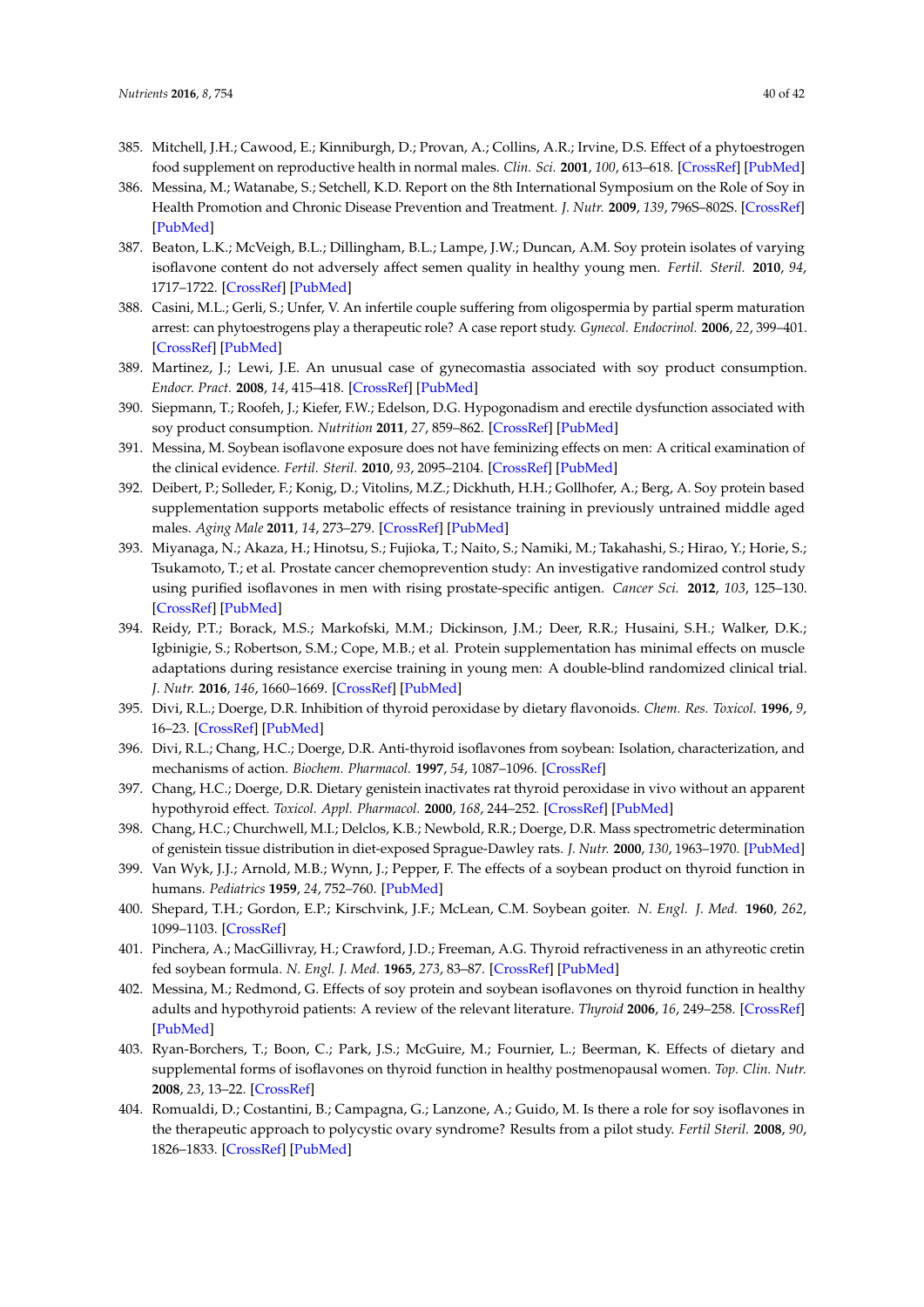- 405. Nahas, E.A.; Nahas-Neto, J.; Orsatti, F.L.; Carvalho, E.P.; Oliveira, M.L.; Dias, R. Efficacy and safety of a soy isoflavone extract in postmenopausal women: A randomized, double-blind, and placebo-controlled study. *Maturitas* **2007**, *58*, 249–258. [\[CrossRef\]](http://dx.doi.org/10.1016/j.maturitas.2007.08.012) [\[PubMed\]](http://www.ncbi.nlm.nih.gov/pubmed/17913408)
- 406. Khaodhiar, L.; Ricciotti, H.A.; Li, L.; Pan, W.; Schickel, M.; Zhou, J.; Blackburn, G.L. Daidzein-rich isoflavone aglycones are potentially effective in reducing hot flashes in menopausal women. *Menopause* **2008**, *15*, 125–132. [\[CrossRef\]](http://dx.doi.org/10.1097/gme.0b013e31805c035b) [\[PubMed\]](http://www.ncbi.nlm.nih.gov/pubmed/18257146)
- <span id="page-40-0"></span>407. Zhou, Y.; Alekel, D.L.; Dixon, P.M.; Messina, M.; Reddy, M.B. The effect of soy food intake on mineral status in premenopausal women. *J. Womens Health* **2011**, *20*, 771–780. [\[CrossRef\]](http://dx.doi.org/10.1089/jwh.2010.2491) [\[PubMed\]](http://www.ncbi.nlm.nih.gov/pubmed/21486162)
- <span id="page-40-1"></span>408. Alekel, D.L.; Genschel, U.; Koehler, K.J.; Hofmann, H.; Van Loan, M.D.; Beer, B.S.; Hanson, L.N.; Peterson, C.T.; Kurzer, M.S. Soy Isoflavones for Reducing Bone Loss study: Effects of a 3-year trial on hormones, adverse events, and endometrial thickness in postmenopausal women. *Menopause* **2015**, *22*, 185–197. [\[CrossRef\]](http://dx.doi.org/10.1097/GME.0000000000000280) [\[PubMed\]](http://www.ncbi.nlm.nih.gov/pubmed/25003624)
- <span id="page-40-2"></span>409. Bitto, A.; Polito, F.; Atteritano, M.; Altavilla, D.; Mazzaferro, S.; Marini, H.; Adamo, E.B.; D'Anna, R.; Granese, R.; Corrado, F.; et al. Genistein aglycone does not affect thyroid function: Results from a three-year, randomized, double-blind, placebo-controlled trial. *J. Clin. Endocrinol. Metab.* **2010**, *95*, 3067–3072. [\[CrossRef\]](http://dx.doi.org/10.1210/jc.2009-2779) [\[PubMed\]](http://www.ncbi.nlm.nih.gov/pubmed/20357174)
- <span id="page-40-3"></span>410. Doerge, D.R.; Sheehan, D.M. Goitrogenic and estrogenic activity of soy isoflavones. *Environ. Health Perspect.* **2002**, *110*, 349–353. [\[CrossRef\]](http://dx.doi.org/10.1289/ehp.02110s3349) [\[PubMed\]](http://www.ncbi.nlm.nih.gov/pubmed/12060828)
- 411. Fitzpatrick, M. Soy formulas and the effects of isoflavones on the thyroid. *N. Z. Med. J.* **2000**, *113*, 24–26. [\[PubMed\]](http://www.ncbi.nlm.nih.gov/pubmed/11482324)
- 412. Bell, D.S.; Ovalle, F. Use of soy protein supplement and resultant need for increased dose of levothyroxine. *Endocr. Pract.* **2001**, *7*, 193–194. [\[CrossRef\]](http://dx.doi.org/10.4158/EP.7.3.193) [\[PubMed\]](http://www.ncbi.nlm.nih.gov/pubmed/11421567)
- <span id="page-40-4"></span>413. Conrad, S.C.; Chiu, H.; Silverman, B.L. Soy formula complicates management of congenital hypothyroidism. *Arch. Dis. Child.* **2004**, *89*, 37–40. [\[CrossRef\]](http://dx.doi.org/10.1136/adc.2002.009365) [\[PubMed\]](http://www.ncbi.nlm.nih.gov/pubmed/14709499)
- <span id="page-40-5"></span>414. Liel, Y.; Harman-Boehm, I.; Shany, S. Evidence for a clinically important adverse effect of fiber-enriched diet on the bioavailability of levothyroxine in adult hypothyroid patients. *J. Clin. Endocrinol. Metab.* **1996**, *81*, 857–859. [\[PubMed\]](http://www.ncbi.nlm.nih.gov/pubmed/8636317)
- 415. Chiu, A.C.; Sherman, S.I. Effects of pharmacological fiber supplements on levothyroxine absorption. *Thyroid* **1998**, *8*, 667–671. [\[CrossRef\]](http://dx.doi.org/10.1089/thy.1998.8.667) [\[PubMed\]](http://www.ncbi.nlm.nih.gov/pubmed/9737361)
- 416. Shakir, K.M.; Chute, J.P.; Aprill, B.S.; Lazarus, A.A. Ferrous sulfate-induced increase in requirement for thyroxine in a patient with primary hypothyroidism. *South Med. J.* **1997**, *90*, 637–639. [\[CrossRef\]](http://dx.doi.org/10.1097/00007611-199706000-00011) [\[PubMed\]](http://www.ncbi.nlm.nih.gov/pubmed/9191742)
- 417. Liel, Y.; Sperber, A.D.; Shany, S. Nonspecific intestinal adsorption of levothyroxine by aluminum hydroxide. *Am. J. Med.* **1994**, *97*, 363–365. [\[CrossRef\]](http://dx.doi.org/10.1016/0002-9343(94)90303-4)
- 418. Sperber, A.D.; Liel, Y. Evidence for interference with the intestinal absorption of levothyroxine sodium by aluminum hydroxide. *Arch. Intern. Med.* **1992**, *152*, 183–184. [\[CrossRef\]](http://dx.doi.org/10.1001/archinte.1992.00400130181024) [\[PubMed\]](http://www.ncbi.nlm.nih.gov/pubmed/1728914)
- 419. Sherman, S.I.; Tielens, E.T.; Ladenson, P.W. Sucralfate causes malabsorption of L-thyroxine. *Am. J. Med.* **1994**, *96*, 531–535. [\[CrossRef\]](http://dx.doi.org/10.1016/0002-9343(94)90093-0)
- 420. Siraj, E.S.; Gupta, M.K.; Reddy, S.S. Raloxifene causing malabsorption of levothyroxine. *Arch. Intern. Med.* **2003**, *163*, 1367–1370. [\[CrossRef\]](http://dx.doi.org/10.1001/archinte.163.11.1367) [\[PubMed\]](http://www.ncbi.nlm.nih.gov/pubmed/12796075)
- 421. Rosenberg, R. Malabsorption of thyroid hormone with cholestyramine administration. *Conn. Med.* **1994**, *58*, 109. [\[PubMed\]](http://www.ncbi.nlm.nih.gov/pubmed/8004946)
- <span id="page-40-6"></span>422. Harmon, S.M.; Seifert, C.F. Levothyroxine-cholestyramine interaction reemphasized. *Ann. Intern. Med.* **1991**, *115*, 658–659. [\[CrossRef\]](http://dx.doi.org/10.7326/0003-4819-115-8-658_2) [\[PubMed\]](http://www.ncbi.nlm.nih.gov/pubmed/1892339)
- <span id="page-40-7"></span>423. Zeitler, P.; Solberg, P. Food and levothyroxine administration in infants and children. *J. Pediatr.* **2010**, *157*, 13–14. [\[CrossRef\]](http://dx.doi.org/10.1016/j.jpeds.2010.05.025) [\[PubMed\]](http://www.ncbi.nlm.nih.gov/pubmed/20547262)
- <span id="page-40-8"></span>424. Doerge, D.; Chang, H. Inactivation of thyroid peroxidase by soy isoflavones, in vitro and in vivo. *J. Chromatogr. B Anal. Technol. Biomed. Life Sci.* **2002**, *777*, 269–279. [\[CrossRef\]](http://dx.doi.org/10.1016/S1570-0232(02)00214-3)
- <span id="page-40-9"></span>425. Sosvorova, L.; Miksatkova, P.; Bicikova, M.; Kanova, N.; Lapcik, O. The presence of monoiodinated derivates of daidzein and genistein in human urine and its effect on thyroid gland function. *Food Chem. Toxicol.* **2012**, *50*, 2774–2779. [\[CrossRef\]](http://dx.doi.org/10.1016/j.fct.2012.05.037) [\[PubMed\]](http://www.ncbi.nlm.nih.gov/pubmed/22659465)
- <span id="page-40-10"></span>426. Imaizumi, M.; Sera, N.; Ueki, I.; Horie, I.; Ando, T.; Usa, T.; Ichimaru, S.; Nakashima, E.; Hida, A.; Soda, M.; et al. Risk for progression to overt hypothyroidism in an elderly Japanese population with subclinical hypothyroidism. *Thyroid* **2011**, *21*, 1177–1182. [\[CrossRef\]](http://dx.doi.org/10.1089/thy.2010.0411) [\[PubMed\]](http://www.ncbi.nlm.nih.gov/pubmed/21877935)